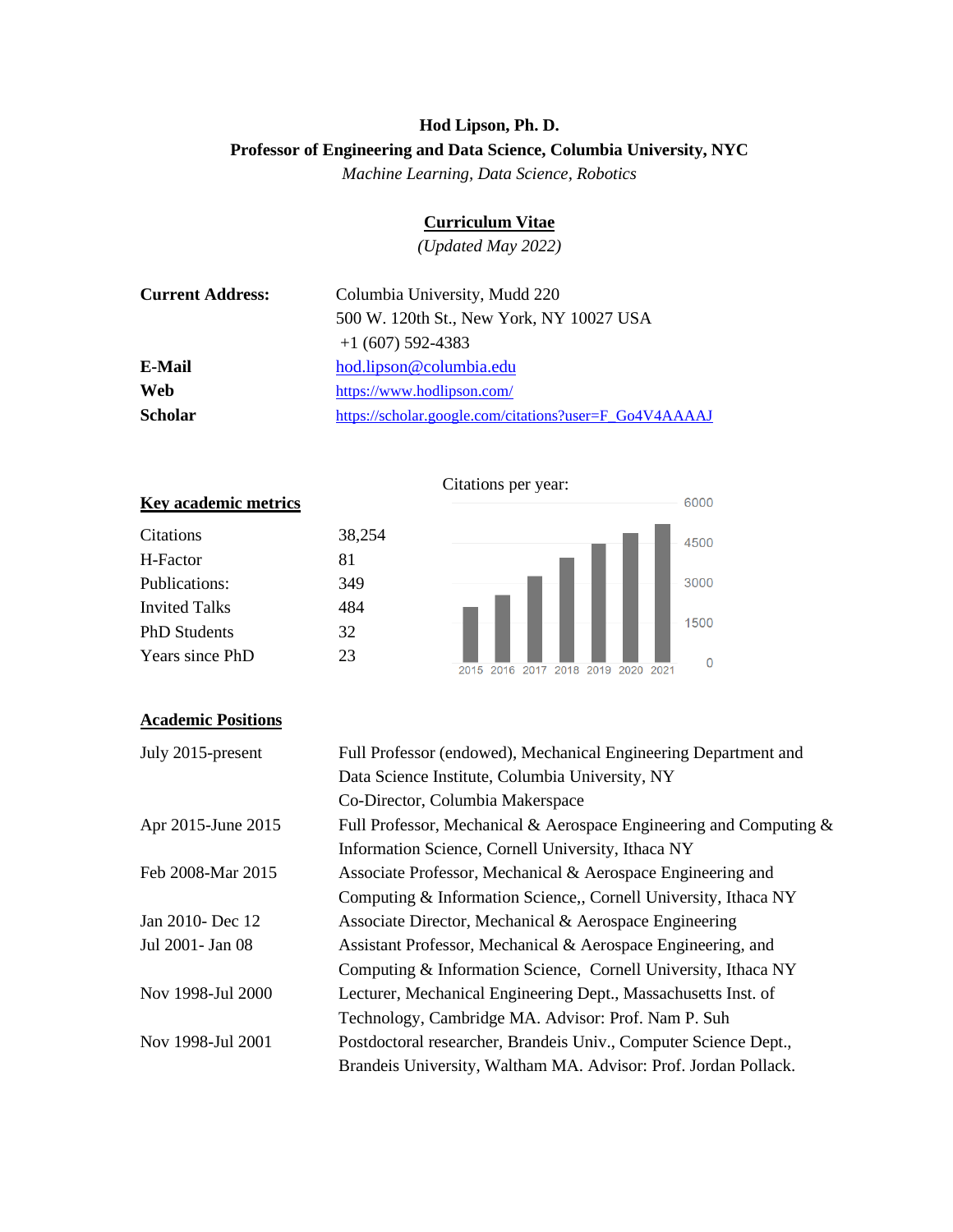# **Education**

| Nov 94-Oct 98 | Technion Israel Institute of Technology – Ph.D. Mechanical              |
|---------------|-------------------------------------------------------------------------|
|               | Engineering. Thesis Title: "Reconstruction of a 3D object from a single |
|               | freehand sketch as means for CAD interface for conceptual design and    |
|               | analysis" (Advisor: Prof. M. Shpitalni). Awarded 1999                   |
| Sep 85-Jul 89 | Technion Israel Institute of Technology – B.Sc. Mechanical              |
|               | Engineering, Cum Laude. Awarded 1989                                    |

# **Startup Companies Founded**

| 2014 | 3DBio Inc.      | Co-founder, Bioprinting (Active).                |
|------|-----------------|--------------------------------------------------|
| 2011 | Nutonian Inc.   | Co-founder, Scientific Data Mining (Acquired).   |
| 2001 | NetTrust Inc.   | Co-founder, Certified Email Services (Inactive). |
| 1994 | Trilogical Inc. | Co-founder, GPS tracking (Acquired).             |

# **Editorial Positions**

| 2020-presnt Editorial Board, Science Robotics (Impact factor 23.5)                         |
|--------------------------------------------------------------------------------------------|
| 2018-presnt Editorial Board, Soft Robotics (Impact factor 8.07)                            |
| 2013-2015 Founding Editor-in-Chief, 3D Printing and Additive Manufacturing (3DP), Mary Ann |
| Liebert Publishing ( <i>Impact factor 3.5</i> )                                            |

# **Professional Positions**

| 1989-1994 | <b>Israel Defense Force</b>  | Lt. Cmdr. (Navy) – Full time active duty                   |
|-----------|------------------------------|------------------------------------------------------------|
| 1996-1997 | ASI Inc.                     | Software developer, created optical calibration system for |
|           |                              | interference imaging, Haifa Israel                         |
|           | 1987-1993 Zorba Technologies | Software developer, Sheet Metal CAD/CAM Expert System,     |
|           |                              | Winterweijk, Netherland                                    |

# **Teaching**

| Spring 2022      | Columbia Digital Manufacturing (MECE 4606, enrollment 122)    |
|------------------|---------------------------------------------------------------|
| Spring 2022      | Columbia Robotics Studio (MECE 4611, enrollment 78)           |
| Fall 2021        | Columbia Evolutionary Computation (MECS 4510, enrollment 110) |
| Fall 2021        | Columbia Robotics Studio (MECE 4611, enrollment 75)           |
| Spring 2021      | Columbia Digital Manufacturing (MECE 4606, enrollment 110)    |
| Spring 2021      | Columbia Robotics Studio (MECE 4611, enrollment 40)           |
| Fall 2020        | Columbia Evolutionary Computation (MECS 4510, enrollment 60)  |
| Fall 2020        | Columbia Robotics Studio (MECE 4611, enrollment 40)           |
| Spring 2020      | Columbia Digital Manufacturing (MECE 4606, enrollment 60)     |
| Spring 2020      | Columbia Robotics Studio (MECE 4611, enrollment 35)           |
| <b>Fall 2019</b> | Columbia Evolutionary Computation (MECS 4510, enrollment 60)  |
| Spring 2019      | Columbia Digital Manufacturing (MECE 4606, enrollment 55)     |
| Spring 2019      | Columbia Robotics Studio (MECE 4611, enrollment 26)           |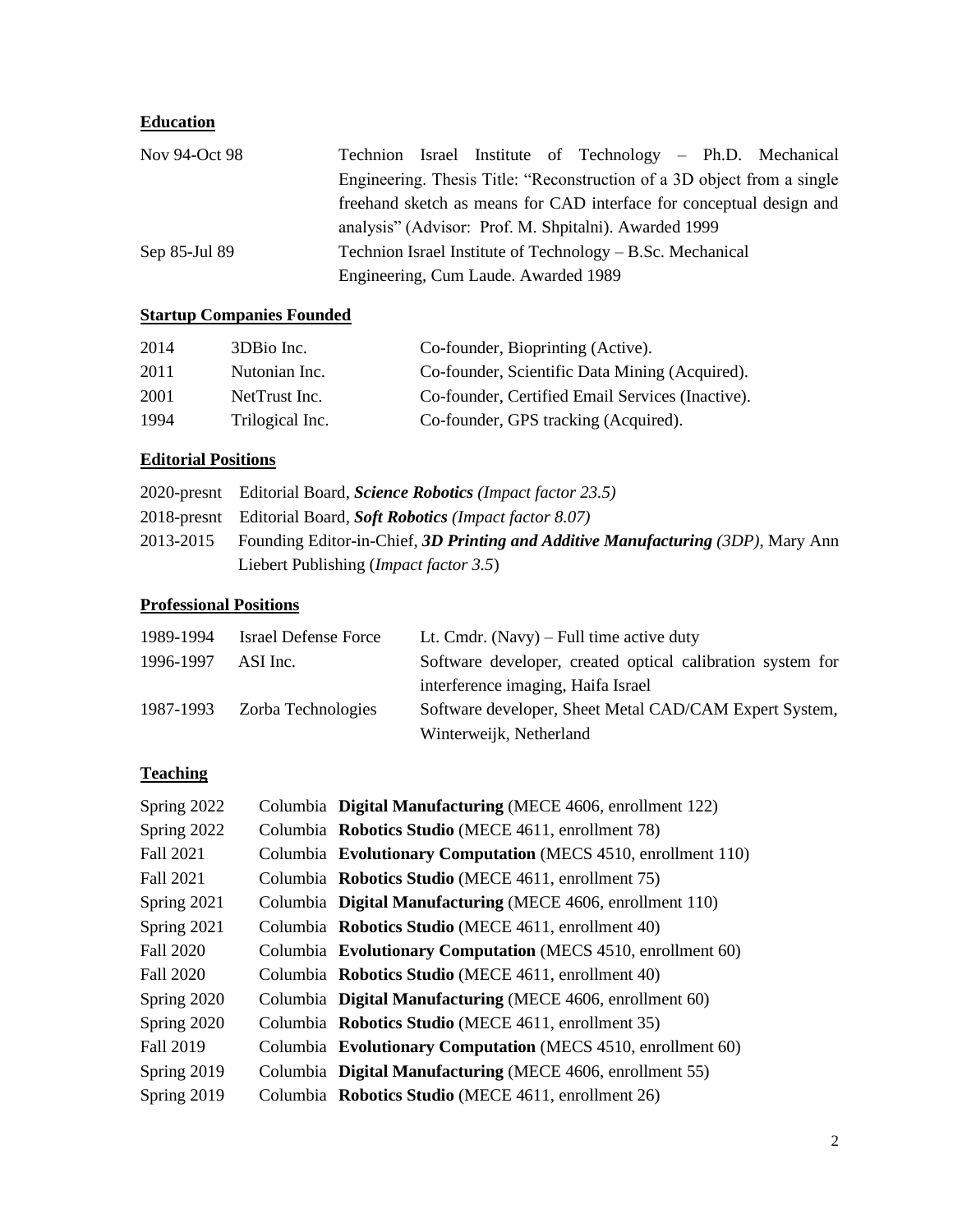| <b>Fall 2018</b>     |                 | Columbia Evolutionary Computation (MECS 4510, enrollment 24)           |
|----------------------|-----------------|------------------------------------------------------------------------|
| <b>Fall 2018</b>     |                 | Columbia Special Topics - Robotics (MECE 8990 enrollment 12)           |
| Spring 2018          |                 | Columbia Digital Manufacturing (MECE 4606, enrollment 55)              |
| Fall 2017            |                 | Columbia Evolutionary Computation (MECS 4510, enrollment 24)           |
| Spring 2017          |                 | Columbia Digital Manufacturing (MECE 4606, enrollment 51)              |
| Spring 2017          |                 | Columbia Kinematics of Machines (MECE 3401, enrollment 9)              |
| Fall 2016            |                 | Columbia Machine Design (MECE 3409, enrollment 70)                     |
| Spring 2016          |                 | Columbia Digital Manufacturing (MECE 4606 enrollment 36)               |
| Fall 2015            |                 | Columbia Teaching leave (due to move from Cornell to Columbia)         |
| Spring 2015          | Cornell         | Parental teaching leave (newborn)                                      |
| Fall 2014            | Cornell         | Evolutionary Computation (CS5724), Graduate course covering            |
|                      |                 | evolutionary computation and applications, enrolment $\sim 20$         |
| Summer 2014          | CAU             | 3D Printing (approx. 50 participants)                                  |
| Spring 2013,14       | Cornell         | Mechanical Engineering Synthesis (MAE2250) on product design           |
|                      |                 | process, Required Introductory Sophomore course enrolment ~180         |
| Fall 2012,13         | Cornell         | Evolutionary Computation (CS5724), Graduate course covering            |
|                      |                 | evolutionary computation and applications, enrolment $\sim 20$         |
| Fall 2009-11         | Cornell         | Foundations of Artificial Intelligence (CS4700), Introduction to       |
|                      |                 | artificial Intelligence, enrollment ~100                               |
| Fall 2009-11         | Cornell         | AI Practicum: (CS4701), project course in AI applications in physical  |
|                      |                 | robotics, enrollment 25                                                |
| Fall 2007            | Cornell         | AI Practicum: Robotics and embodied AI (CS473), project course in      |
|                      |                 | AI applications in physical robotics, enrollment 25                    |
| Fall 2002,4,6,8      | Cornell         | <b>Evolutionary Computation and Design Automation (CS750/</b>          |
|                      |                 | MAE650), Graduate course covering evolutionary computation and         |
|                      |                 | applications, enrolment $\sim$ 25                                      |
| <b>Spring 2001-8</b> | Cornell         | Mechanical Engineering Synthesis (MAE225) on product design            |
|                      |                 | process, Required Introductory Sophomore course enrolment ~120-140     |
| Fall 2002,3,5        | Cornell         | Data structures and algorithms for Computational Science               |
|                      |                 | (CIS409/MAE409), Advanced undergraduate / Beginning graduate           |
|                      |                 | course in, on algorithm design for non-CS majors, enrollment $\sim 15$ |
| <b>Fall 2001</b>     | Cornell         | <b>Geometric Modeling and Computer Aided Design (MAE580),</b>          |
|                      |                 | covering mathematical models of geometry and topology                  |
| Spring 2000          | <b>Brandeis</b> | Topics in Computer Systems / Computer Aided Design and Geometric       |
|                      |                 | Modeling                                                               |
| <b>Fall 2000</b>     | <b>MIT</b>      | Axiomatic Design (Co-Lecturer)                                         |
| 1997-1998            | Technion        | Computational Geometry (Teaching Instructor)                           |
| 1996-1997            | Technion        | Computer Aided Design Laboratory (Project Tutor)                       |
| 1995-1997            | Technion        | Fluid Mechanics (Teaching Instructor)                                  |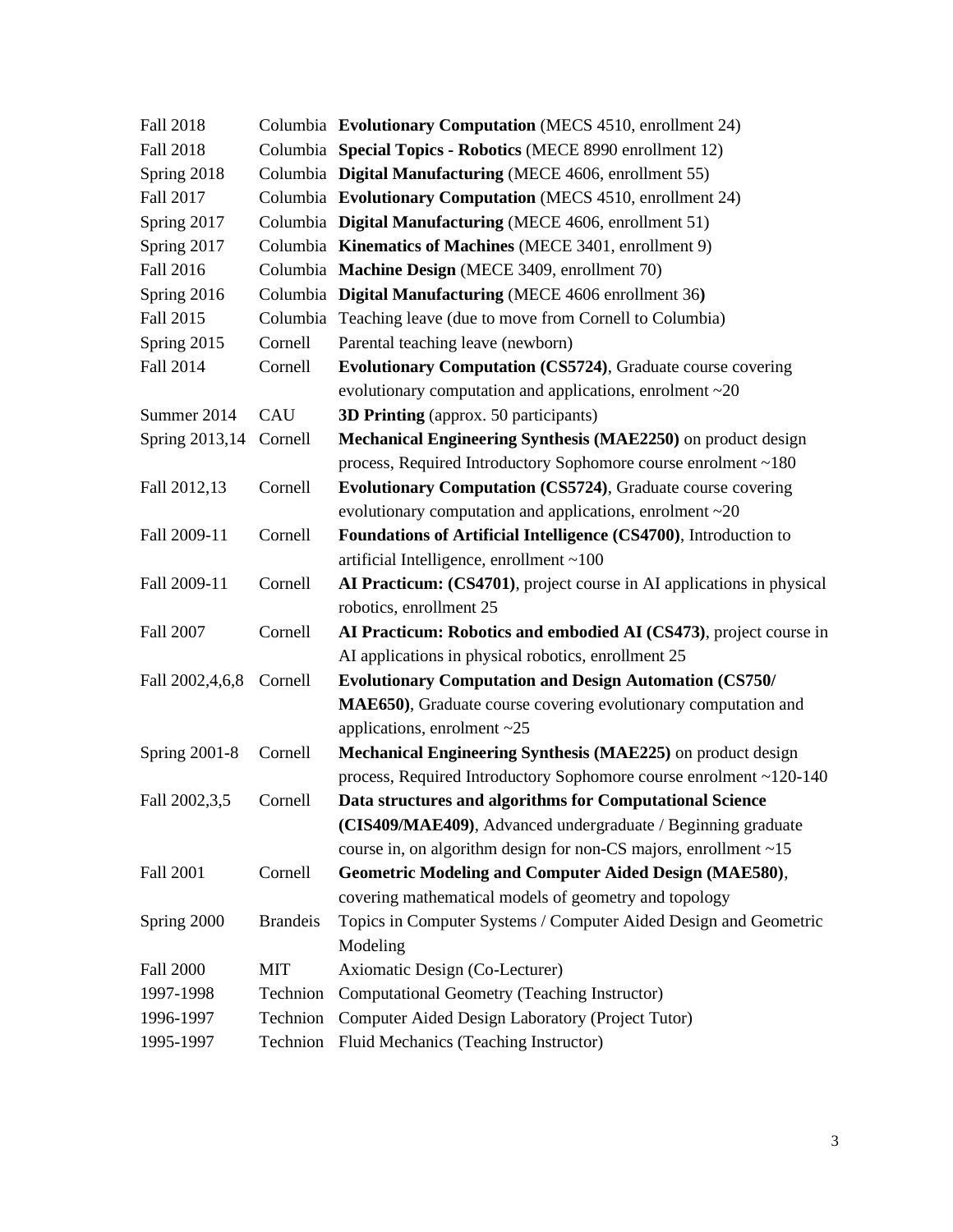### **Graduate and Postdoc Students**

### Current PhD Students

- 1. **Ani Iyer** 2022-present, TBD, (Mechanical Engineering)
- 2. **Teddy Xiong** 2018-present, "Actuated Buckling", (Erath and Environmental)
- 3. **Judah Goldfeder** 2022-present, "Label Learning", (Computer Science)
- 4. **Max Segan** 2021-present, "Assembler Robots", (Computer Science)
- 5. **Yuang Hu** 2021-present, "Facially expressive Robot", (Mechanical Engineering)
- 6. **Philippe Wyder** 2020-present, "Robot Metabolism", (Mechanical Engineering)
- 7. **John Whitehead**, 2018-present, "Inverted Laser Sintering", (Mechanical Engineering).

## Graduated PhD Students (Committee chair)

- **1. Robert Kwiatkowski** 2018-2022, "Self-Modeling Systems", (Computer Science)
- **2. Boyuan Chen-** 2018-2022, "Robot Theory of Mind", (Computer Science)
- 3. **Boxi Xia 2017-**2022, "Soft Robotics", (Mechanical Engineering)
- **4. Jonathan Blutinger-** 2017-2022, "Laser Cooking", (Mechanical Engineering)
- **5. Joni Mici,** 2015-present, "Layered Assembly", (Mechanical Engineering).
- **6. Yazmin Feliz** 2015-2020, "3D Ultrasound", (Mechanical Engineering)
- **7. Oscar Chang -** 2016-2020, "Autogenerative networks", (Computer Science).
- **8. Siyuan Chen** 2015-2019, "Data Smashing", (Mechanical Engineering).
- **9. Richa Batra -** 2014-2019, "Particle Robotics", (Mechanical Engineering).
- 10. **Nick Cheney**, 2012-2017, "Automated Design of Embodied Machines", (Comp. Biology).
- 11. **Igor Labutov**, 2010-2016, "Machine Teaching", (Electrical Engineering).
- 12. **Jason Yosinski**, 2011-2016, "Deep learning", (Computer Science).
- 13. **Jeff Lipton,** 2010-2015, 3D printing, (Mechanical Engineering).
- 14. **Robert MacCurdy**, 2009-2015, Machine Self Reflection (Mechanical Engineering).
- 15. **Jonas Neubert**, 2008-2014, Programmable Matter (Mechanical Engineering).
- 16. **Ted Cornforth**, 2009-2014, "Reverse engineering dynamical systems", (Comp. Biology)
- 17. **Daniel Ly**, 2009-2013, Automated Telescience (Mechanical Engineering).
- 18. **John Amend**, 2008-2013, Jamming robotics: Programmable Phase Transition Materials (Mechanical Engineering).
- 19. **Jonathan Hiller**, 2006-2011, Digital Manufacturing (Mechanical Engineering).
- 20. **Michael Schmidt**, 2006-2010, Co-evolutionary System Identification (Computational Biology).
- 21. **Michael Tolley**, 2005-2010, Micro Self-Assembling Stochastic Robotics (Field: ME). Currently Faculty at University of California San Diego (UCSD).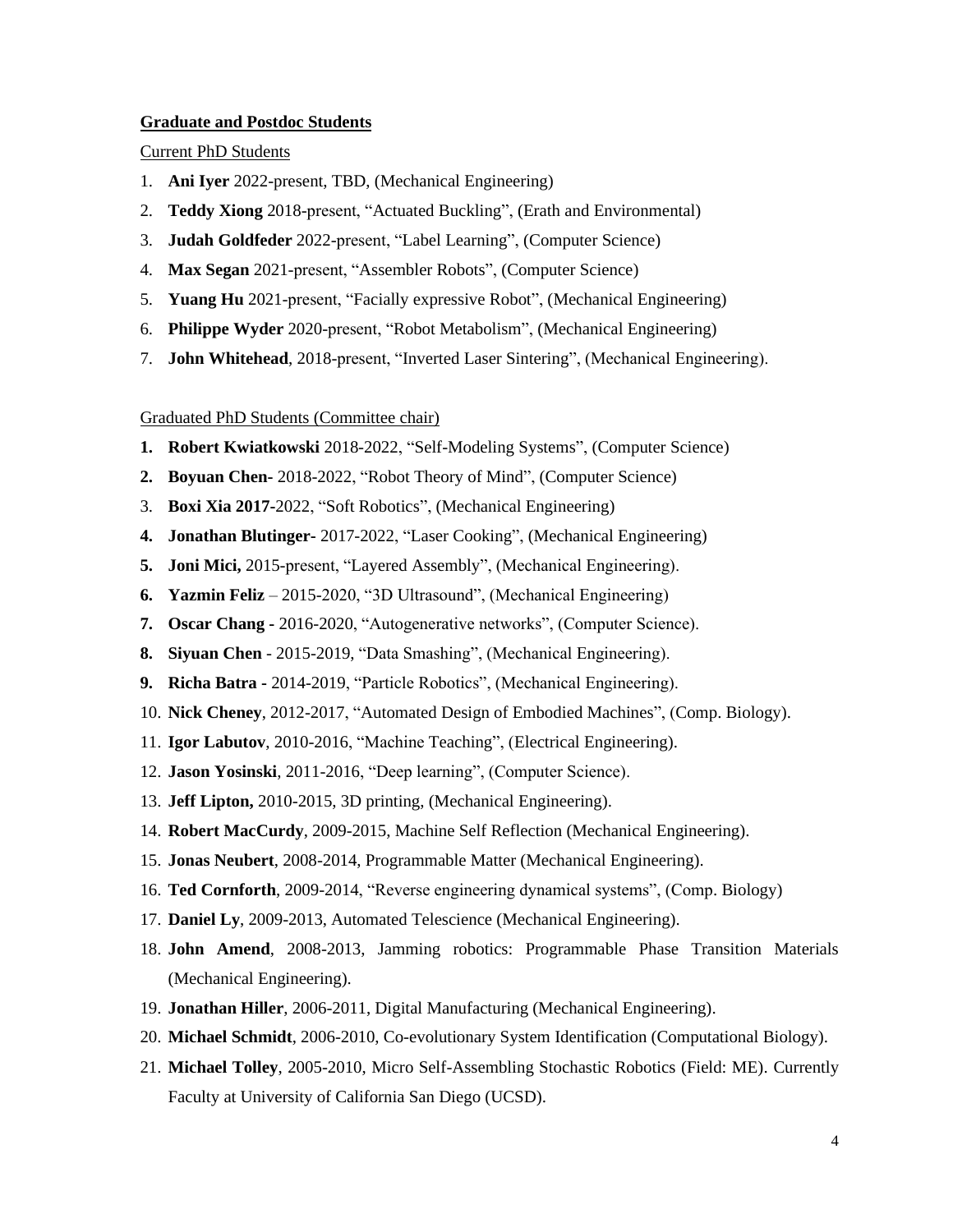- 22. **Daniel L. Cohen**, 2005-2010, 3D Bioprinting (Mechanical Engineering).
- 23. **Evan Malone**, 2002-2008; Multimaterial Solid Freeform Fabrication of Active Systems (Mechanical Engineering).
- 24. **Viktor Zykov**, 2003-2007, Damage Diagnosis and Repair in Robotic Systems (Mechanical Engineering).

### Graduated MSc Students (Committee chair)

- 1. **Cheryl Perich**, 2010-2012, "Parallel assembly using Electro Osmosis", (Field: Mechanical Engineering).
- 2. **Charlie Richter**, 2010-2011, "Flapping flight modeling, design, and control", (Field: Aerospace).
- 3. **Nicholas Estevez**, 2004-2006, Functional Representations for Design.
- 4. **David Hejelle**, 2007-2009, Machine Metabolism (Field: Mechanical Engineering).
- 5. **Aaron Leftensy**, 2008-2010, Learning Dynamics (Field: Computer Science).

# Visiting Master students advised (Columbia)

- 1. **Drim Stokhuijzen,** 2015-2016, Food Printing (U Utrecht, Netherlands)
- **2. Anastasia Markova,** 2016-2017, Deep Learning for crop identification
- **3. Yorán Meijers,** 2017, Food Printing

### Postdocs advised

- 1. **Jonathan Blutinger,** 2022-2023, Food Printing and Laser cooking
- 2. **Yazmin Feliz,** 2020-2021, 3D Ultrasound
- 3. **Li Sun,** 2018-2019, Earthquake Modeling
- 4. **Aslan Miriyev**, 2015-2018, Soft Actuators
- 5. **Jun Ogawa** (2015-2016) Evolutionary Robotics
- 6. **Petar Curkovic**, 2014-2015, Design Automation
- 7. **Shuguang Li**, 2014-2015, Morphing Robotics
- 8. **Navneet Bhalla**, 2014-2015, Self-Assembly
- 9. **Ishanu Chattopadhyay**, 2011-2014, Machine Learning.
- 10. **Daniel Ly** 2013-present, Automated Modeling
- 11. **Jonathan Platkiewicz**, 2013-2014, Haptic sensing.
- 12. **Sebastian Risi**, 2012-2013, Neuroevolution.
- 13. **Ben Finio**, 2012-2013, Manufacturing Education.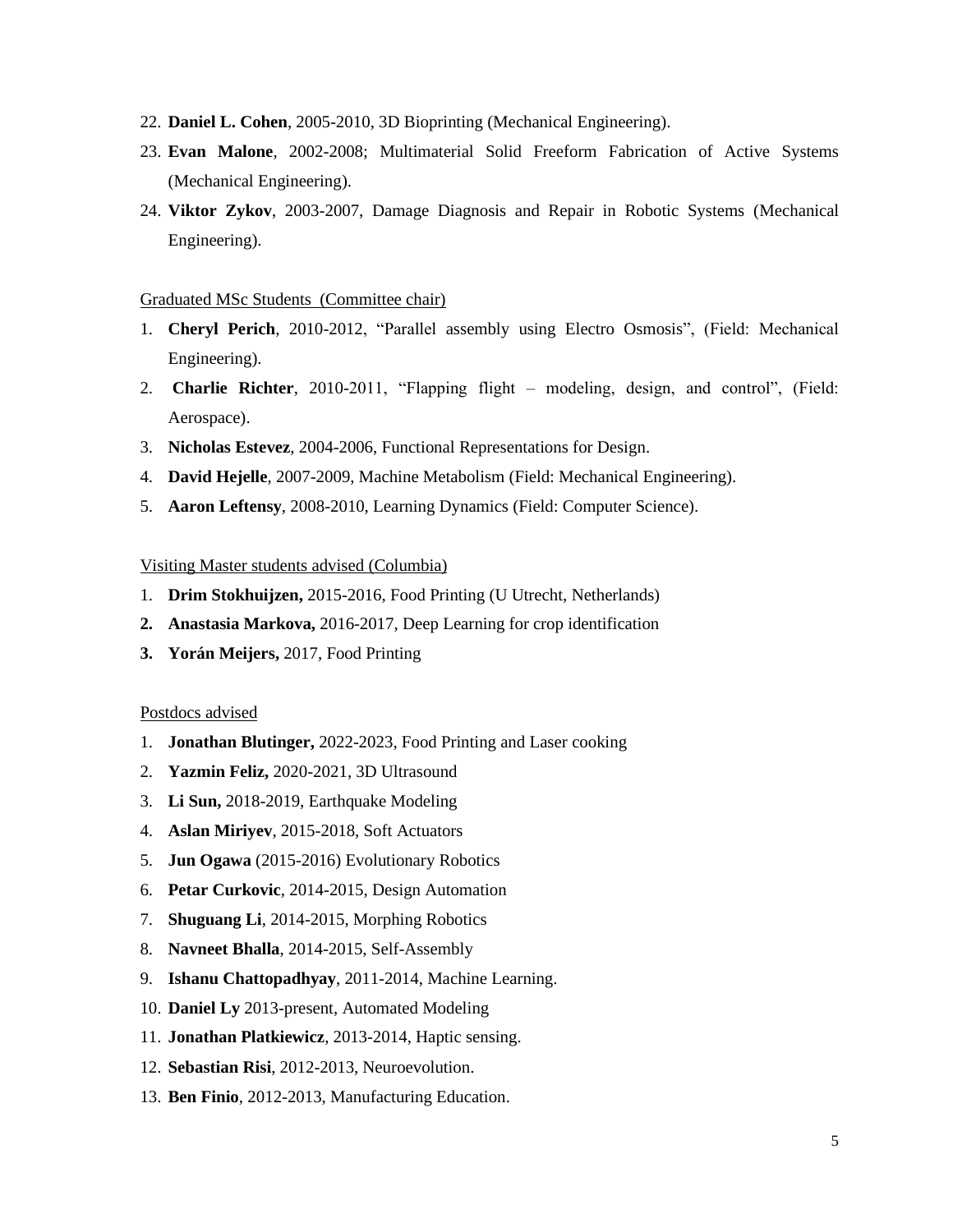- 14. **Jeff Clune**, 2010-2012, Evolutionary design and modularity,
- **15. David Kou,** 2010, CAD/CAM.
- **16. Juan Zagal**, 2008-2010, Machine Self-reflection.
- 17. **Eric Schweikardt**, 2008-2009, Modular Robotics..
- 18. **Kyung-Joong Kim**, 2006-2009, Cognitive evolutionary robotics.
- 19. **Nicolas Lassabe**, 2008, Modular robotics
- 20. **Viktor Zykov**, 2008, Damage Diagnosis and Repair in Robotic Systems
- 21. **John Reiffel**, 2006-2007, Tensegrity robotics.
- 22. **Anupam Saxena**, 2005-2007, Inference of biological networks.
- 23. **Sanjeev Kumar**, 2004-2006, Algorithms for Muskuloskeletal inference.
- 24. **Mark Masry**, 2004-2005, Algorithms for 3D Sketch understanding.
- 25. **Chandana Paul**, 2004-2005, Tensegrity Robotics
- 26. **Josh Bongard**, 2003-2006, Co-evolutionary algorithms for system design and analysis.

## **Honors and Awards Received**

- Laureate of the 2022 Aurel Stodola Lecture (ETH Zurich)
- Columbia Engineering Alumni Association (CEAA) Distinguished Faculty Teaching Award, 2021
- Outstanding Publication of the Decade 2004-2014, International Society for Artificial Life 2019
- Second place, Robotic Art competition, 2018 (RobotArt.org)
- Student Best Paper award, Robosoft, 2018
- First place, Robotic Art competition, 2017 (RobotArt.org)
- Top 25 Book in China 2013 (out of 400,000 new books in Chinese)
- Elected Faculty to Tau Beta Pi Honor Society, 2013
- US National Academy of Engineering Annual Gilbreth Lecturer, 2012.
- Forbes "Top 7 Data scientists in the world", 2011.
- MSNBC #1 must-see science videos of 2011.
- Best paper award in Physical Biology "Highlights of 2011".
- Popular Science's one of 25 most Awesome labs in the US, 2011.
- Discover Magazine's 25 most important discoveries of 2009.
- ASME SMASIS'09 Honored Finalist Award, 2009.
- Cornell Hellenic Societies Faculty Award, 2008.
- Best paper of the year award. Rapid Prototyping Journal, 2008.
- Provost Distinguished Scholarship Award, 2008.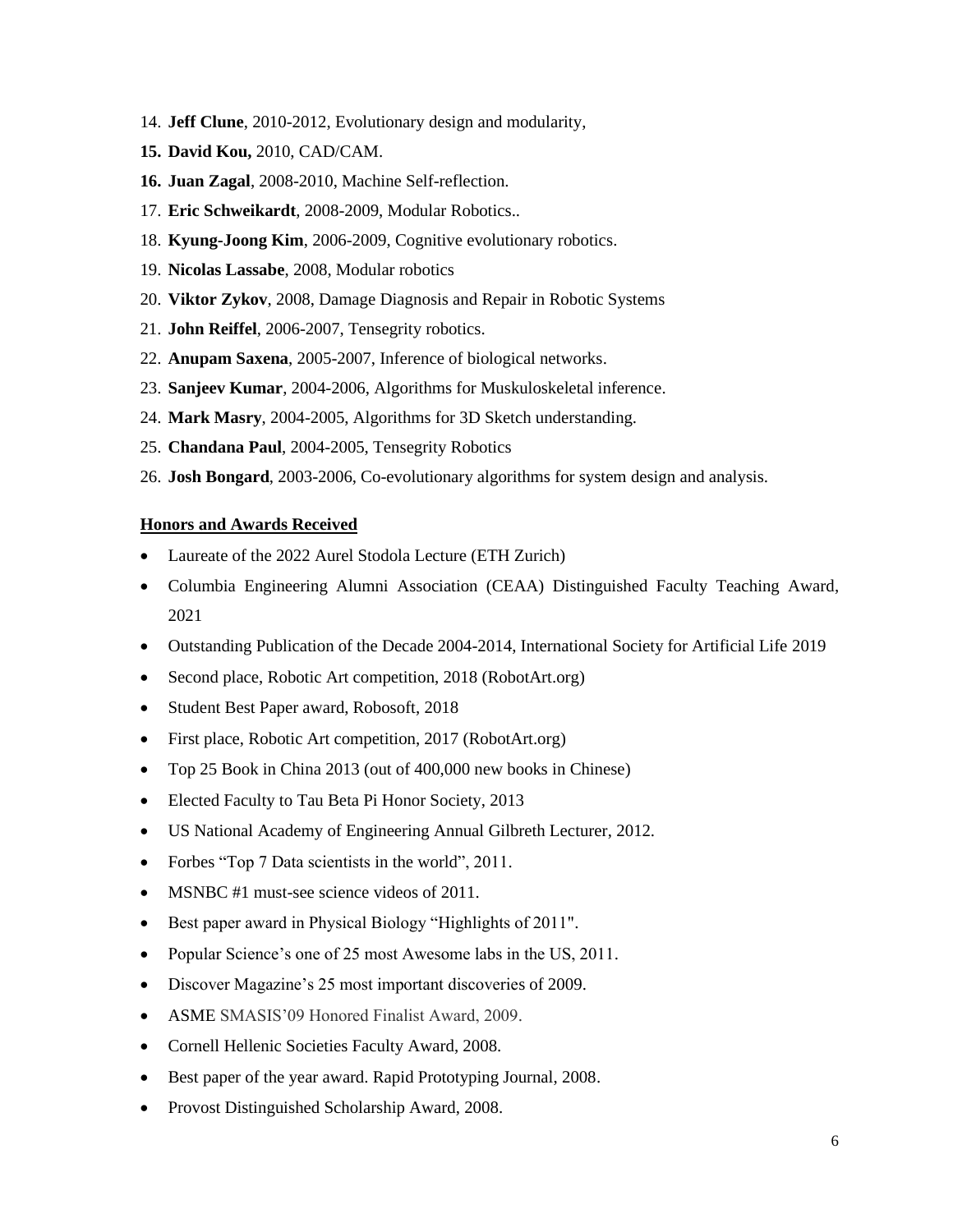- Merrill Educator Award, 2008.
- ASME 2007 International Mechanical Engineering Congress and Exposition (IMECE) Best Presentation Award.
- Esquire Magazine Best & Brightest, 2007.
- Best paper Award, Genetic and Evolutionary Computation Conference (GECCO), 2007.
- Popular Mechanics Breakthrough Award, 2007.
- DARPA MTO Young Faculty Award, 2007.
- Outstanding Paper, Solid Freeform Fabrication (SFF'06).
- NSF Young Investigator CAREER award, 2006.
- ENTRY 2006 "Most important innovations in robotic technology".
- Best-in-Tech 2005, MIT Technology Review (German Edition).
- Outstanding Paper, Solid Freeform Fabrication (SFF'05).
- Gold Medal for Human Competitive Automated Invention, GECCO 2005.
- Best Paper Award, International Conference on Advanced Robotics (ICAR'05).
- National Academies "Frontiers of Engineering" speaker.
- Silver Medal for Human Competitive Automated Invention, GECCO 2004.
- TIME Magazine's "Most important events of 2000".
- Biophysical Society "New and Notable", 2001.
- Shaping The Future, EXPO'2000.
- Fischbach Postdoctoral Scholarship, 1998-1999.
- CIRP International F.W. Taylor Medal, 1997.
- Charles Clore Doctoral Fellowship, 1996.
- Miriam and Aaron Gutwirth Memorial Award, 1996.
- 1st Prize for Academic Innovation, *ITIM 9th Israeli Conference on CAD/CAM*, Tel Aviv, 1987.

# **Refereed Journal Publications (published or in press)**

- 1. Chen, B., Kwiatkowski, R., Vondrick, C., & Lipson, H. (2021). Full-Body Visual Self-Modeling of Robot Morphologies. *Science Robotics*, accepted,
- 2. Sofia Di Toro Wyetzner, Salvy Cavicchio, Andrew Moshova, Hod Lipson (2022) "Regenerative Topology Optimization of Fine Lattice Structures", **Journal of 3D Printing and Additive Manufacturing**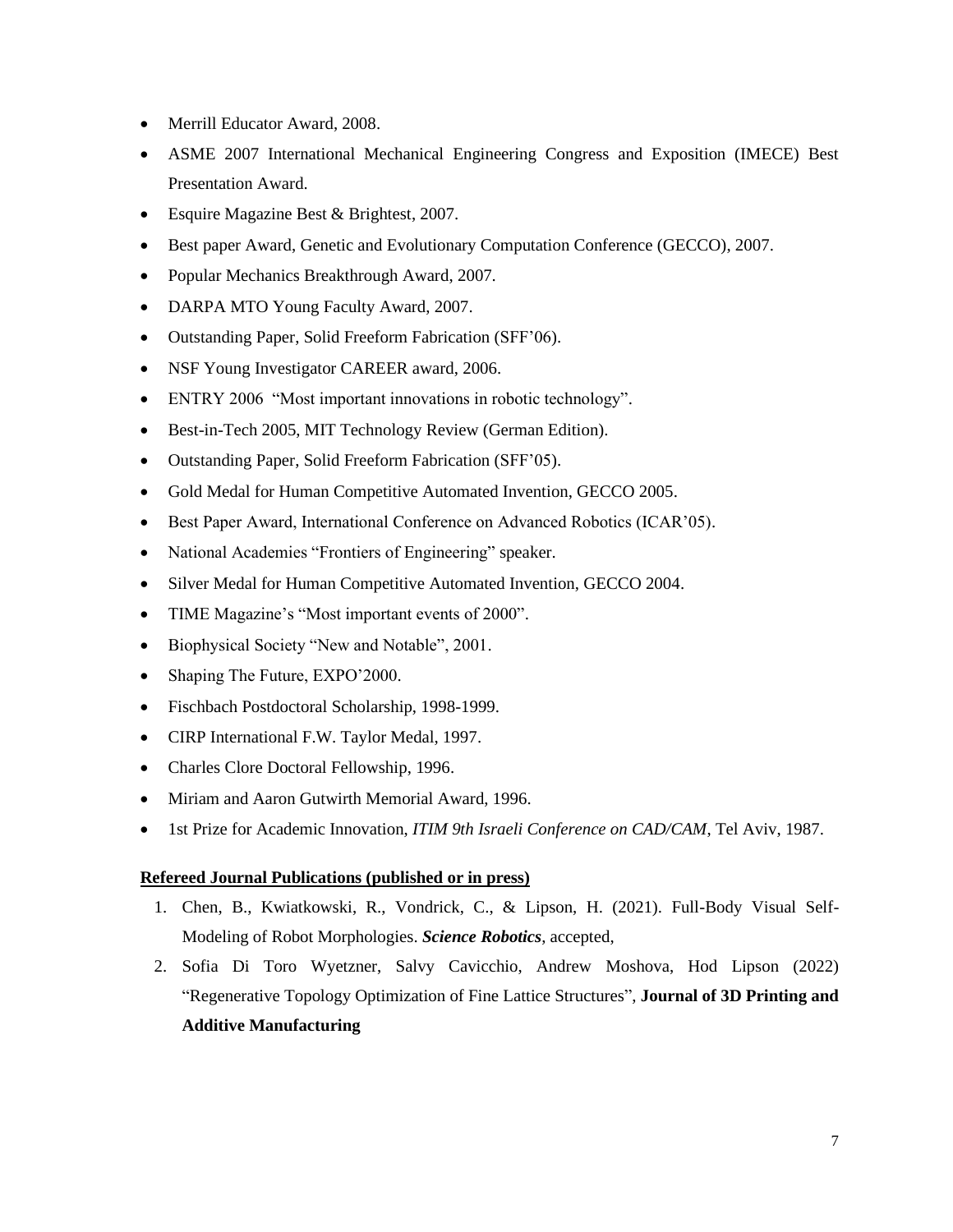- 3. Wyder, Philippe M., and Hod Lipson. "Visual design intuition: predicting dynamic properties of beams from raw cross-section images." **Journal of the Royal Society Interface 18.184** (2021): 20210571.
- 4. Tai, A., Chun, M., Gan, Y., Selamet, M., & Lipson, H. (2021). PARA: A one-meter reach, twokg payload, three-DoF open source robotic arm with customizable end effector. **HardwareX**, 10.
- 5. Faraj, Z., Selamet, M., Morales, C., Torres, P., Hossain, M., Chen, B., & Lipson, H. (2021). Facially expressive humanoid robotic face. *HardwareX*, 9, e00117.
- 6. Blutinger, J. D., Tsai, A., Storvick, E., Seymour, G., Liu, E., Samarelli, N., ... & Lipson, H. (2021). Precision cooking for printed foods via multiwavelength lasers. *NPJ science of food*, 5(1), 1-9.
- 7. Floreano, D., & Lipson, H. (2021). From individual robots to robot societies. *Science Robotics*, 6(56), eabk2787.
- 8. Perich, C., MacCurdy, R., Macner, A., Mici, J., Steen, P., & Lipson, H. (2021). Electro-Osmotic Gripper Characterization for Layered Assembly. *Journal of 3D Printing and Additive Manufacturing.*
- 9. Chen, B., Vondrick, C., & Lipson, H. Visual behavior modelling for robotic theory of mind. *Scientific reports*, 11(1), 424.
- 10. Whitehead, J., & Lipson, H. (2020). Inverted multi-material laser sintering. *Additive Manufacturing*, 36, 101440.
- 11. Hiller, J., Mici, J., & Lipson, H. (2020). Layered assemblers for scalable parallel integration. *Journal of the Royal Society Interface*, 17(171), 20200543-20200543.
- 12. Xia, B., Miriyev, A., Trujillo, C., Chen, N., Cartolano, M., Vartak, S., & Lipson, H. (2020). Improving the Actuation Speed and Multi-Cyclic Actuation Characteristics of Silicone/Ethanol Soft Actuators. In *Actuators* (Vol. 9, No. 3, p. 62). MDPI AG.
- 13. West, J. D., Mici, J., Jaquith, J. F., & Lipson, H. (2020). Design and optimization of millimeter-scale electroadhesive grippers. *Journal of Physics D Applied Physics*, 53(43), 435302.
- 14. Lehman, J., Clune, J., Misevic, D., Adami, C., Altenberg, L., Beaulieu, J., ... & Yosinski, J. (2020). The Surprising Creativity of Digital Evolution: A Collection of Anecdotes From the Evolutionary Computation and Artificial Life Research Communities. *Artificial life*, 26(2), 274-306.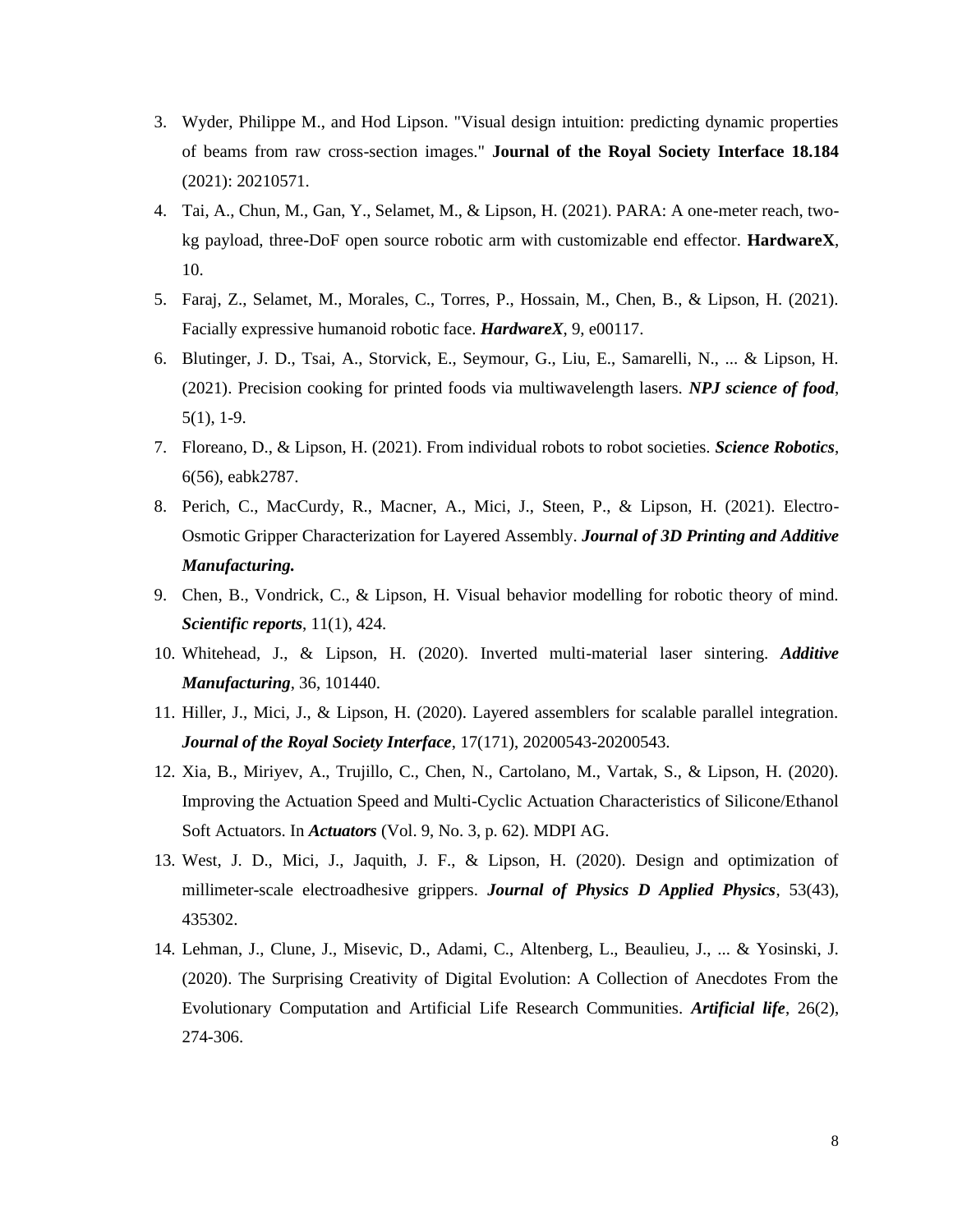- 15. Wiesner-Hanks, T., Wu, H., Stewart, E., DeChant, C., Kaczmar, N., Lipson, H., ... & Nelson, R. J. (2019). Millimeter-level plant disease detection from aerial photographs via deep learning and crowdsourced data. *Frontiers in plant science*, 10, 1550.
- 16. Lipson, H. "Robots on the run (vol 4, eaau5872, 2019)." **Nature** 576.7787 (2019): 397-397.
- 17. Mici, J., Ko, J. W., West, J., Jaquith, J., & Lipson, H. (2019). Parallel electrostatic grippers for layered assembly. **Additive Manufacturing**, 27, 451-460
- 18. Wu, Harvey, et al. "Autonomous detection of plant disease symptoms directly from aerial imagery." **The Plant Phenome Journal** 2.1 (2019).
- 19. Blutinger, Jonathan David, Yorán Meijers, and Hod Lipson. "Selective laser broiling of Atlantic salmon." **Food research international** 120 (2019): 196-208
- 20. A Miriyev, B Xia, JC Joseph, H Lipson "Additive Manufacturing of Silicone Composites for Soft Actuation**", 3D Printing and Additive Manufacturing** 6 (6), 309-318
- 21. Kwiatkowski, R., & Lipson, H. (2019). Task-agnostic self-modeling machines. **Science Robotics**., 4, eaau9354.
- 22. Li, S., Batra, R., Brown, D., Chang, H. D., Ranganathan, N., Hoberman, C. Rus D, Lipson, H. (2019). Particle robotics based on statistical mechanics of loosely coupled components. **Nature**, 567(7748), 361.
- 23. J Mici, JW Ko, J West, J Jaquith, H Lipson (2019) "Parallel Electrostatic Grippers for Layered Assembly ", **Additive Manufacturing** (in press)
- 24. Lipson H., (2019) "Robots On The Run", Nature 568, 174-175 (2019)
- 25. Blutinger, J. D., Meijers, Y., & Lipson, H. (2019). Selective laser broiling of Atlantic salmon. **Food Research International**, 120, 196-208.
- 26. Cartolano, M., Xia, B., Miriyev, A., & Lipson, H. (2019, March). Conductive Fabric Heaters for Heat-Activated Soft Actuators. In **Actuators** (Vol. 8, No. 1, p. 9). Multidisciplinary Digital Publishing Institute.
- 27. Blutinger, J. D., Meijers, Y., Chen, P. Y., Zheng, C., Grinspun, E., & Lipson, H. (2019). Characterization of CO2 laser browning of dough. Innovative **Food Science & Emerging Technologies**, 52, 145-157.
- 28. Chen, P. Y., Blutinger, J. D., Meijers, Y., Zheng, C., Grinspun, E., & Lipson, H. (2019). Visual modeling of laser-induced dough browning. **Journal of food engineering**, 243, 9-21.
- 29. Fabian Stute, Joni Mici, Lewis Chamberlain, Hod Lipson, (2019) "Digital Wood: 3D Internal Color Texture Mapping" **3D Printing and Additive Manufacturing** Vol 5 No 4 pp 285-291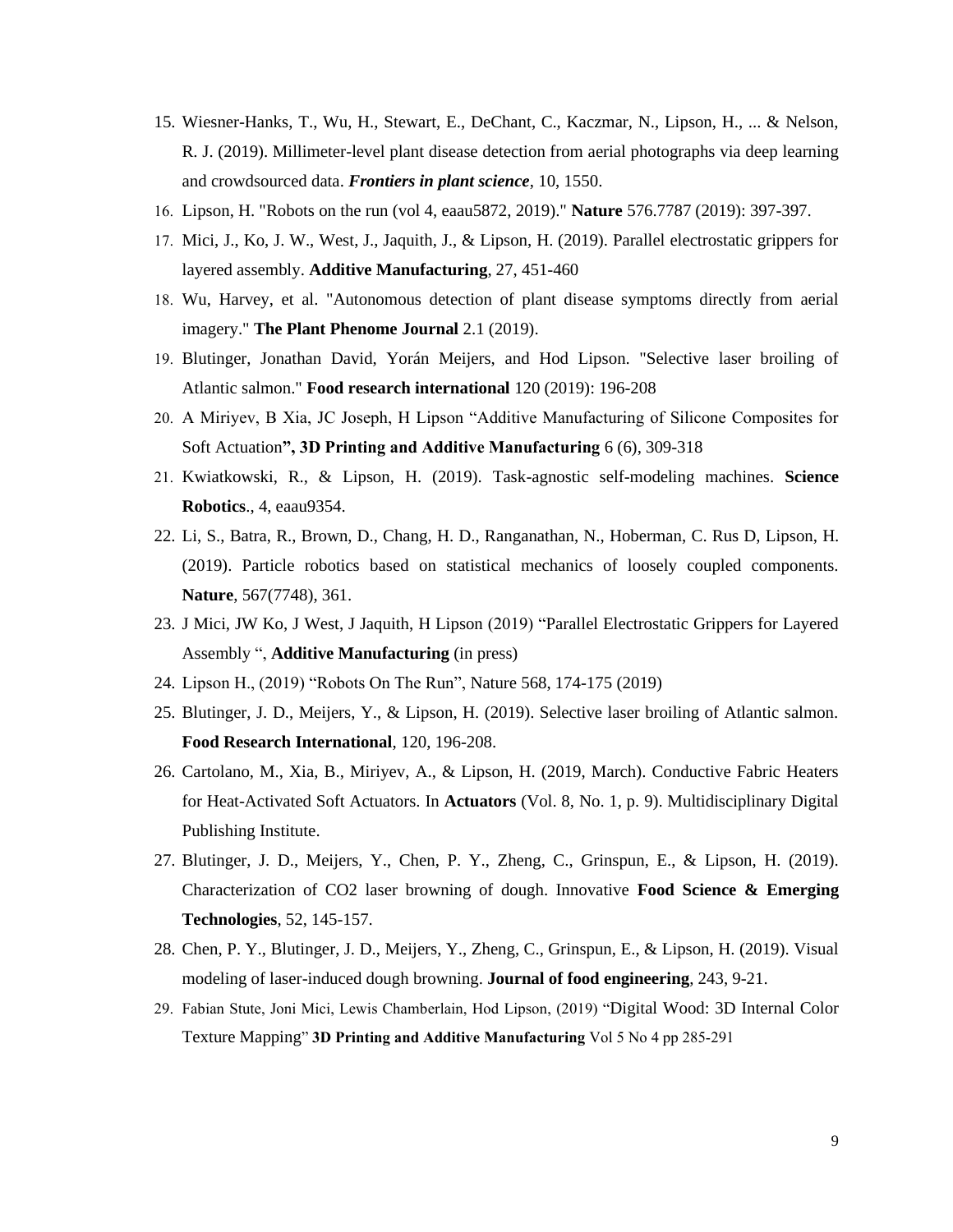- 30. Wiesner-Hanks, T., Stewart, E. L., Kaczmar, N., DeChant, C., Wu, H., Nelson, R. J., ... & Gore, M. A. (2018). Image set for deep learning: field images of maize annotated with disease symptoms. **BMC research notes**, 11(1), 440.
- 31. Hertafeld, E., Zhang, C., Jin, Z., Jakub, A., Russell, K., Lakehal, Y., ... & Lipson, H. (2018). Multimaterial three-dimensional food printing with simultaneous infrared cooking. 3D Printing and Additive Manufacturing, 6(1), 13-19.
- 32. Cheney, N., Bongard, J., SunSpiral, V., & Lipson, H. Scalable Co-Optimization of Morphology and Control in Embodied Machines. **Royal Society Interface**, In review (second cycle)
- 33. Blutinger, J. D., Meijers, Y., Chen, P. Y., Zheng, C., Grinspun, E., & Lipson, H. (2018). Characterization of dough baked via blue laser. **Journal of Food Engineering**, 232, 56-64.
- 34. A Miriyev, G Caires, H Lipson, (2018) Functional properties of silicone/ethanol soft-actuator composites, **Materials & Design** 145, 232-242
- 35. Cellucci, D., MacCurdy, R., Lipson, H., & Risi, S. (2017). 1D Printing of Recyclable Robots. IEEE **Robotics and Automation Letters,** 2(4), 1964-1971.
- 36. Miriyev, A., Stack, K., & Lipson, H. (2017). Soft material for soft actuators. **Nature communications**, 8(1), 596.
- 37. DeChant, C., Wiesner-Hanks, T., Chen, S., Stewart, E. L., Yosinski, J., Gore, M. A., ... & Lipson, H. (2017). Automated identification of northern leaf blight-infected maize plants from field imagery using deep learning. **Phytopathology**, 107(11), 1426-1432.
- 38. Amend J, Lipson H (2017) "The JamHand: Dexterous Manipulation with Minimal Actuation" **Soft Robotics** 4 (1), 70-80
- 39. Grouchy, P., D'Eleuterio, G. M., Christiansen, M. H., & Lipson, H. (2016). "On The Evolutionary Origin of Symbolic Communication". **Scientific Reports**, 6.
- 40. Lipton, J. I., & Lipson, H. (2016). 3D printing variable stiffness foams using viscous thread instability. **Scientific Reports**, 6.
- 41. Lipton JI, Angle S, Banai RE, Peretz E, Lipson H, (2016) "Electrically Actuated Hydraulic Solids", **Advanced Engineering Materials** 18 (10), 1710-1715
- 42. Lipton JI, Cutler M, Nigl F, Cohen D, Lipson H (2016) Additive manufacturing for the food industry, **Trends in Food Science & Technology** 43 (1), 114-123
- 43. Cheney, N., & Lipson, H. (2016). Topological evolution for embodied cellular automata. **Theoretical Computer Science**, 633, 19-27.
- 44. TW Cornforth, H Lipson (2015) A hybrid evolutionary algorithm for the symbolic modeling of multiple-time-scale dynamical systems, **Evolutionary Intelligence** 8 (4), 149-164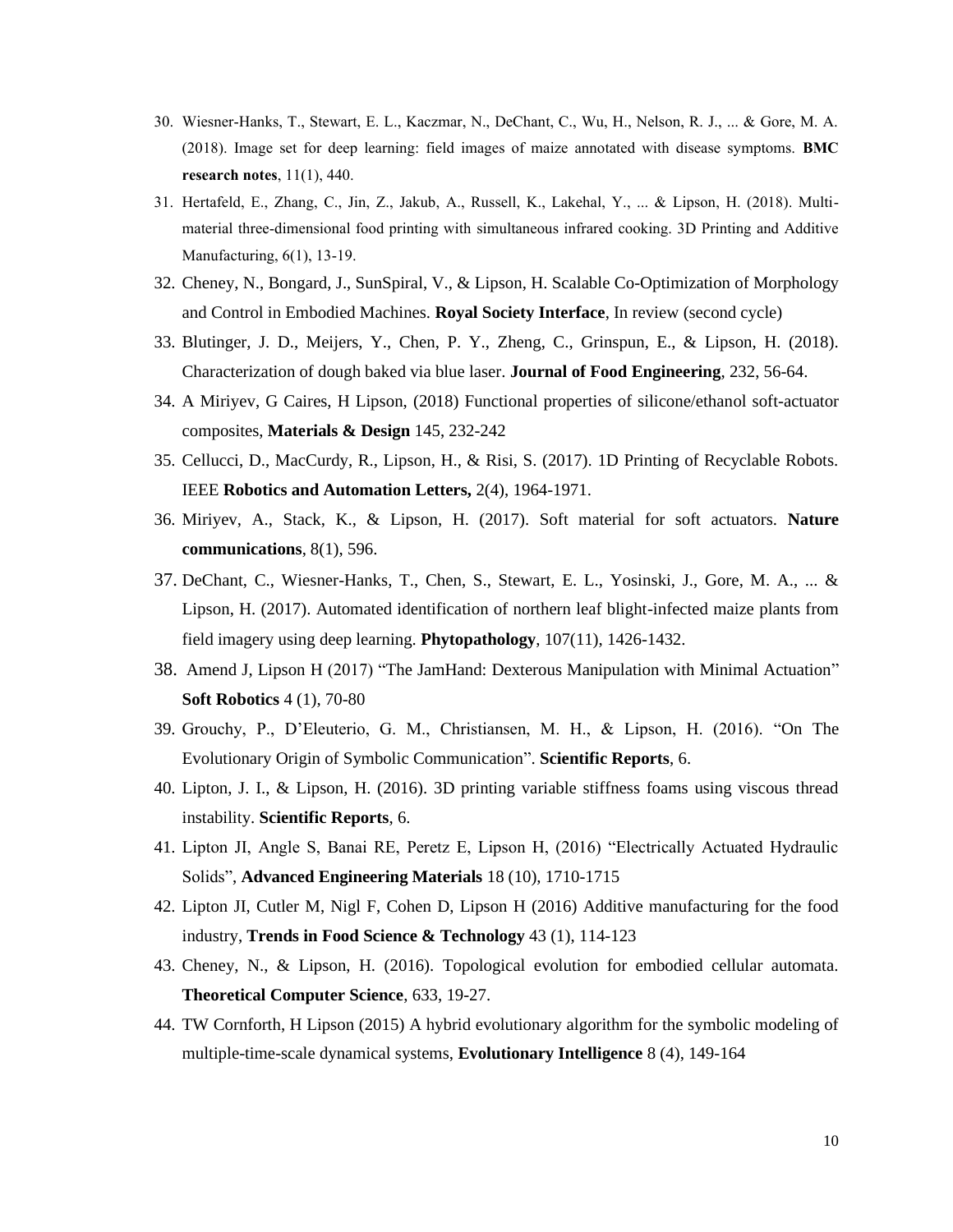- 45. Platkiewicz, J., Lipson, H., & Hayward, V. (2016). Haptic Edge Detection Through Shear. **Scientific reports**, 6
- 46. J Neubert, H Lipson Soldercubes: a self-soldering self-reconfiguring modular robot system, **Autonomous Robots** 40 (1), 139-158
- 47. Chattopadhyay, Ishanu, and Hod Lipson. (2014) "Data smashing: uncovering lurking order in data." **Journal of The Royal Society Interface,** Vol. 11, no. 101 (2014): 20140826.
- 48. Neubert, J., Rost, A., and Lipson, H. (2014) "Self-Soldering Connectors for Modular Robots". **IEEE Transactions on Robotics**. Vol. 30, no. 6, pp. 1344-1357
- 49. MacCurdy, R., McNicoll, A., and Lipson, H. (2014) "Bitblox: Printable digital materials for electromechanical machines". **The International Journal of Robotics Research** (IJRR). Vol. 33 no. 10, pp. 1342-1360
- 50. Lipson H., (2014) "Challenges and Opportunities for Design, Simulation, and Fabrication of Soft Robots" **Soft Robotics**. March 2014, 1(1): 21-27.
- 51. Bongard J and Lipson H, (2014) "Evolved Machines Shed Light on Robustness and Resilience", **Proceedings of the IEEE**, Vol.102, No. 5, pp. 899 - 914
- 52. Hiller J, Lipson H., (2014), "Dynamic Simulation of Soft Multi-Material 3D-Printed Objects", **Soft Robotics**, Soft Robotics. March 2014, 1(1): 88-101.
- 53. Athanasios G. Athanassiadis, Marc Z. Miskin, Paul Kaplan, Nicholas Rodenberg, Seung Hwan Lee, Jason Merritt, Eric Brown, John Amend, Hod Lipson and Heinrich M. Jaeger (2014) "Particle shape effects on the stress response of granular packings", **Soft Matter** 10, 48–59
- 54. Chattopadhyay, I., Kuchina, A., Suel, G. and Lipson, H. (2013) "Inverse Gillespie for inferring stochastic reaction mechanisms from intermittent samples." **PNAS**, July 22, 2013.
- 55. Lipton, J. and Lipson, H. (2013) "Adventures in Food Printing". **IEEE Spectrum**, May 31, 2013.
- 56. Ly, D.L. and Lipson, H. (2013) "Optimal Experiment Design for Coevolutionary Active Learning". **IEEE Transactions on Evolutionary Computation**. (In press)
- 57. Clune, J., Baptiste-Mouret, J-B., Lipson, H. (2013) "The evolutionary origins of modularity". **Proceedings of the Royal Society** B 280 (1755).
- 58. Nigl, F., Li, S., Blum, J. E., Lipson, H. (2013) "Autonomous Truss Reconfiguration and Manipulation", **IEEE Robotics and Automation Magazine**, accepted for publication
- 59. Chattopadhyay I. and Lipson H. (2013) "Abductive learning of quantized stochastic processes with probabilistic finite automata", **Phil Trans R Soc A**, 371: 20110543.
- 60. Hockaday, L.A., Kang, K.H., Colangelo, N.W., Cheung, P.Y.C., Duan, B., Malone, E., Wu, J., Girardi, L.N., Bonassar, L.J., Lipson, H., Chu, C.C., and Butcher, J.T. (2012) "Rapid 3D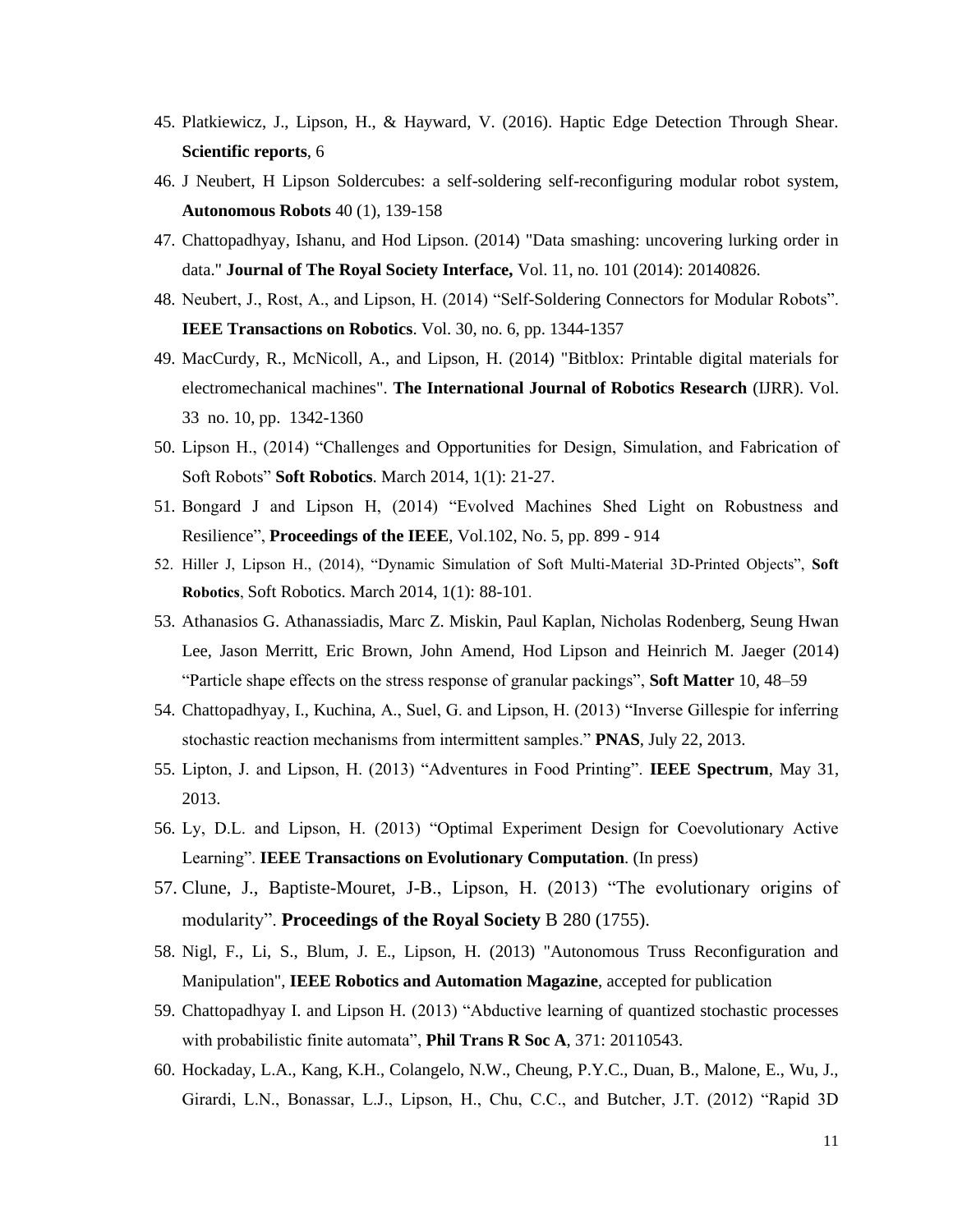printing of anatomically accurate and mechanically heterogeneous aortic valve hydrogel scaffolds", **Biofabrication, Highlights of 2012**, 10.1088/1758-5082/4/3/035005. \*Selected for the Highlights of 2012 Biofabrication \*

- 61. Lipson H. (2012) "Thinking outside the CAD box: design in the age of 3-D printing", **Mechanical Engineering**, Oct 2012
- 62. Ly, D.L. and Lipson, H. (2012) "Learning Symbolic Representations of Hybrid Dynamical Systems", **Journal of Machine Learning Research**, Vol. 13, pp.3585-3618.
- 63. Hiller, J. and Lipson, H. (2012) "Automatic Design and Manufacture of Soft Robots" **IEEE Transactions on Robotics**, Vol. 28, No. 2, pp. 457-466.
- 64. Saxena, A., Lipson, H., and Valero-Cuevas, F.J. (2012) "Functional inference of complex anatomical tendinous networks at a macroscopic scale via sparse experimentation". **PLoS Computational Biology**, 8(11): p.1-17, 2012.
- 65. Hockaday, L.A., Kang, K.H., Colangelo, N.W., Cheung, P.Y., Duan, B., Malone, E., Wu, J., Girardi, L.N., Bonassar, L.J., Lipson, H., Chu, C.C., Butcher, J.T (2012) "Rapid 3D printing of anatomically accurate and mechanically heterogeneous aortic valve hydrogel scaffolds", **Biofabrication**, Vol. 4, 035005.
- 66. Kurse, M.U., Lipson, H. and Valero-Cuevas, F.J. (2012) "Extrapolatable analytical functions for tendon excursions and moment arms from sparse datasets", **IEEE Transactions on Biomedical Engineering**, Vol. 59, pp. 1572-1582.
- 67. Guzek, J.J., Petersen, C., Constantin, S., and Lipson, H. (2012) "Mini Twist: A Study of Long-Range Linear Drive by String Twisting", **ASME Journal of Mechanisms and Robotics**, 4, 014501 (2012).
- 68. Valsalam, V.K., Hiller, J., MacCurdy, R., Lipson, H., and Miikkulainen, R. (2012) "Constructing controllers for physical multilegged robots using the ENSO neuroevolution approach", **Evolutionary Intelligence**, Vol. 5, No. 1, 45-56.
- 69. Amend, J. R. Jr., Brown, E. M., Rodenberg, N., Jaeger, H. M., Lipson, H. (2012) "A Positive Pressure Universal Gripper Based on the Jamming of Granular Material", **IEEE Transactions on Robotics**, Vol. 28, pp. 341 – 350.
- 70. Lipson, H. (2012) "Frontiers in Additive Manufacturing", **The Bridge (National Academies)**, Vol. 42, No. 1, Spring 2012, pp. 5-12.
- 71. Schmidt, M. D., Vallabhajosyula, R. R., Jenkins, J. W., Hood, J. E., Soni, A. S., Wikswo, J. P., et al. (2011). "Automated refinement and inference of analytical models for metabolic networks", **Physical Biology**, 8(5).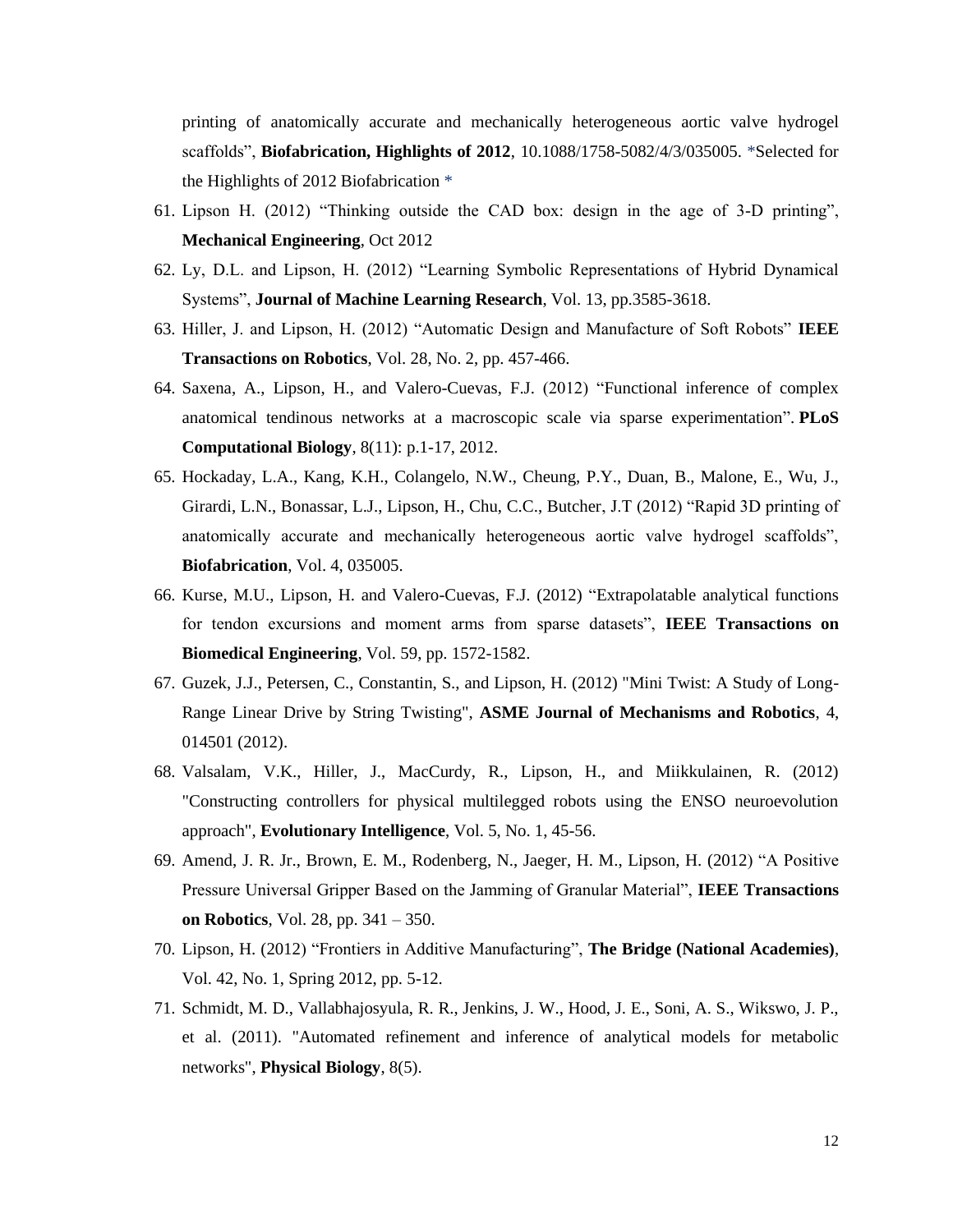- 72. Garcia, R.F.M., Hiller, J.D., Stoy, K., Lipson, H. (2011) "A Vacuum-Based Bonding Mechanism for Modular Robotics", **IEEE Transactions on Robotics**, 27(5): 876-890.
- 73. Lipson, H. (2011) "Self-Reflective Architecture", **Cornell Journal of Architecture**, Vol. 8, pp. 16-23.
- 74. Tolley, M. and Lipson, H. (2011) "On-line assembly planning for stochastically reconfigurable systems", **International Journal of Robotics Research**, Vol. 30 (11).
- 75. Hiller, J., Miller, J, Lipson, H. (2011) "Microbricks for 3D Reconfigurable Modular Microsystems", **IEEE Journal of Microelectromechanical Systems**, Vol. 20, No. 13, pp. 1566-1584.
- 76. Kou, X.Y., Tan, S.T., Lipson, H. (2011) "A data-driven process for estimating nonlinear material models," **Applied Mechanics and Materials**, vol. 50-51, pp. 599-604.
- 77. Richter, C. and Lipson, H. (2011) "Untethered Hovering Flapping Flight of a 3D-Printed Mechanical Insect", **Artificial Life**, Vol. 17, No. 2, pp. 73-86.
- 78. Li, S., Yuan, J., and Lipson, H. (2011) "Ambient wind energy harvesting using cross-flow fluttering", **Journal of Applied Physics**, 109, 026104.
- 79. Cohen, D. L., Lo, W., Tsavaris, A., Peng, D., Lipson, H., Bonassar, L.G. (2011) "Increased mixing improves hydrogel homogeneity and quality of 3D printed constructs," **Tissue Eng**  (Part C Methods), 17(2):239-248.
- 80. Brown, E., Rodenberg, N., Amend, J., Mozeika, A., Steltz, E., Zakin, M., Lipson, H., Jaeger, H. (2010) "Universal robotic gripper based on the jamming of granular material," **Proceedings of the National Academy of Sciences (cover),** Vol. 107, no. 44, pp. 18809-18814.
- 81. Ballyns, J.J., Cohen, D.L., Malone, E., Maher, S.A., Potter, H.G., Wright, T., Lipson, H., Bonassar, L.J. (2010) "An Optical Method for Evaluation of Geometric Fidelity for Anatomically Shaped Tissue Engineered Constructs", **Tissue Eng Part C Methods**. 2010 Aug, 16(4):693-703.
- 82. Rieffel, J., Valero Cuevas, F., Lipson, H. (2010) "Morphological Communication: Exploiting Coupled Dynamics in a Complex Mechanical Structure to Achieve Locomotion", *Journal of the Royal Society Interface*, Vol. 45.
- 83. Kalontarov, M., Tolley, M. T., Lipson, H., Erickson, D. (2010) "Hydrodynamically Driven Docking of Blocks for 3D Fluidic Assembly", *Microfluidics and Nanofluidics*, Vol. 9, pp. 551-558.
- 84. Tolley, M. T., Kalontarov, M., Neubert, J., Erickson, D., Lipson, H. (2010) "Stochastic Modular Robotic Systems: A Study of Fluidic Assembly Strategies", *IEEE Transactions on Robotics*, Vol. 26, pp. 518-530.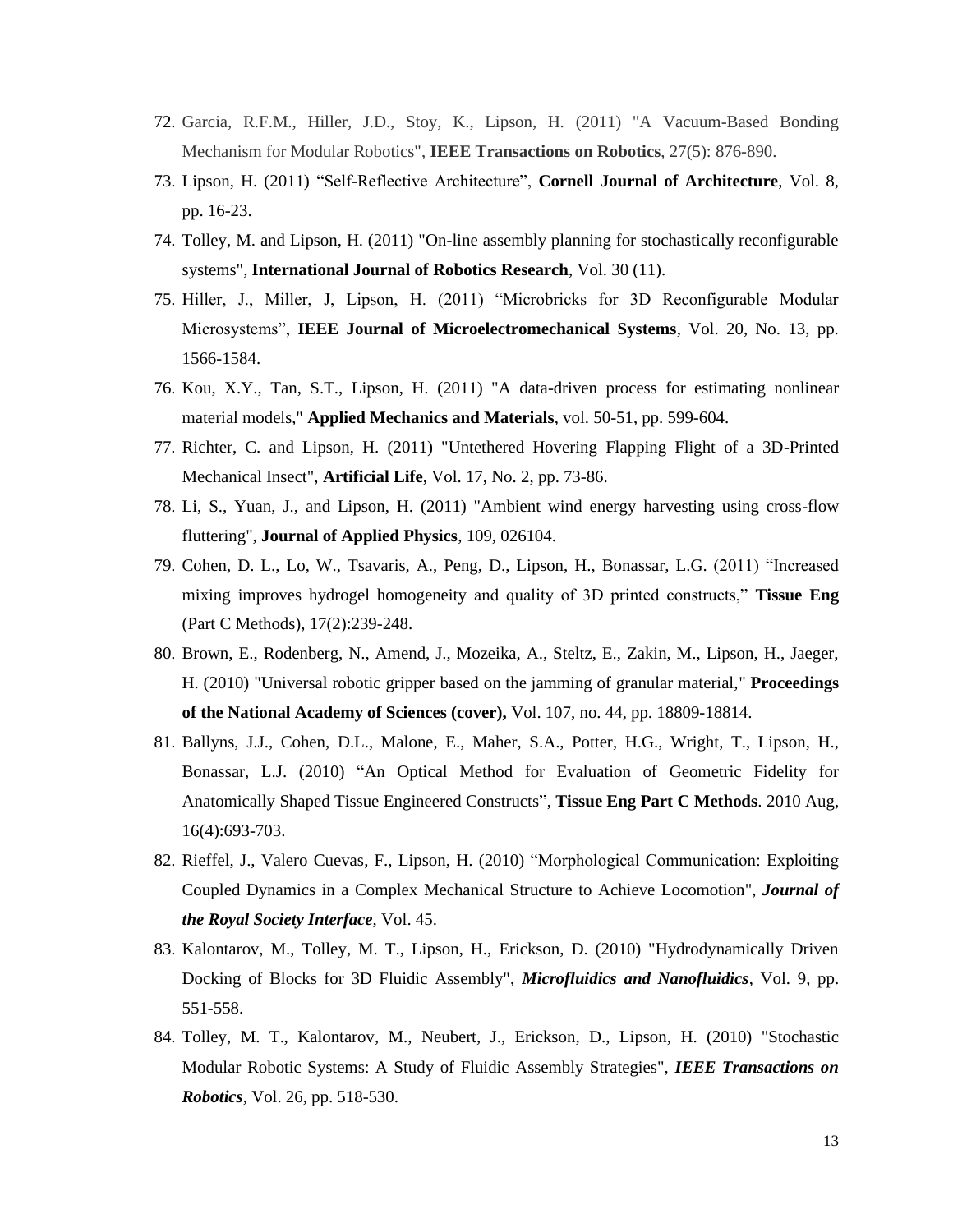- 85. Hiller, J. and Lipson, H. (2010) "Tunable digital material properties for 3D voxel printers", **Rapid Protyping Journal**, Vol. 16, No. 4, pp. 241-247.
- 86. Cohen, D. and Lipson, H. (2010) "Geometric feedback control of discrete-deposition SFF systems", *Rapid Prototyping Journal*, Vol. 16, No. 5, pp. 377-393.
- 87. Lipson, H. and Kurman, M. (2010) "Factory@Home: The Emerging Economy of Personal Fabrication", a report commissioned by the *Whitehouse Office of Science & Technology Policy*.
- 88. Chen, D.L., Lipton, J.I., Bonassar, L.J., Lipson, H. (2010) "Additive manufacturing for in situ repair of osteochondral defects", **Biofabrication**, Vol. 2, 035004.
- 89. Cornforth, T.W., Kim, K.J., Lipson, H. (2010) "Evolution of Analog Circuit Models of Ion Channels", **Lecture Notes in Computer Science**, Vol. 6274, pp. 157-168.
- 90. Rieffel, J., Valero-Cuevas, F., Lipson, H. (2010) "Morphological Communication: Exploiting Coupled Dynamics in a Complex Mechanical Structure to Achieve Locomotion", **Journal of the Royal Society Interface**, Vol. 45, pp. 613-621.
- 91. Schmidt, M.D. and Lipson, H. (2010) "Age-Fitness Pareto Optimization", **Genetic Programming Theory and Practice**, Vol. 8, pp. 129-146.
- 92. Schmidt, M. and Lipson, H. (2009) "Distilling Free-Form Natural Laws from Experimental Data," *Science*, Vol. 324, no. 5923, pp. 81 – 85.
- 93. Kim, K.J., Wong, A., Lipson, H. (2009) Automated Synthesis of Resilient and Tamper-Evident Analog Circuits without a Single Point of Failure, *Genetic Programming and Evolvable Machines* (online)*.*
- 94. Tian, C., Masry, M., Lipson, H. (2009) "Physical sketching: Reconstruction and analysis of 3D objects from freehand sketches", *Computer-Aided Design* Vol. 41, pp. 147-158.
- 95. Hiller, J., Lipson, H. (2009) "Design and analysis of digital materials for physical 3D voxel printing", *Rapid Prototyping Journal*, Vol. 15, No. 2, pp. 137-149.
- 96. Krishnan, M, Tolley M., Lipson, H., Erickson, D. (2009) "Hydrodynamically Tunable Affinities for Fluidic Assembly", *Langmuir*, Vol. 25, pp. 3769-3774.
- 97. Schmidt M. and Lipson H. (2009) "Symbolic Regression of Implicit Equations" Genetic Programming Theory and Practice, Vol. 7, Chapter 5, pp. 73-85.
- 98. Rieffel, J., Valero-Cuevas, F., Lipson, H. (2008) "Automated Discovery and Optimization of Large Irregular Tensegrity Structures", *Computers and Structures*, Vol. 87, pp.368-379.
- 99. Tolley, M., Krishnan M., Erickson, E., Lipson, H., (2008) "Deterministic Non-regular Microstructures from Regular Components", *Applied Physics Letters*, 93, 254105.
- 100. Adams, B., Lipson, H. (2008) "A Universal Framework for Analysis of Self-Replication Phenomena", *Entropy.*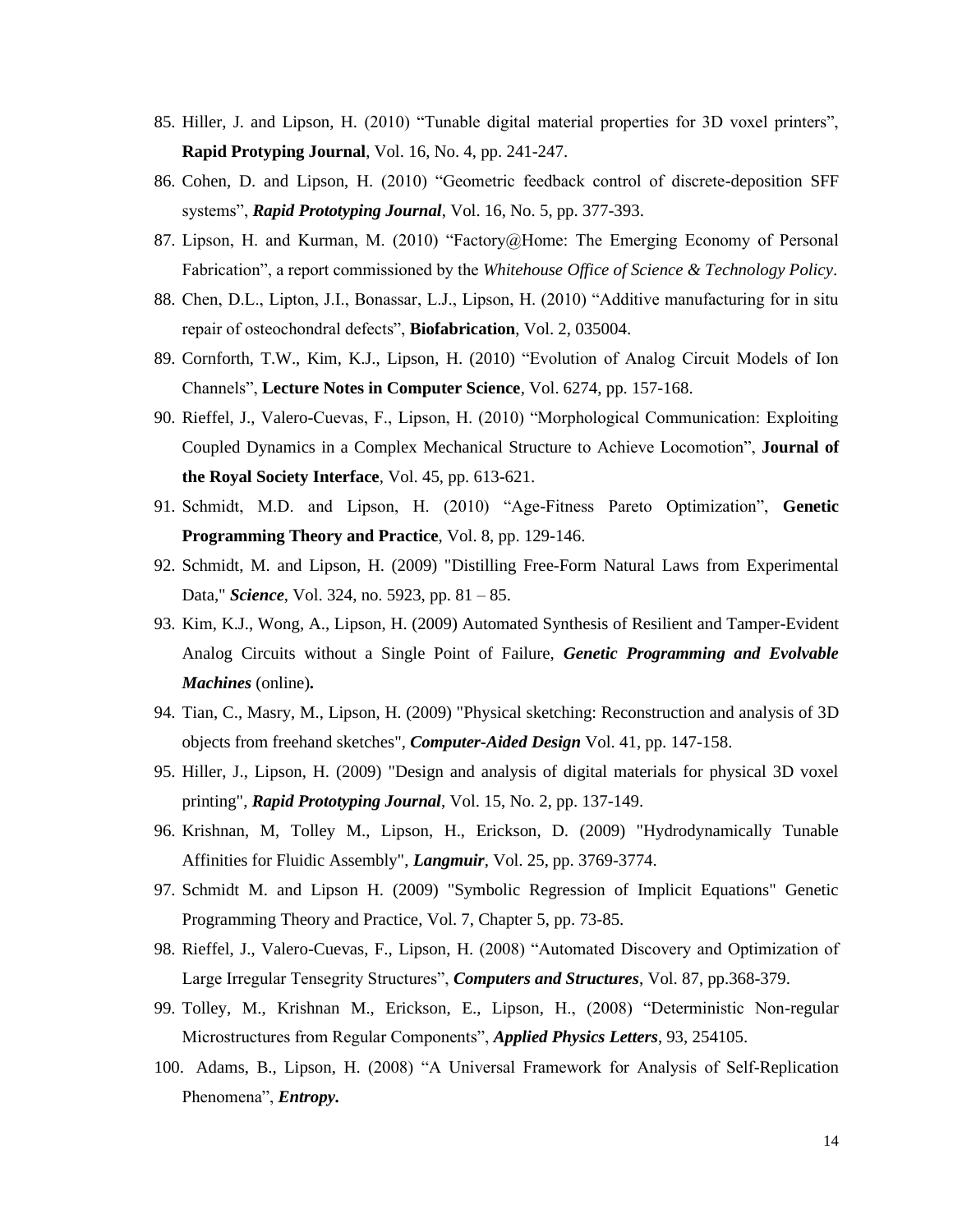- 101. Krishnan, M., Tolley, M. T., Lipson, H., Erickson, D. (2008), "Increased Robustness for Fluidic Self Assembly", *Physics of Fluids*, 20, 073304.
- 102. Song, H., Guimbretiere F., Hu, C., Lipson, H. (2008) "The ModelCraft Framework: Capturing Freehand Annotations and Edits to Facilitate the 3D Model Design Process Using a Digital Pen", *ACM Transactions on Computer Human Interaction*, Vol. 16, No. 3, Article 14.
- 103. Malone, E., Berry, M., Lipson, H. (2008) "Freeform fabrication of arbitrary geometry Zinc-Air Batteries", *Rapid Prototyping Journal*, Vol. 14, N 3, pp. 128-140.
- 104. Lipson, H. (2008) "Principles of Modularity, Regularity, and Hierarchy for Scalable Systems", *Journal of Biological Physics and Chemistry*, Vol. 7, pp. 125–128.
- 105. van Breugel, F., Regan, W., Lipson, H. (2008) "From Insects to Machines: A Passively Stable, Untethered Flapping-Hovering Micro Air Vehicle", *IEEE Robotics and Automation Magazine*, Vol. 15 No. 4, pp. 68-74.
- 106. Schmidt, M.D., Lipson, H. (2008) "Coevolution of Fitness Predictors", *IEEE Transactions on Evolutionary Computation*, Vol. 12, No 6, pp. 736-749.
- 107. Lipson, H. (2008) "Evolutionary Synthesis of Kinematic Mechanisms", *Artificial Intelligence in Design and Manufacturing*, Vol. 22, pp. 195–205.
- 108. Lipson, H. (2007) "Evolutionary Robotics: Emergence of Communication", *Current Biology*, Vol. 17 No 9, pp. R330-R332.
- 109. Bongard, J.C., Lipson, H. (2007) "Automated Reverse engineering of Nonlinear Systems", PNAS - **Proceedings of the National Academy of Sciences** . Vol. 104, no. 24, pp. 9943–9948.
- 110. Yim, M., Shen, W-M., Salemi, B., Rus, D., Moll M., Lipson H., Klavins E., Chirickjian G. S., (2007) "Modular Self-reconfigurable robotic systems", *IEEE Robotics and Automation Magazine*, Vol. 14 No. 1, pp. 43-52.
- 111. Valero-Cuevas, F., Anand, V., Lipson, H. (2007) "Beyond parameter estimation: Extending biomechanical modeling by the explicit exploration of model topology", *IEEE Transactions on Biomedical Engineering*, Vol. 54 No. 11, pp. 1951-1964.
- 112. Malone, E., Lipson, H. (2007) "Fab@Home: The Personal Desktop Fabricator Kit", *Rapid Prototyping Journal,* Vol. 13, No. 4, pp. 245-255.
- 113. Schmidt, M., Xu, Q., Lipson, M., and Lipson, H. (2007) "Overcoming Traditional Manufacturing Limitations in High Q Micro-ring Resonators Using Non-linear Effects in Silicon", in Nonlinear Optics: Materials, Fundamentals and Applications, OSA Technical Digest (CD) (Optical Society of America, 2007), paper WE22.
- 114.Cohen DL, Malone E, Lipson H, Bonassar LJ , (2007) "Direct freeform fabrication of seeded hydrogels in arbitrary geometries", Tissue engineering 12 (5), 1325-1335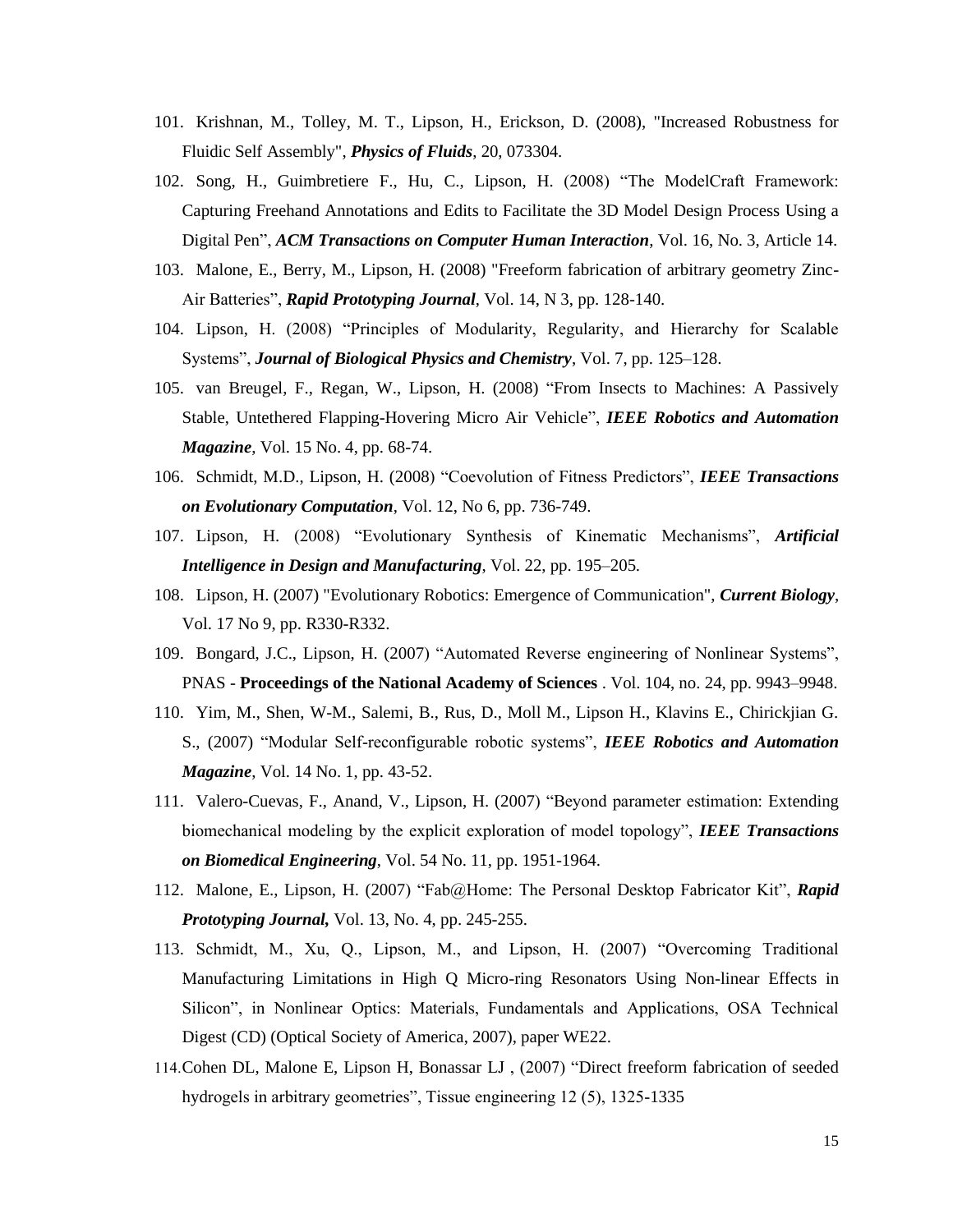- 115. Bongard, J.C., Zykov, V., Lipson, H. (2006) "Resilient Machines through Self-Modeling", *Science*, Vol. 314. no. 5802, pp. 1118 – 1121.
- 116. Zykov, V., Mytilinaios, E., Desnoyer, M., Lipson H. (2006) "Evolved and Designed Modular Robotics Systems Capable of Self -Reproduction", *IEEE Transactions on Robotics* Vol. 23 No. 2, pp. 308-319.
- 117. Valero-Cuevas, F.J., Yi1 JW, Brown D, McNamara R V, Paul C, Lipson H (2006) "The tendon network of the fingers performs anatomical computation at a macroscopic scale", *IEEE Transactions on Biomedical Engineering*, Vol. 54 No. 6, pp. 1161-1166.
- 118. Aquino, W., Kouchmeshky, B., Bongard, J., Lipson, H., (2007) "Co-evolutionary algorithm for structural damage identification using minimal physical testing", *Int. Journal for Numerical Methods in Engineering*, Vol. 69, Issue 5, pp. 1085-1107.
- 119. Cohen, D. L., Malone, E., Lipson, H., Bonassar, L., (2006) "3D direct printing of heterogeneous tissue implants", *Tissue Engineering,* Vol. 12, No. 5, pp. 1325-1335.
- 120. Gondarenko A., Preble S., Robinson J., Chen L., Lipson H., Lipson M., (2006) "Spontaneous emergence of periodical patterns in a biologically-inspired simulation of photonic structures", *Physical Review Letters,* Vol. 96, 143904.
- 121. Malone, E. and Lipson, H. (2006) "Freeform Fabrication of IPMC polymer actuators", *Rapid Prototyping*, Vol. 12, No. 5, pp.244-253.
- 122. Lipson, H. (2006) "A relaxation method for simulating the kinematics of compound nonlinear mechanisms", *ASME Journal of Mechanical Design*, Volume 128, Issue 4, pp. 719- 728.
- 123. Pau,l C., Valero-Cuevas F. J., Lipson, H. (2006) "Design and Control of Tensegrity Robots", *IEEE Transactions on Robotics*, Vol. 22 No. 5 pp. 944- 957.
- 124. Zykov, V., Mytilinaios, E., Adams, B., Lipson, H. (2005) "Self-reproducing machines", *Nature*, Vol. 435 No. 7038, pp. 163-164.
- 125. Bongard, J. C, Lipson, H. (2005) ""Active Coevolutionary Learning of Deterministic Finite Automata", *Journal of Machine Learning research* (JMLR), Vol. 6 No. 10, pp. 1651-1678.
- 126. Masry, M., Kang, D.J., Lipson, H. (2005) "A Pen-Based Freehand Sketching Interface for Progressive Construction of 3D Objects", *Computers & Graphics*, Volume 29, 2005, pp. 563- 575.
- 127. Preble, S., Lipson, H., Lipson, M. (2005) "Two-dimensional photonic crystals designed by evolutionary algorithms", *Applied Physics Letters*, Vol. 86, p. 6111-4 **\*\* Gold Medal for Human Competitive Automated Invention \*\***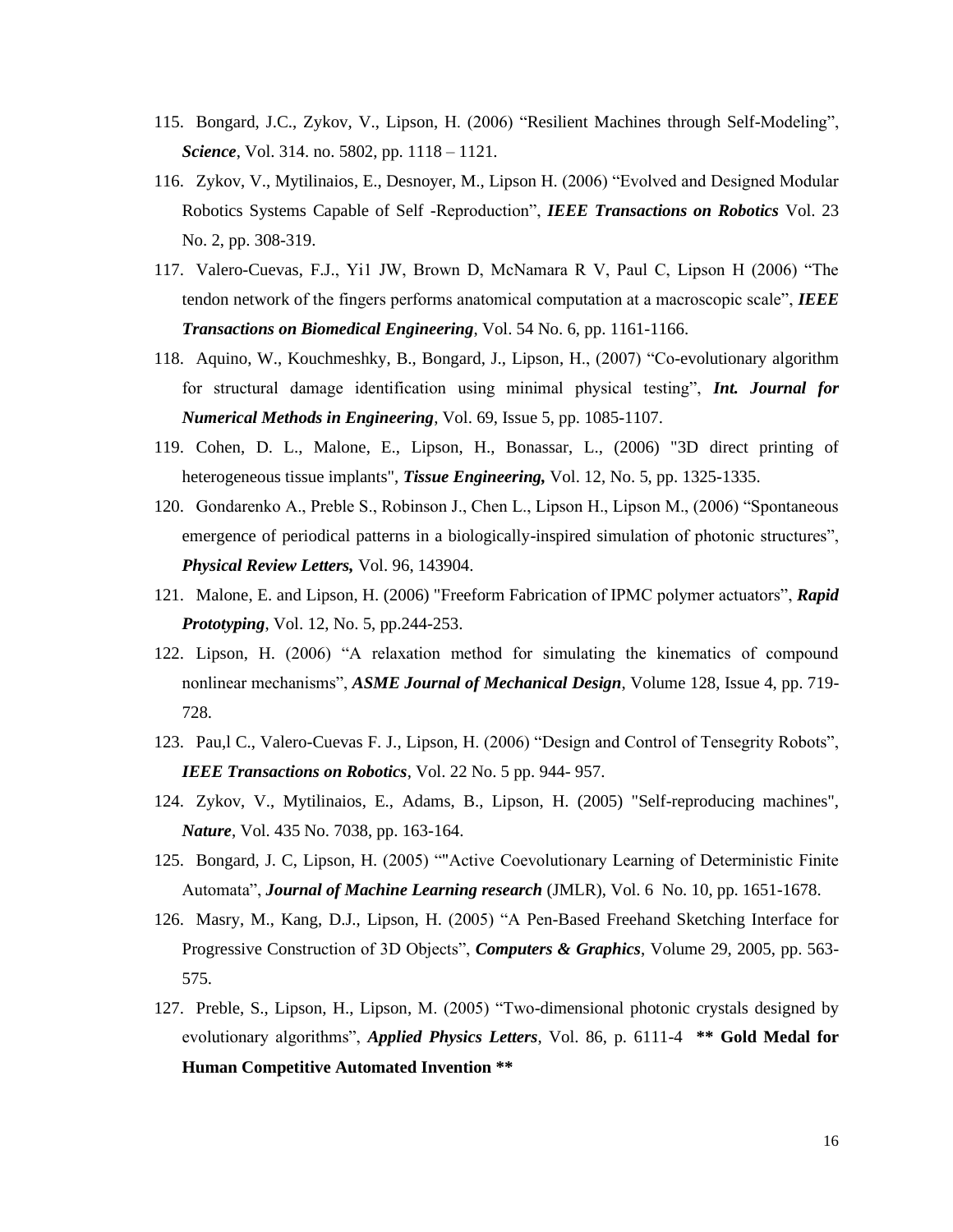- 128. Lipson, H., Moon, F.C., Hai, J., Paventi, C. (2005) "3D-Printing the History of Mechanisms", *ASME Journal of Mechanical Design*, Vol. 127, pp. 1029-1033.
- 129. Lipson H. (2005) "Homemade: The future of Functional Rapid Prototyping", *IEEE Spectrum*, May 2005, pp. 24-31. **(Feature article)**
- 130. Bongard J., Lipson H. (2005) "Nonlinear system identification using coevolution of models and tests", *IEEE Transactions on Evolutionary Computation*, 9(4): 361-384.
- 131. Malone, E., Rasa, K., Cohen, D., Isaacson, T., Lashley, H., Lipson, H. (2004) "Freeform fabrication of 3D zinc-air batteries and functional electro-mechanical assemblies", *Rapid Prototyping Journal*, Vol. 10, No. 1, pp. 58-69.
- 132. Variano, E. A., McCoy, J. H., Lipson, H. (2003) "Emergence of modularity in stable dynamical networks", *Physical Review Letters,* Vol. 92, No 18.
- 133. Hornby G.S., Lipson H., Pollack. J.B. (2003) "Generative Encodings for the Automated Design of Modular Physical Robots", *IEEE Transactions on Robotics and Automation*, Vol. 19 No. 4, pp. 703-719.
- 134. Pollack, J. B., Hornby, G. S., Lipson, H., and Funes, Pablo (2003) "Computer Creativity in the Automatic Design of Robots". *Leonardo*, Journal for the International Society for Arts Sciences and Technology. Vol. 36 No. 2, pp. 115–121.
- 135. Lipson, H., Pollack, J.B., Suh, N.P. (2002) "On the Origin of Modular Variation", *Evolution* Vol. 56, No 8, pp. 1549-1556.
- 136. Pollack, J. B., Lipson, H., Funes, P., Hornby, G. (2001) "Three Generations of Coevolutionary Robotics", *Artificial Life*, Vol. 7, pp. 215-223.
- 137. Lipson, H. and Pollack, J. B. (2000) "Automatic design and Manufacture of Robotic Lifeforms", *Nature* 406, pp. 974-978.
- 138. Lipson, H. and Siegelmann, H. T. (2000) "Clustering irregular shapes using high order neurons", *Neural Computation* Vol. 12 No. 10, pp. 2331-2353.
- 139. Lipson, H., Shpitalni, M. (2000) "Conceptual Design and Analysis by Sketching", *Journal of AI in Design and Manufacturing*, Vol. 14, pp. 391-401.
- 140. Lipson, H. and Shpitalni, M. (1997) "On the Topology of Sheet Metal Parts", **Trans. Of ASME J. of Mechanical Design**, Vol. 120, No. 1, pp. 10-16.
- 141. Shpitalni, M. and Lipson, H. (1996) "Identification of Faces in a 2D Line Drawing Projection of a Wireframe Object," *IEEE Transactions on Pattern Analysis and Machine Intelligence*, Vol. 18, No. 10, pp. 1000-1012.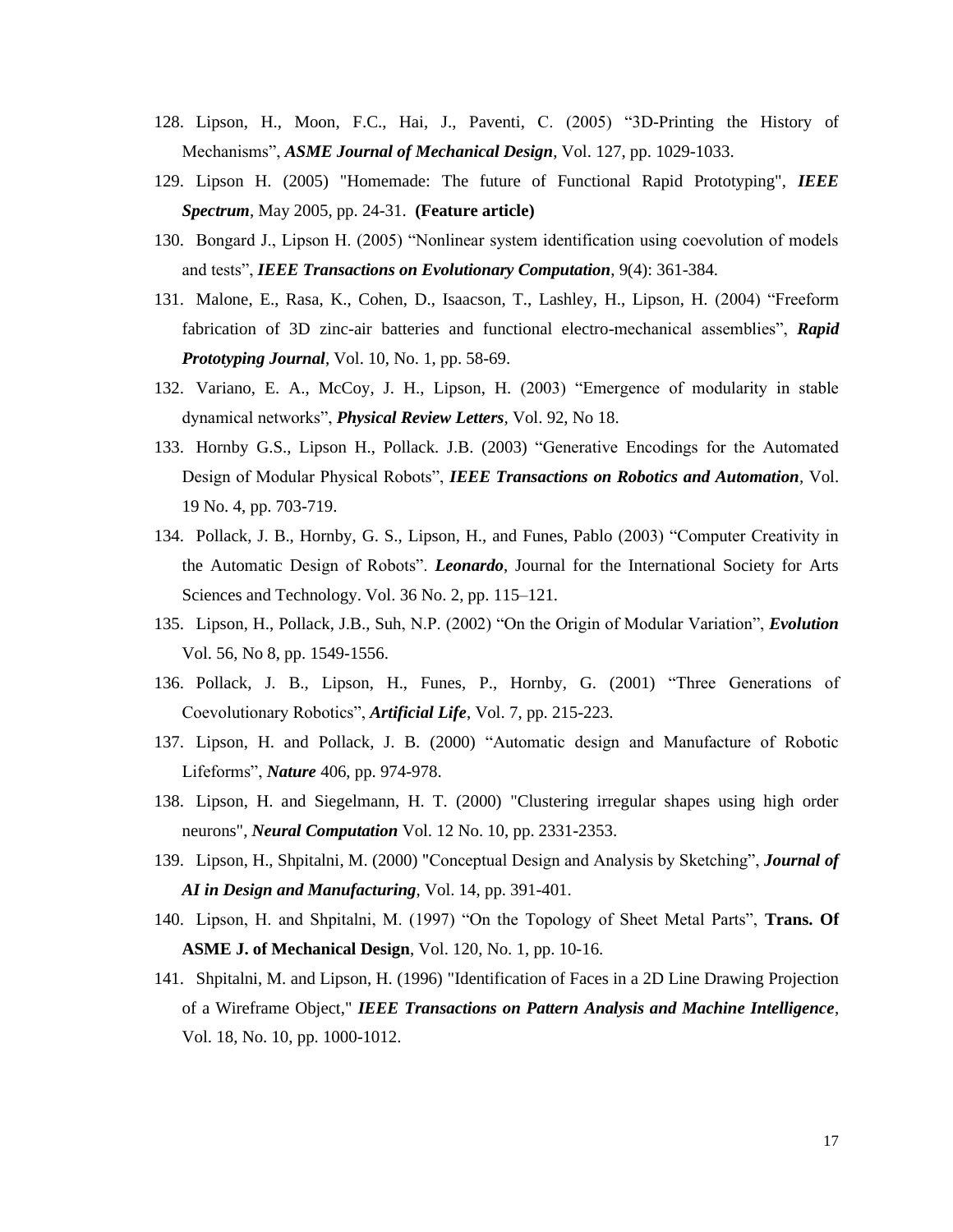- 142. Lipson, H. and Shpitalni, M. (1996) "Optimization-Based Reconstruction of a 3D Object From a Single Freehand Line Drawing, *Journal of Computer Aided Design*, Vol. 28 No. 8, pp. 651-663.
- 143. Lipson, H. and Shpitalni, M. (1995) "A New Interface for Conceptual Design Based on Object Reconstruction from a Single Freehand Sketch", **Annals of the CIRP**, Vol. 45/1, pp.133-136.

### **Refereed Conference Proceedings**

- 144.Chen, B., Hu, Y., Li, L., Cummings, S., & Lipson, H. (2021, May). Smile Like You Mean It: Driving Animatronic Robotic Face with Learned Models. In 2021 **IEEE International Conference on Robotics and Automation (ICRA)** (pp. 2739-2746). IEEE.
- 145. Chen, B., Hu, Y., Kwiatkowski, R., Song, S., & Lipson, H. (2021, May). Visual Perspective Taking for Opponent Behavior Modeling. In 2021 **IEEE International Conference on Robotics and Automation (ICRA)** (pp. 13678-13685). IEEE.
- 146. Chen, B., Chiquier, M., Lipson, H., & Vondrick, C. (2021). The Boombox: Visual reconstruction from acoustic vibrations. **Conference on Robot Learning (CoRL) 2021**  arXiv:2105.08052.
- 147. O Chang, L Flokas, H Lipson, M Spranger "Assessing SATNet's Ability to Solve the Symbol Grounding Problem, Advances in **Neural Information Processing Systems** (**NeurIPS**), 2020
- 148. Chen, B., Li, Y., Raghupathi, S., & Lipson, H. (2021). Beyond Categorical Label Representations for Image Classification. International Confgerence on Learning Representations, **ICLR** 2021 *arXiv preprint arXiv:2104.02226*.
- 149. Xia, B., Fu, J., Zhu, H., Song, Z., Jiang, Y., & Lipson, H. (2021, May). A legged soft robot platform for dynamic locomotion. In 2021 **IEEE International Conference on Robotics and Automation (ICRA)** (pp. 11812-11819). IEEE.
- 150. Austin, J., Corrales-Fatou, R., Wyetzner, S., & Lipson, H. (2020, May). Titan: A parallel asynchronous library for multi-agent and soft-body robotics using Nvidia CUDA. In 2020 IEEE International Conference on Robotics and Automation (**ICRA**) (pp. 7754-7760). IEEE.
- 151. Feliz Y, P Jethani, P Jastrzebska-Perfect, H Lipson "The Case for a Portable Open-Source 3D Ultrasound: Issues, Benefits, and Challenges, 2019 IEEE International Ultrasonics Symposium (IUS), 506-520
- 152. Kwiatkowski, Robert, and Hod Lipson. "Zero Shot Learning on Simulated Robots." arXiv preprint arXiv:1910.01994 (2019).
- 153. Bullock, Delia, et al. "Automated Weed Detection in Aerial Imagery with Context." arXiv preprint arXiv:1910.00652 (2019).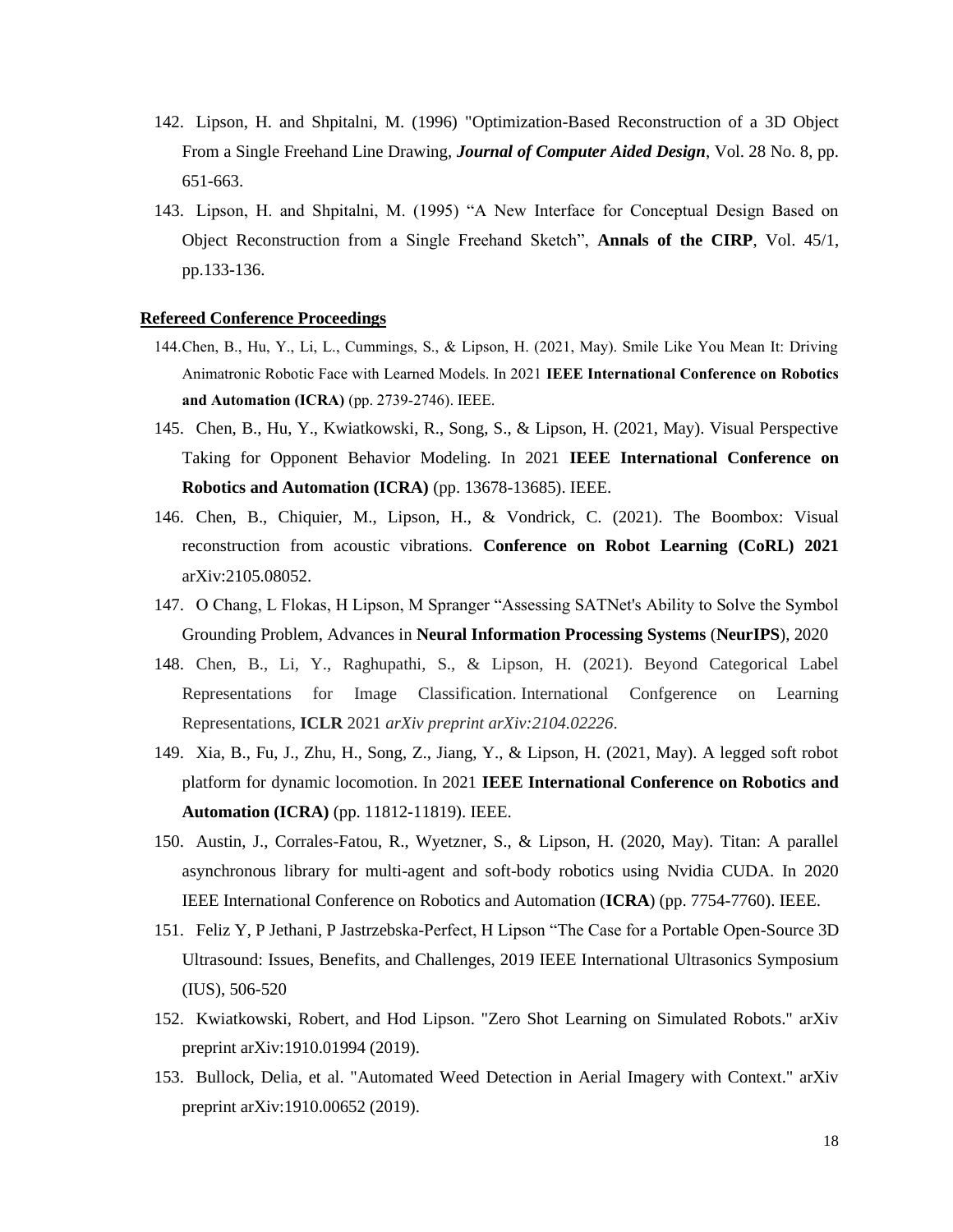- 154. Chang, Oscar, Lampros Flokas, and Hod Lipson. "Principled Weight Initialization for Hypernetworks." International Conference on Learning Representations. 2019
- 155. Chang, Oscar, et al. "Ensemble Model Patching: A Parameter-Efficient Variational Bayesian Neural Network." arXiv preprint arXiv:1905.09453 (2019)
- 156. DeChant, Chad, Seungwook Han, and Hod Lipson. "Predicting the accuracy of neural networks from final and intermediate layer outputs." ICML 2019 Workshop Deep Phenomena (2019)
- 157. Chang, Oscar, et al. "Agent Embeddings: A Latent Representation for Pole-Balancing Networks." Proceedings of the 18th International Conference on Autonomous Agents and MultiAgent Systems. International Foundation for Autonomous Agents and Multiagent Systems, 2019
- 158. R. Adam Bilodeau, Aslan Miriyev, Hod Lipson, Rebecca Kramer-Bottiglio, "All-Soft Material System for Strong Soft Actuators", IEEE International Conference on Soft Robotics 2018 (Livorno, Italy), 2018
- 159. Chang, O., Kwiatkowski, R., Chen, S., & Lipson, H. (2018). Agent Embeddings: A Latent Representation for Pole-Balancing Networks. arXiv preprint arXiv:1811.04516.
- 160. Chang, O., & Lipson, H. (2018, October). Balanced and Deterministic Weight-Sharing Helps Network Performance. In International Conference on Artificial Neural Networks (pp. 41-50). Springer, Cham.
- 161. Miriyev, A., Trujillo, C., Caires, G., & Lipson, H. (2018). Rejuvenation of soft material– actuator. **MRS Communications**, 1-6.
- 162. Chang, O., & Lipson, H. (2018). Neural Network Quine. **Artificial Life** 2018 (in review), (Trended #1 on Arxiv Sanity)
- 163. Chen, B., Wu, H., Mo, W., Chattopadhyay, I., & Lipson, H. (2018). Autostacker: A Compositional Evolutionary Learning System. **Genetic and Evolutionary Computation Conference (GECCO)** 2018, *accepted*.
- 164. Corucci, F., Cheney, N., Lipson, H., Laschi, C., & Bongard, J. (2016). Material properties affect evolution's ability to exploit morphological computation in growing soft-bodied creatures. In ALIFE XV, The Fifteenth International Conference on the Synthesis and Simulation of Living Systems, Late Breaking Proceedings (pp. 234-241).
- 165. Cheney, N., Bongard, J., SunSpiral, V., & Lipson, H. (2016). On the Difficulty of Co-Optimizing Morphology and Control in Evolved Virtual Creatures. In Proc. Artif. Life Conf (pp. 226-234).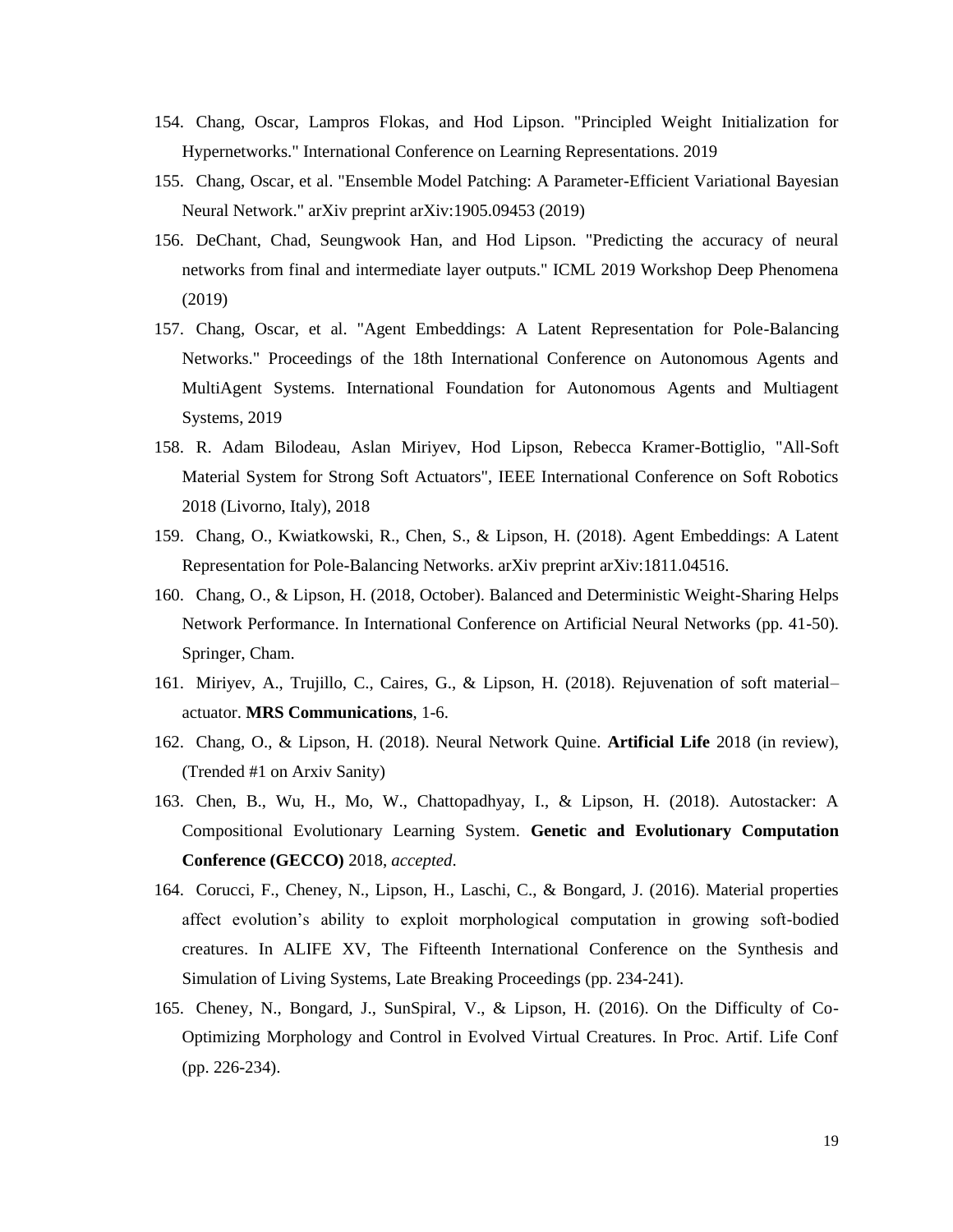- 166. Corucci, F., Cheney, N., Lipson, H., Laschi, C., & Bongard, J. (2016). Evolving swimming soft-bodied creatures. In ALIFE XV, The Fifteenth International Conference on the Synthesis and Simulation of Living Systems, Late Breaking Proceedings (p. 6).
- 167. I Labutov, K Luu, H Lipson, C Studer, Optimally Discriminative Choice Sets in Discrete Choice Models: Application to Data-Driven Test Design, Proceedings of the Third (2016) ACM Conference on Learning@ Scale, 149-152
- 168. Li, Y., Yosinski, J., Clune, J., Lipson, H., & Hopcroft, J. (2016). Convergent Learning: Do different neural networks learn the same representations?. In Proceedings of International Conference on Learning Representation (ICLR).
- 169. Cheney, N., Bongard, J., & Lipson, H. (2015, July). Evolving soft robots in tight spaces. In Proceedings of the 2015 annual conference on Genetic and Evolutionary Computation (pp. 935-942). ACM.
- 170. Understanding neural networks through deep visualization, J Yosinski, J Clune, A Nguyen, T Fuchs, H Lipson, arXiv preprint arXiv:1506.06579
- 171. Yosinski Jason, Clune Jeff, Bengio Yoshua, and Lipson Hod. (2014), "Quantifying the transferability of features in deep neural networks", in Advances in Neural Information Processing Systems (NIPS), Montreal, Quebec, Canada, December 8–11, 2014 (oral)
- 172. Lubatov I., Lipson H., "Crowdsourced Question Generation for Peer Assessment", ASESS 2014 (KDD)
- 173. Cheney, N., Clune, J., Lipson, H. (2014) "Evolved Electrophysiological Soft Robots". Proceedings of Artifical Life 14: The Fourteenth International Conference on the Simulation and Synthesis of Living Systems (ALife14). MIT Press
- 174. Cheney, N., Ritz, E., Lipson, H. (2014) "Automated Vibrational Design and Natural Frequency Tuning of Multi-Material Structures". Proceedings of the Genetic and Evolutionary Computation Conference (GECCO-2014). ACM.
- 175. Lee, S., Yosinski, J., Glette, K., Lipson, H., Clune, J. (2013) "Evolving Gaits for Physical Robots with the HyperNEAT Generative Encoding: The Benefits of Simulation Applications of Evolutionary Computing". pp 540 – 549. Proceedings of Evo\*, Springer.
- 176. Lipton, J., MacCurdy, R., Boban, M., Chartrain, N., Withers III, L., Gangjee, N., Nagai, A., Cohen, J., Sobhani, K., Liu, J., Qudsi, H., Kaufman, J., Mitra, S., Garcia, A., McNicoll, A., Lipson, H. (2012) FAB@HOME Model 3: A More Robust, Cost Effective And Accessible Open Hardware Fabrication Platform. Proceedings of the Twenty Third Annual International Solid Freeform Fabrication Symposium – An Additive Manufacturing Conference, August 6-8, 2012, Austin, Texas, USA.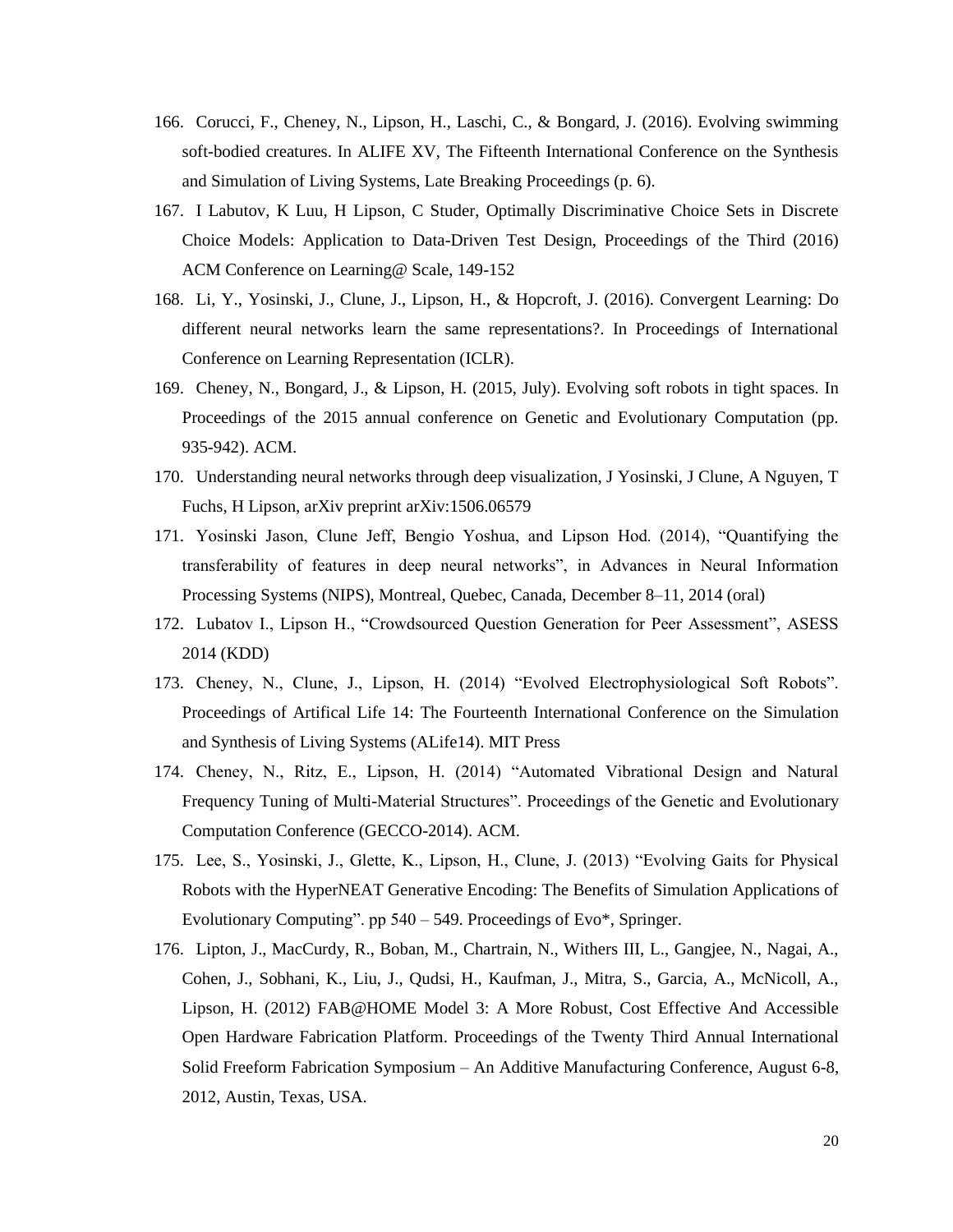- 177. Lohmann, S., Yosinki, J., Gold E., Blum J., Lipson, H. (2012) "Arcana: An Open-Source Quadruped Platform for Evolutionary Robotics", Proceedings of the Artificial Life Conference, pp. 387-392.
- 178. Grouchy, P. and Lipson, H. (2012) "Evolution of Self-Replicating Cube Conglomerations in a Simulated 3D Environment", Proceedings of the 13th International Conference on the Simulation & Synthesis of Living Systems (ALife '13), pp. 59-66.
- 179. Cornforth, T.W. and Lipson, H. (2012) "Symbolic regression of multiple-time-scale dynamical systems", Genetic and Evolutionary Computation Conference (GECCO '12), pp. 735-742. *Best paper nominee*
- 180. Kurse, M.U., Lipson, H., and Valero-Cuevas, F.J. (2012) "Inference of compact analytical functions describing tendon routing in the fingers", Canadian Society of Biomechanics / Societe Canadienne de Biomechanique Conference (CSB/SBC), to appear.
- 181. Jiang, Y., Amend, J.R., Jr., Lipson, H., and Saxena, A. (2012) "Learning hardware agnostic grasps for a universal jamming gripper," IEEE International Conference on Robotics and Automation (ICRA), St. Paul, MN, May14-18.
- 182. Ly, D, L., Saxena, A. and Lipson, H. (2012) "Co-evolutionary Predictors for Kinematic Pose Inference from RGBD Images", ACM Genetic and Evolutionary Computation Conference (GECCO'12), pp. 967-974
- 183. Moriguchi, H. and Lipson, H. (2011) "Learning Symbolic Forward Models for Robotic Motion Planning and Control", European Conference on Artificial Life (ECAL'11), pp. 558- 564.
- 184. Schmidt, M. D. and Lipson, H. (2011) "Automated Modeling of Stochastic Reactions with Large Measurement Time-Gaps", Proceedings of the Genetic and Evolutionary Computation Conference (GECCO '11), pp. 307-314.
- 185. Clune, J. and Lipson, H. (2011) "Evolving three-dimensional objects with a generative encoding inspired by developmental biology," Proceedings of the European Conference on Artificial Life.
- 186. Yosinski, J., Clune, J., Hidalgo, D., Nguyen, S., Cristobal-Zagal, J., Lipson, H. (2011) "Evolving Robot Gaits in Hardware: the HyperNEAT Generative Encoding Vs. Parameter Optimization," Proceedings of the European Conference on Artificial Life.
- 187. Amend, J.R., Jr. and Lipson, H. (2011) "freeLoader: An open source universal testing machine for high-throughput experimentation," ASME IDECT/CIE Conference, Washington, DC.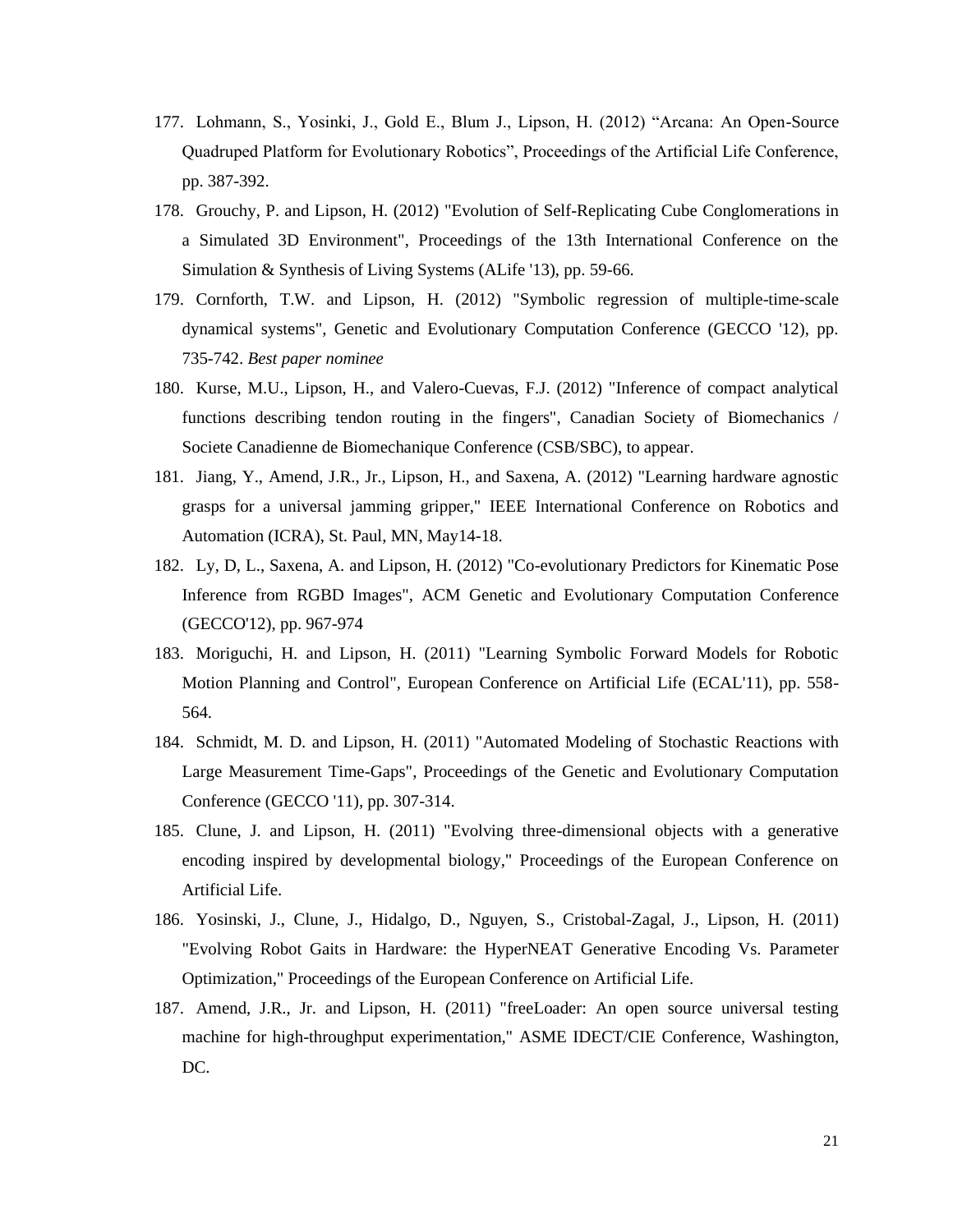- 188. Yosinki, J., Clune, J., Hidalgo, D., Nguyen, S., Cristobal-Zagal, J., Lipson, H. (2011) "Generating Gaits for Physical Quadruped Robots: Evolved Neural Networks Vs. Local Parameterized Search", Genectic and Evolutionary Computation Conference (GECCO '11), poster presentation, pp. 31-32.
- 189. Cornforth, T.W., Torreson, J., Lipson, H. (2011) "Ion Channel Modeling with Analog Circuit Evolution," Genetic and Evolutionary Computation Conference (GECCO '11), poster presentation, pp. 33-34.
- 190. Tolley, M. T. and Lipson, H. (2011) "Programmable 3D stochastic fluidic assembly of cmscale modules", IEEE/RSJ International Conference on Intelligent Robots and Systems (IROS 2011), September 2011.
- 191. Ly, D, L. and Lipson, H. (2011) "Trainer Selection Strategies for Coevolving Rank Predictors", IEEE Congress on Evolutionary Computation (CEC'11), pp. 2392-2399.
- 192. Ly, D, L., Saxena, A. and Lipson, H. (2011) "Pose Estimation from a Single Depth Image for Arbitrary Kinematic Skeletons", RGB-D workshop in Robotics: Science and Systems (RSS'11), pp 37-38.
- 193. Neubert, J., Cantwell, A., Constantin, S., Kalontarov, M., Erickson, D., Lipson, H. (2010) "A Robotic Module for Stochastic Fluidic Assembly of 3D Self-Reconfiguring Structures", Proc. Int. Conf. on Robotics and Automation (ICRA), Anchorage AK, May 2010.
- 194. Garcia, R.F.M., Hiller, J.D., Lipson, H. (2010) "A vacuum-based bonding mechanism for modular robotics", Proc. Of the ICRA Workshop on Modular Robots, State of the Art, Anchorage, AK, May 2010, pp. 57-62.
- 195. Tolley, M. T., Lipson, H. (2010) "Fluidic Manipulation for Scalable Stochastic 3D Assembly of Modular Robots", Proc. Int. Conf. on Robotics and Automation (ICRA), Anchorage, AK, May.
- 196. Kurse, M.U., Schmidt, M., Lipson, H. and Valero-Cuevas, F.J. (2010) "Extracting Appropriate Mathematical Expressions Defining Moment Arm Relationships Using Symbolic Expression", Proceedings of the ASME 2010 Summer Bioengineering Conference (SBC 2010).
- 197. Neubert, J., Stockton, J., Blechman, B., Lipson, H. (2010) "Tetrabot: Resonance Based Locomotion for Harsh Environments", Int. Conf. on Intelligent Robots and Systems (IROS '10), Tapei, Rep. of China (Taiwan), October 2010, pp. 2431-2436.
- 198. Hiller, J and Lipson, H. (2010) "Evolving Amorphous Robots", 12<sup>th</sup> Int. Conference on Artificial Life (ALIFE XII), Odense, Denmark, August 2010, pp.797-802.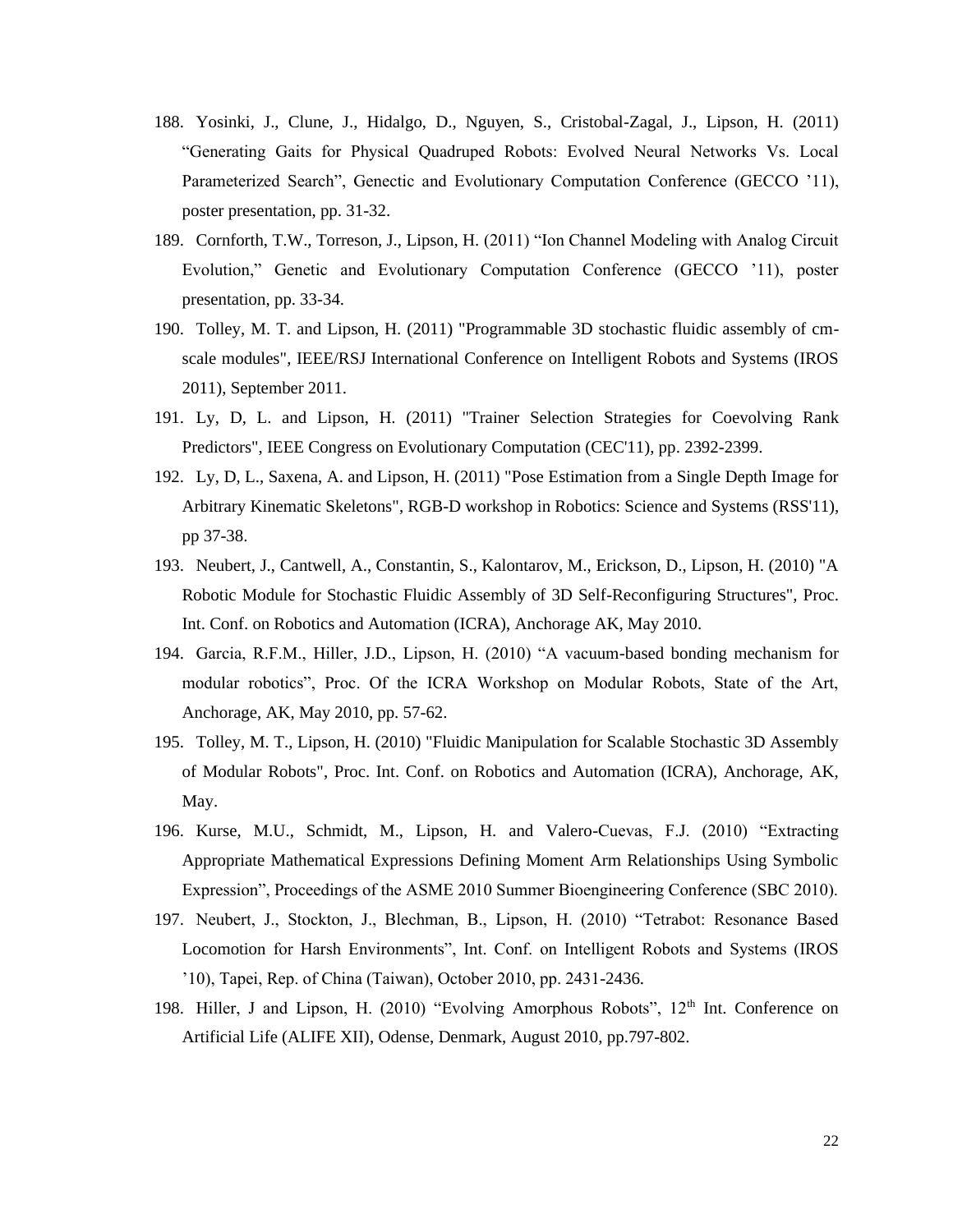- 199. Richter, C. and Lipson, H. (2010) "Unethered Hovering Flapping Flight of a 3D Printed Mechanical Insect", 12<sup>th</sup> Int. Conference on Artificial Life (ALIFE XII), Odense, Denmark, August 2010, pp. 797-803.
- 200. Li, S., Yuan, J., Nigl, F., Lipson, H. (2010) "A Cuboctahedron Module for a Reconfigurable Robot", Int. Conf. on intelligent Robots and Systems (IROS '10), Taipei, Rep. of China (Taiwan), October 2010, pp. 535-541. \*\*\*Finalist for the IROS2010\*\*\*
- 201. Lipton, J.I., Arnold, D. Nigl, F., Lopez, N., Cohen, D.L., Noren, N., Lipson, H. (2010) "Multi-Material Food Printing with Complex Internal Structure Suitable for Conventional Post-Processing", 21<sup>st</sup> Solid Freeform Fabrication Symposium (SFF '10), Austin, TX.
- 202. Tolley, M.T., Lipson, H. (2010) "Three Dimensional Stochastic Fluidic Assembly of Minimalistic Modules", McGill Center for Intelligent Machines Symposium on Brain, Body and Machine, Montreal, Canada, November.
- 203. Schmidt, M.D. and Lipson, H. (2010) "Predicting Solution Rank to Improve Performance", Genetic and Evolutionary Computation Conference (GECCO '10), pp. 949-956.
- 204. Schmidt, M.D. and Lipson, H. (2010) "Age-Fitness Pareto Optimization", Genetic and Evolutionary Computation Conference (GECCO '10), pp.543-544.
- 205. Lipton, J. Cohen, D., Lipson, H. (2009) "Brick Printing: Freeform Fabrication of Modular Architectual Elements with Embedded Systems" Solid Freeform Fabrication Symposium (SFF'09), Aug 3-5 2009, Austin, TX, USA.
- 206. Cohen D.L., Lipton, J., Cutler, M., Coulter, D., Vesco, A., Lipson, H. (2009) "Hydrocolloid Printing: A Novel Platform for Customized Food Production" Solid Freeform Fabrication Symposium (SFF'09), Aug 3-5 2009, Austin, TX, USA.
- 207. Mookerjee, A., Cohen, D.L., Peng, D.H., Bonassar, L.J., Lipson, H. (2009) "A Study of Variable Stiffness Alginate Printing for Medical Applications" Solid Freeform Fabrication Symposium (SFF'09), Aug 3-5 2009, Austin, TX, USA.
- 208. Lipton, J. Cohen,D., Heinz,M., Lobovsky, M., Parad,W., Bernstien, G., Li,T., Quartiere,J., Washington,K., Umaru,A., Masanoff,R., Granstein, J., Whitney,J., Lipson,H., (2009) "Fab@Home Model 2: Towards Ubiquitous Personal Fabrication Devices" Solid Freeform Fabrication Symposium (SFF'09), Aug 3-5 2009, Austin, TX, USA.
- 209. Zagal, J.C., Lipson, H. (2009) "Resilient Behavior through Controller Self-Diagnosis, Adaptation and Recovery", Performance Metrics for Intelligent Systems Workshop (PerMIS'09), Sept 21-23 2009, National Institute of Standards and Technology, Gaithersburg, Maryland USA.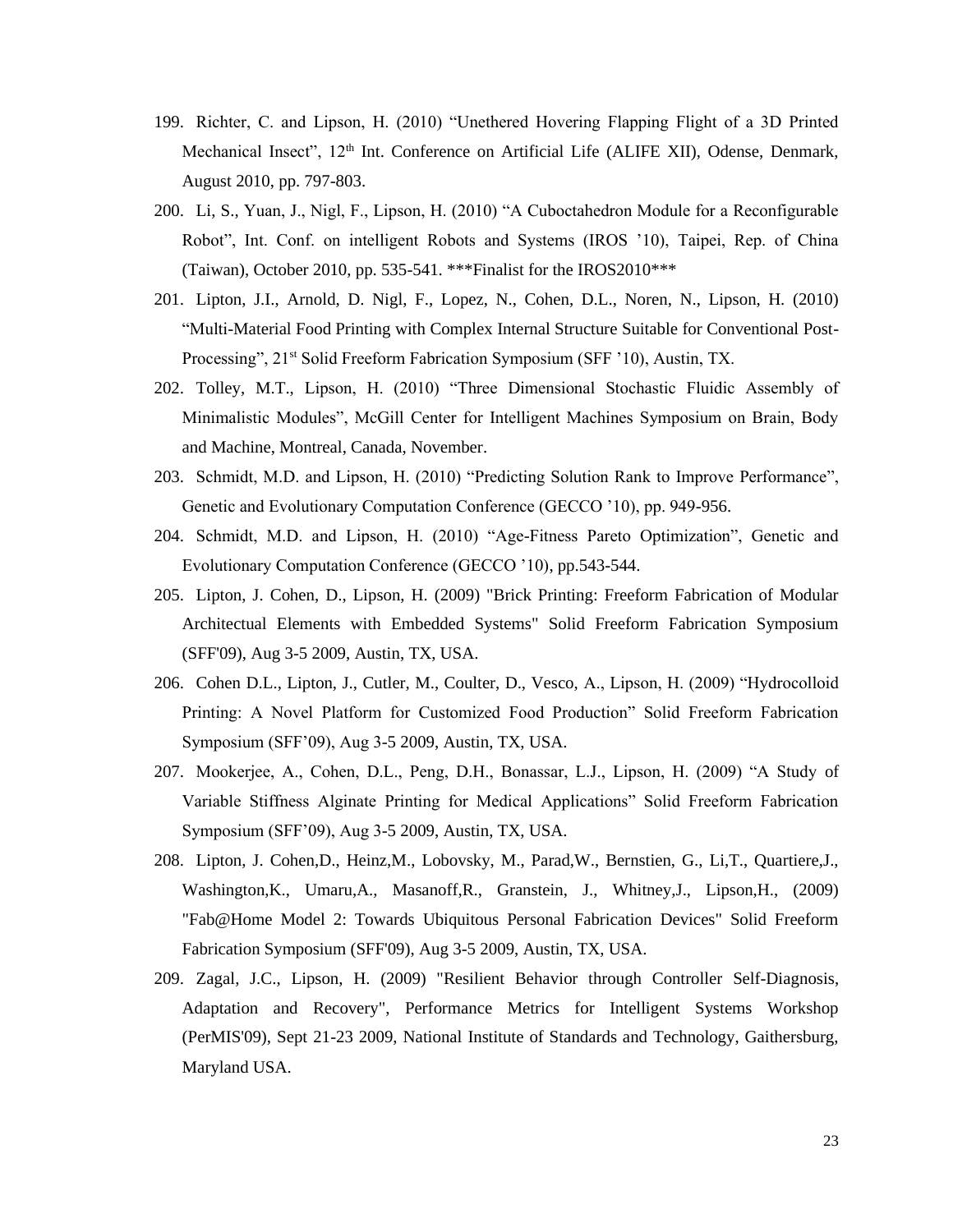- 210. Kim K. J., Lipson, H. (2009) "A robotic theory of mind in simulation", Performance Metrics for Intelligent Systems Workshop (PerMIS'09), Sept 21-23 2009, National Institute of Standards and Technology, Gaithersburg, Maryland USA.
- 211. Tolley, M. T., Hiller, J., Lipson, H. (2009) "Evolutionary Design and Assembly Planning for Stochastic Modular Robots ", Proc. IEEE/RSJ Int. Conf. Intelligent Robots and Systems (IROS), Exploring New Horizons in Evolutionary Design of Robots Workshop, Oct. 11-15 2009, St. Louis, MO, USA, pp. 73-78.
- 212. Hiller, J. and Lipson, H. (2009) "Fully Recyclable Multi-Material Printing", Solid Freeform Fabrication Symposium (SFF'09), Aug 3-5 2009, Austin, TX, USA.
- 213. Hiller, J. and Lipson, H. (2009) "Design Automation for Multi-Material Printing" Solid Freeform Fabrication Symposium (SFF'09), Aug 3-5 2009, Austin, TX, USA.
- 214. Hiller, J. and Lipson, H. (2009) "STL 2.0: A Proposal for a Universal Multi-Material Additive Manufacturing File Format" Solid Freeform Fabrication Symposium (SFF'09), Aug 3- 5 2009, Austin, TX, USA.
- 215. Grossman, J., Parad, W., Lipson, H. (2009) "Design and Construction of a 6-DoF Fabrication Platform" Solid Freeform Fabrication Symposium (SFF'09), Aug 3-5 2009, Austin, TX, USA.
- 216. Alonso M.P., Malone E., Moon F.C., Lipson H. (2009) "Reprinting the Telegraph: Replicating the Vail Register using Multi-materials 3D Printing" Solid Freeform Fabrication Symposium (SFF'09), Aug 3-5 2009, Austin, TX, USA.
- 217. Amend, J.R., Jr. and Lipson, H. (2009) "Shape-Shifting Materials for Programmable Structures", Proceedings of the 11th International Conference on Ubiquitous Computing: Workshop on Architectural Robotics (Ubicomp Archibots 2009), Sept. 30 - Oct 3, Orlando, FL, USA.
- 218. Zagal J.C. and Lipson, H. (2009) "Towards Self-Reflecting Machines: Two-Minds in One Robot", Proceedings of the 10th European Conference on Artificial Life, ECAL 2009.
- 219. Hiller, J. and Lipson, H. (2009) "Rapid Manufacturing of Digital Materials", Rapid Manufacturing Conference, July 8-9, 2009, Loughborough, UK.
- 220. Li, S. and Lipson, H. (2009) "Vertical-Stalk Flapping-Leaf Generator For Parallel Wind Energy", Proceedings of the ASME/AIAA 2009 Conference on Smart Materials, Adaptive Structures and Intelligent Systems, SMASIS2009, "**Best Student Paper Award**" in "Bioinspired Smart Materials and Structures" symposium and "**Honored Finalist Award**" on overall.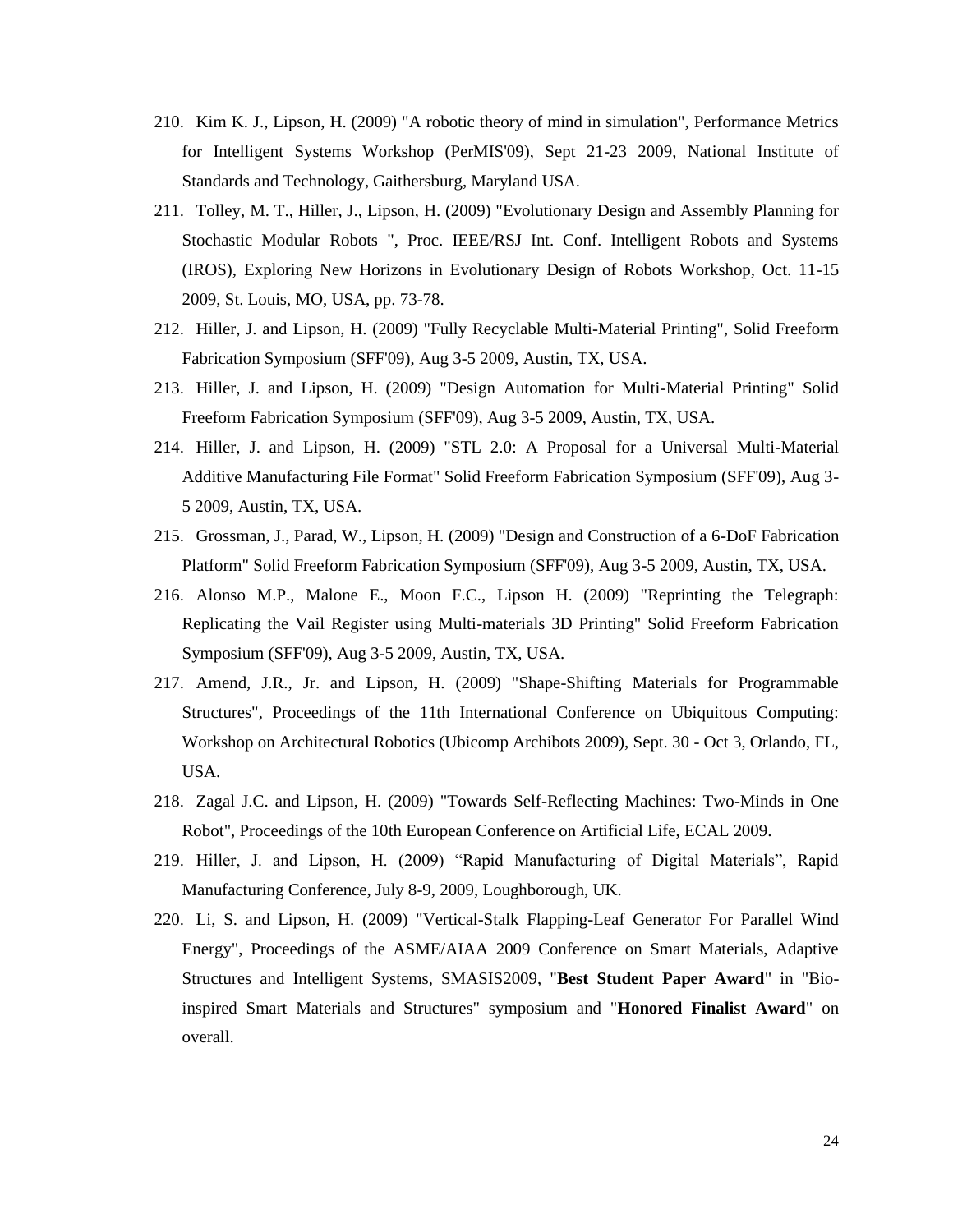- 221. Kim, K.J. and Lipson, H. (2009) "Towards a Theory of Mind in Simulated Robots", Genetic and Evolutionary Computation Conference (GECCO'09), Montreal Canada, Late Breaking Paper.
- 222. Zagal, J. and Lipson, H. (2009) "Self-Reflection in Evolutionary Robotics: Resilient Adaptation with a Minimum of Physical Exploration", Genetic and Evolutionary Computation Conference (GECCO'09), Montreal Canada, Late Breaking Paper.
- 223. Schmidt, M.D. and Lipson, H. (2009) "Solving Iterated Functions Using Genetic Programming", Genetic and Evolutionary Computation Conference (GECCO'09), Montreal Canada, Late Breaking Paper.
- 224. Schmidt, M.D. and Lipson H. (2009) "Incorporating Expert Knowledge in Evolutionary Search: A Study of Seeding Methods", Genetic and Evolutionary Computation Conference (GECCO'09), Montreal Canada.
- 225. Schmidt, M.D. and Lipson, H. (2009) "Discovering a Domain Alphabet", Genetic and Evolutionary Computation Conference (GECCO'09), Montreal Canada.
- 226. Schmidt, M.D. and Lipson, H. (2009) "Symbolic Regression of Implicit Equations", Genetic Programming Theory and Practice (GPTP'09), Ann Arbor, MI.
- 227. Hiller, J. and Lipson, H. (2009) "Multi Material Topological Optimization of Structures and Mechanism", Genetic and Evolutionary Computation Conference (GECCO'09)
- 228. Zaga,l J.C. and Lipson, H. (2009) "Self-Reflection in Evolutionary Robotics: Resilient Adaptation with a Minimum of Physical Exploration", Proceedings of the Genetic and Evolutionary Computation Conference, Late Breaking Paper, (GECCO '09).
- 229. Lobo, D., Hjelle, D. A., Lipson, H. (2009) "Reconfiguration Algorithms for Robotically Manipulatable Structures," In Proceedings of ASME/IFToMM International Conference on Reconfigurable Mechanisms and Robots (ReMAR 2009), June 2009
- 230. Hjelle, D. A., Lipson, H. (2009) "A Robotically Reconfigurable Truss," In Proceedings of ASME/IFToMM International Conference on Reconfigurable Mechanisms and Robots (ReMAR 2009), June 2009.
- 231. Yee, B., Ning, Y., Lipson, H. (2009) "Augmented Reality In-Situ 3D Sketching of Physical Objects," In Hammond T., Eoff B., Corey P. (Eds.) Proceedings of Intelligent User Interfaces (IUI'09) Workshop on Sketch Recognition, Sanibel Island, FL, Feb 2009.
- 232. Aguilar, C. and Lipson, H. (2008) "A robotic system for interpreting images into painted artwork", Proceedings of the 11th Generative Art Conference (GA2008), Politecnico di Milano University, Milan, Italy, December 2008.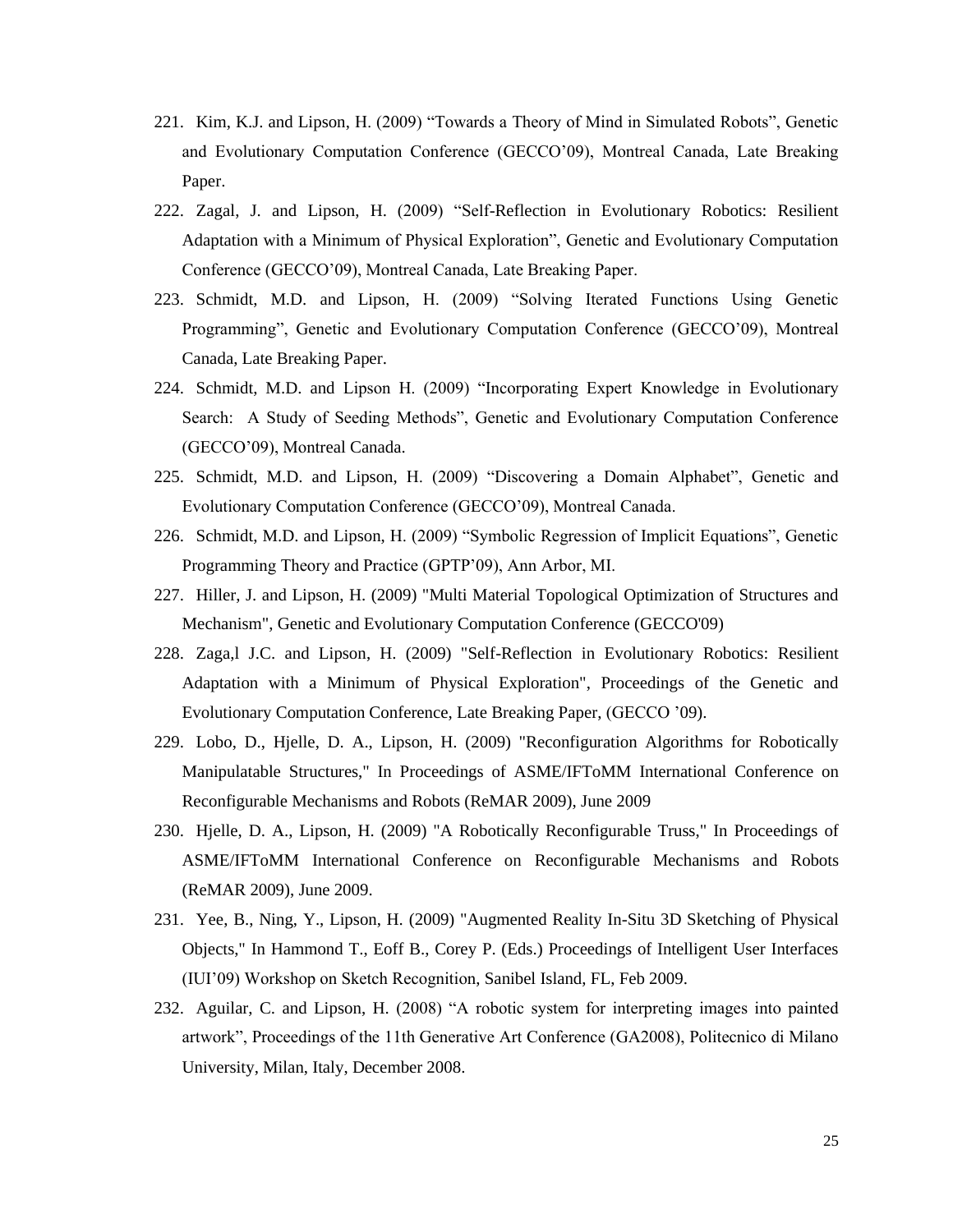- 233. Tolley, M. T., Krishnan, M., Lipson, H., Erickson, D. (2008), "Advances Towards Programmable Matter", Proceedings of the 12th International Conference on Miniaturized Systems for Chemistry and Life Sciences (MicroTAS), San Diego CA, Oct. 2006, pp. 653-655.
- 234. Kriesel, D. M. M., Cheung, E., Sitti, M. and Lipson, H. (2008), "Beanbag Robotics: Robotic Swarms with 1-DoF Units", ANTS Conference 2008. pp. 267-274.
- 235. Lobovsky, M., Lobovsky, A., Behi, M., Lipson, H. (2008), "Solid Freeform Fabrication of Stainless Steel Using Fab@Home", Proceedings of the 19th Annual Solid Freeform Fabrication Symposium, Austin TX, Aug 2008.
- 236. Knapp, M., Wolf,f R., Lipson, H. (2008), "Developing printable content: A repository for printable teaching models", Proceedings of the 19th Annual Solid Freeform Fabrication Symposium, Austin TX, Aug 2008.
- 237. Cohen, D.L., Tsavaris, A., Lo W., Bonassa,r LJ, Lipson, H. (2008), "Improved Quality of 3D-Printed Constructs Through Enhanced Mixing of Alginate Hydrogels", Proceedings of the 19th Annual Solid Freeform Fabrication Symposium, Austin TX, Aug 2008.
- 238. Zykov, V., William, P., Lassabe, N., Lipson, H. (2008) "Molecubes Extended: Diversifying Capabilities of Open-Source Modular Robotics", IROS-2008 Self-Reconfigurable Robotics Workshop, 22-26.
- 239. Aguilar, C. and Lipson, H. (2008) "A robotic system for interpreting images into painted artwork," Proceedings of the  $11<sup>th</sup>$  Generative Art Conference (GA 2008), Politecnico di Milano University, Milan, Italy, December 2008. (Movie)
- 240. Krishnan, M., Tolley, M.T., Lipson, H., Erickson, D. (2008), "Advances Towards Programmable Matter", Proceedings of the 12<sup>th</sup> International Conference on Miniaturized Systems for Chemistry and Life Sciences (Micro TAS), San Diego, CA, Oct. 2008, pp.635- 655.
- 241. Tolley, M.T., Baisch, A., Krishnan, M., Erickson, D., Lipson, H. (2008) "Interfacing Methods for Fluidically-Assembled Microcomponents", Proceedings of IEEE International Conference on Micro Electro Mechanical Systems, Tuscon, AZ, January 2001, pp. 1073-1076.
- 242. Hiller, J. and Lipson, H., (2007) "Tunable Digital Material Properties for 3D Voxel Printers", Proceedings of the 19th Solid Freeform Fabrication Symposium, Austin TX, Aug 2008.
- 243. Chung, M., Malone, E., Tolley, M. T., Chepaitis, A. J., Lipson, H. (2008) "Object Augmentation for the Visually Impaired Using RP", Proceedings of the 19th Solid Freeform Fabrication Symposium, Austin TX, Aug 2008.
- 244. Schmidt, M. and Lipson, H. (2008) "Data-mining Dynamical Systems: Automated Symbolic System Identification for Exploratory Analysis", Proceedings of the 9th Biennial ASMA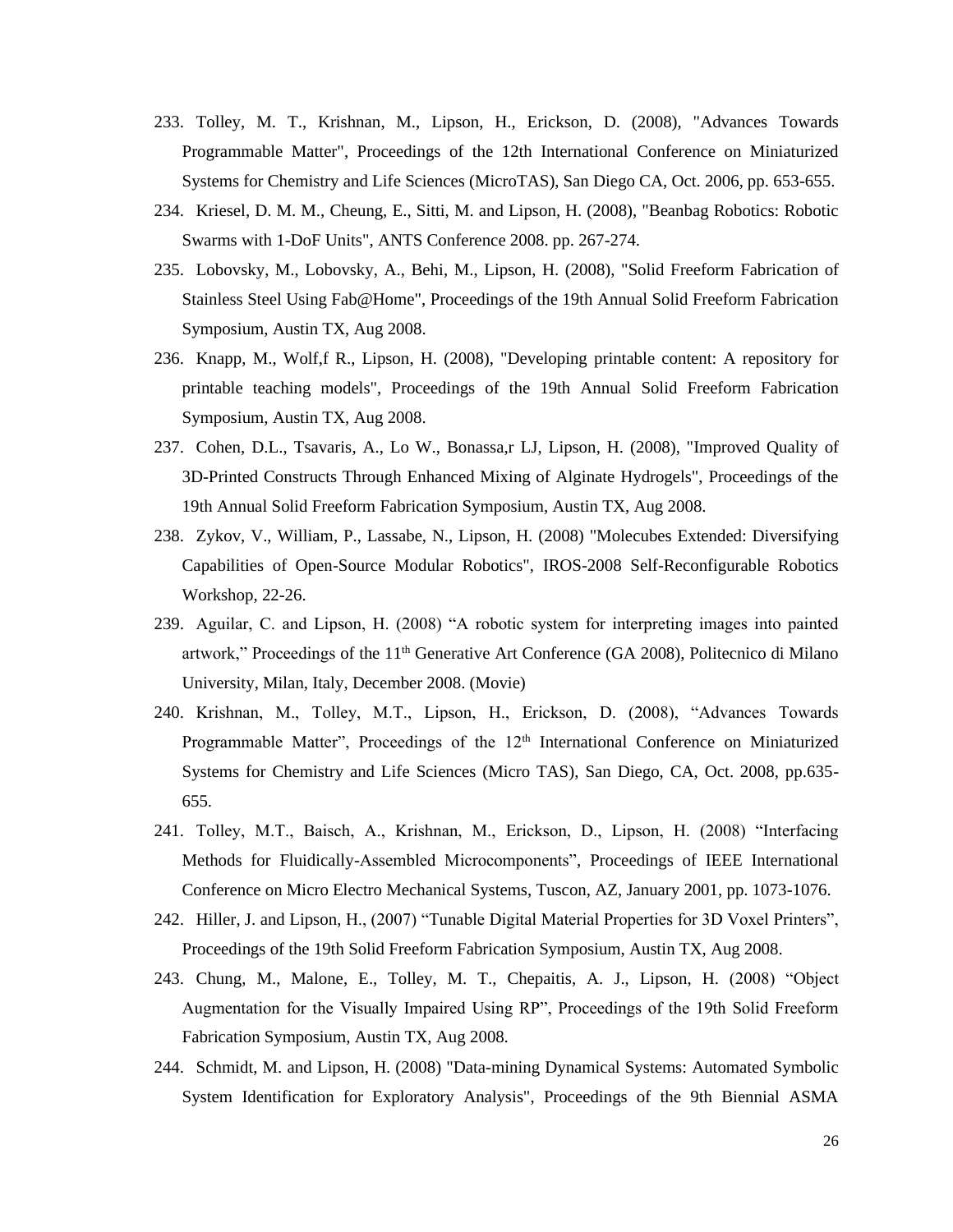Conference on Engineering Systems Design and Analysis (ESDA08), Haifa, Israel, July 7-9, 2008.

- 245. Malone E. and Lipson H. (2008) "Multi-material Freeform Fabrication of Active Systems", Proceedings of the 9th Biennial ASMA Conference on Engineering Systems Design and Analysis (ESDA08), Haifa, Israel, July 7-9, 2008.
- 246. Vilbrandt, T., Malone, E., Lipson, H., Pasko, A. (2008) "Universal Desktop Fabrication", in Heterogeneous Objects Modelling and Applications, pp. 259-284.
- 247. Schmidt M. and Lipson H. (2007), "Learning Noise", Genetic and Evolutionary Computation Conference (GECCO'07), pp. 1680-1685. **\*\* Best Paper Award \*\***
- 248. Krishnan, M., Tolley, M. T., Lipson, H., Erickson, D., (2007) "Directed Hierarchical Self Assembly - Active Fluid Mechanics at the Micro and Nanoscales", Proceedings of ASME International Mechanical Engineering Congress and Exposition (IMECE), Seattle WA, Nov. 2007, 41784. **\*\* Best Presentation Award \*\***
- 249. Rieffel, J., Stuk, R., Valero-Cuevas, F., Lipson, H. (2007) "Locomotion of a Tensegrity Robot via Dynamically Coupled Modules". Proceedings of the International Conference on Morphological Computation, Venice Italy, March 2007.
- 250. Havener, R., Boyea, J., Malone, E., Bernards, D., DeFranco, J., Malliaras, G., Lipson, H. (2007) "Freeform Fabrication of Organic Electrochemical Transistors", Proceedings of the 18th Solid Freeform Fabrication Symposium, Austin TX, Aug 2007, pp.60-73.
- 251. Malone, E. and Lipson, H. (2007) "Freeform Fabrication of a Complete Electromechanical Relay", Proceedings of the 18th Solid Freeform Fabrication Symposium, Austin TX, Aug 2007, pp.513-526.
- 252. Periard, D., Malone, E., Lipson, H., (2007) "Printing Embedded Circuits", Proceedings of the 18th Solid Freeform Fabrication Symposium, Austin TX, Aug 2007, pp.503-512.
- 253. Periard, D., Schaal, N., Schaal, M., Malone, E., Lipson, H., (2007) "Printing Food", Proceedings of the 18th Solid Freeform Fabrication Symposium, Austin TX, Aug 2007, pp.564-574.
- 254. Zykov, V., Chan, A., Lipson, H. (2007) "Molecubes: An Open-Source Modular Robotics Kit", IROS-2007 Self-Reconfigurable Robotics Workshop, 3-6
- 255. Zykov, V. and Lipson, H. (2007) "Experiment Design for Stochastic Three-Dimensional Reconfiguration of Modular Robots", IROS-2007 Self-Reconfigurable Robotics Workshop, accepted.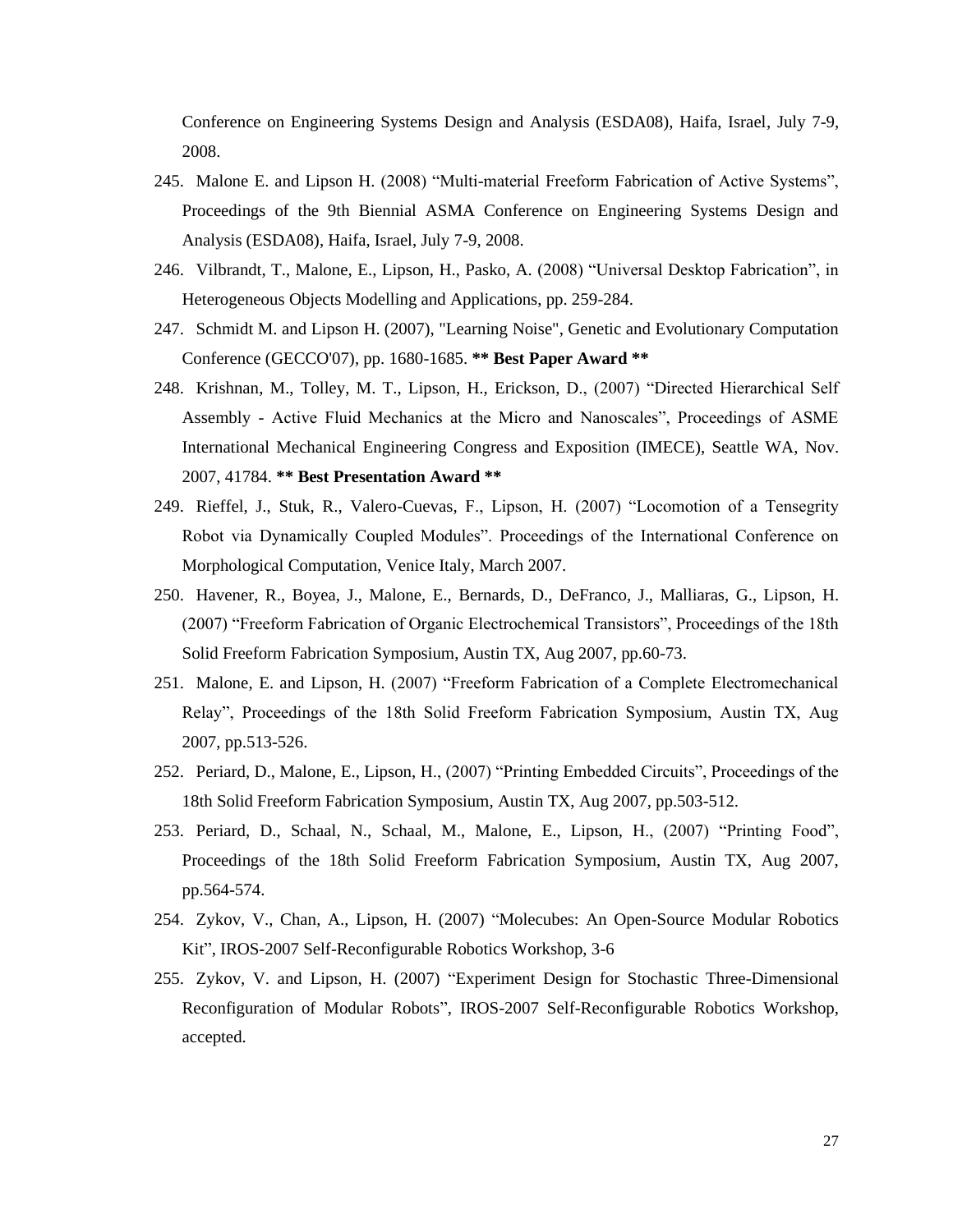- 256. Schmidt, M. and Lipson, H. (2007) "Comparison of Tree and Graph Encodings as Function of Problem Complexity", Genetic and Evolutionary Computation Conference (GECCO'07), pp. 1674-1679.
- 257. Estévez, N., Lipson, H. (2007) "Dynamical Blueprints: Exploiting Levels of System-Environment Interaction", Genetic and Evolutionary Computation Conference (GECCO'07), pp. 238-244.
- 258. Havener, R., Boyea, J., Malone, E., Bernards, D., DeFranco, J., Malliaras, G., Lipson, H. (2007) "Freeform Fabrication of Organic Electrochemical Transistors", Proceedings of the 18th Solid Freeform Fabrication Symposium, Austin TX, Aug 2007.
- 259. Malone, E. and Lipson H. (2007) "Freeform Fabrication of a Complete Electromechanical Relay", Proceedings of the 18th Solid Freeform Fabrication Symposium, Austin TX, Aug 2007.
- 260. Malone, E. and Lipson, H. (2007) "The Factory in your Kitchen", Proceedings of Mass Customization and Personalization (MCPC) 2007, Cambridge, MA, October 2007.
- 261. Lipson, H. (2007) "Printable 3D Models for Customized Hands-on Education", Proceddings of Mass Customization and Personalization (MCPC) 2007, Cambridge, MA, October 2007.
- 262. Tolley, M., Lipson, H., Erickson D. (2006) "Directed Fluidic Self-Assembly of Microscale Tiles", 10th International Conference on Miniaturized Systems for Chemistry and Life Sciences (MicroTAS '06), accepted.
- 263. Malone, E. and Lipson, H. (2006) "Fab@Home: The Personal Desktop Fabricator Kit", Proceedings of the 17th Solid Freeform Fabrication Symposium SFF'06, Austin TX, Aug 2006. **SFF Outstanding paper**
- 264. Schmidt, M.D. and Lipson, H. (2006) "Actively Probing and Modeling Users in Interactive co-Evolution", GECCO 2006, pp.385-386.
- 265. Studer, G and Lipson, H. (2006) "Analysis of Spontaneously emerging Self-Replicating Structures in Molecube Automata", Artificial Life 10, Bloomington, Indiana, USA June 3-7, 2006, pp.227-233.
- 266. Song, H., Guimbretière, F., Hu, C., Lipson, H. (2006) "ModelCraft: capturing freehand annotations and edits on physical 3D models", Proceedings of the 19th annual ACM symposium on User interface software and technology (UIST '06), Montreux, Switzerland, pp.  $13 - 22.$
- 267. Bongard, J., Zykov, V., Lipson, H. (2006) " Automated Synthesis of Body Schema Through Active Exploration", Artificial Life 10, Bloomington, Indiana, USA June 3-7, 2006, pp.220- 226.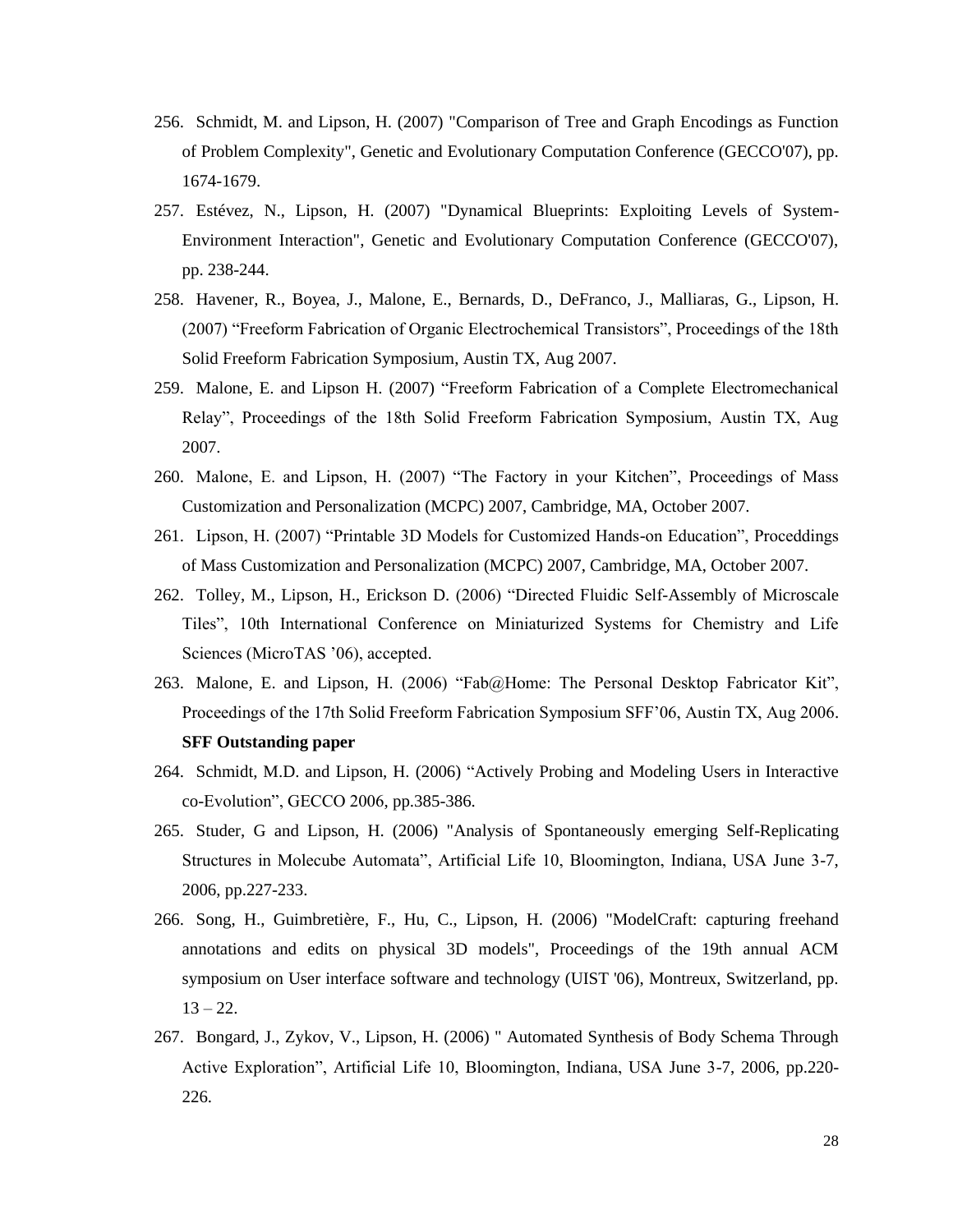- 268. van Breugel, F., Regan, W., Lipson, H. (2006) "Evolving Hovering Flight on a Physical Ornithopter", Artificial Life 10, Bloomington, Indiana, USA June 3-7, 2006, pp.241-247.
- 269. Cohen, D. L., Malone, E., Lipson, H., Bonassar, L., (2005) "Direct Freeform Fabrication Of Pre-Seeded Alginate Hydrogel Constructs", Proceedings of ASME International Mechanical Engineering Congress and Exposition (IMECE '05), November 2005, Orlando, FL, USA.
- 270. Bongard, J., Lipson, H. (2005) "Automatic Synthesis of Multiple Internal Models Through Active Exploration", AAAI Fall Symposium: From Reactive to Anticipatory Cognitive Embodied Systems, November 2005.
- 271. Masry, M., Lipson, H. (2005) "A Sketch-Based Interface for Iterative Design and Analysis of 3D Objects", Proceedings of Eurographics workshop on Sketch-Based Interfaces, Dublin, Ireland, Aug 2005, pp. 109-118.
- 272. Berry, M., Malone, E., Lipson, H. (2005) "Freeform Fabrication of Zinc-Air Batteries with Tailored Geometry and Performance", Proceedings of the 16th Solid Freeform Fabrication Symposium, Austin TX, Aug 2005.
- 273. Paul, C. Lipson, H. Valero-Cuevas, F.J. (2005)"Redundancy in the Control of Robots with Highly Coupled Mechanical Structures", Int. Conf. on Intelligent Robots and Systems, Edmonton, Canada, August 2005, pp. 802-808.
- 274. Malone E., Lipson H., (2005) "Freeform Fabrication of Ionomeric Polymer-Metal Composite Actuators", Proceedings of the 16th Solid Freeform Fabrication Symposium SFF'05, Austin TX, Aug 2005. **Outstanding Paper Selection**
- 275. Paul C., Lipson H., Valero-Cuevas F. J. (2005) "Design of Tensegrity Robots for Fault Tolerant Locomotion" Proceedings of  $12<sup>th</sup>$  International Conference on Advanced Robotics (ICAR), Seattle, Washington, USA, July 18th-20<sup>th</sup>. Best Paper Award
- 276. Paul C., Lipson H., Valero-Cuevas F. J. (2005) "Evolutionary Form-Finding of Tensegrity Structures" Proceedings of the 2005 Genetic and Evolutionary Computation Conference, June 2005, Washington D.C., U.S.A, pp. 3-10.
- 277. Bongard J., Lipson H., (2005) `Managed Challenge' Alleviates Disengagement in Coevolutionary System Identification, Proceedings of the 2005 Genetic and Evolutionary Computation Conference, June 2005, Washington D.C., USA., pp. 531 – 538.
- 278. White, P., Zykov, V., Bongard, J., Lipson, H. (2005) "Three Dimensional Stochastic Reconfiguration of Modular Robots", Proceedings of Robotics Science and Systems, MIT, Cambridge MA, June 8-10, 2005.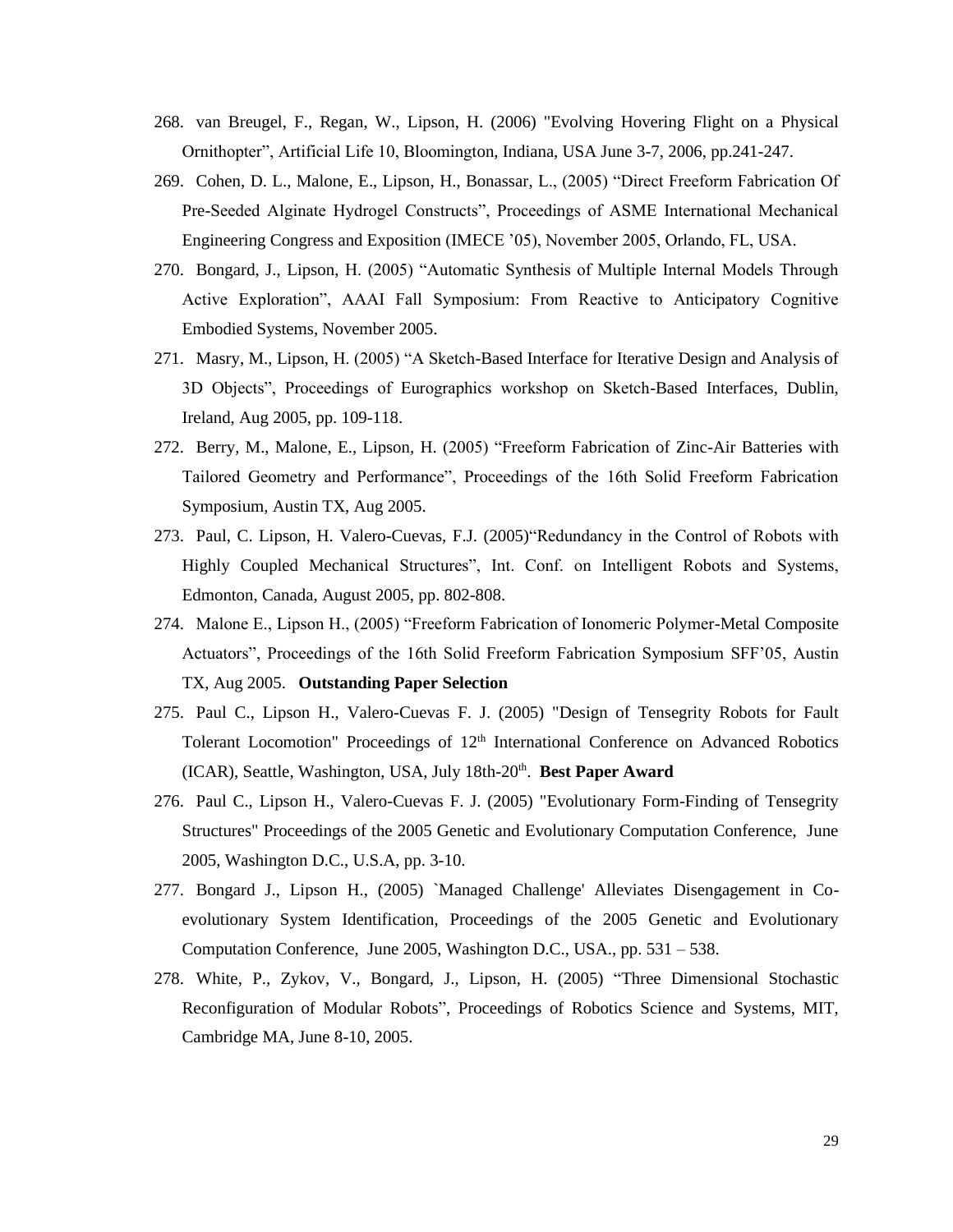- 279. Zykov, V., Bongard, J., Lipson, H. (2005) "Co-evolutionary Variance Can Guide Physical Testing in Evolutionary System Identification", Proceedings of the 2005 NASA/DoD Conference on Evolvable Hardware, June 2005, Washington D.C., USA.
- 280. Berenson, D., Esteves, N., Lipson, H. (2005) "Hardware Evolution of Analog Circuits for Insitu Robotic Fault-Recovery", Proceedings of the 2005 NASA/DoD Conference on Evolvable Hardware, June 2005, Washington D.C., USA.
- 281. Sullivan, J., Campbell M., Lipson, H. (2005) "Particle Filters as Exploration Tools for Autonomous Rovers," AIAA Guidance, Navigation and Control Conference, 2005.
- 282. Lipson, H., Bongard, J., Zykov, V. (2005) "Co-Evolutionary Methods in System Design and Analysis", 15th International CIRP Design Seminar, Shanghai, China.
- 283. Bongard, J. and Lipson, H. (2004) "Integrated Design, Deployment and Inference for Robot Ecologies", Proceedings of Robosphere (2004) November 2004, NASA Ames Research Center, CA USA.
- 284. Malone, E. and Lipson, H. (2004) "Solid Freeform Fabrication for Autonomous Manufacturing of Complete Robots", Proceedings of Robosphere 2004, November 2004, NASA Ames Research Center, CA USA.
- 285. Preble, S.F., Lipson, H., Lipson, M. (2004) "Novel two-dimensional photonic crystals designed by evolutionary algorithms", Proceedings of SPIE Volume: 5597, pp. 118-128.
- 286. Valero-Cuevas, F. J. and Lipson, H. (2004) "A computational environment to simulate complex tendinous topologies". In Proceedings of the 26th Annual International Conference of the IEEE EMBS, San Francisco, CA.
- 287. Masry, M., Kang, D. J., Susilo, I. and Lipson, H. (2004) "A Natural Freehand Sketching Interface for Progressive Construction of 3D Objects", AAAI Fall Symposium on Making Pen-Based Interaction Intelligent and Natural, pp. 98-105, October 2004.
- 288. Kang, D. J., Masry, M. and Lipson, H. (2004) "Reconstruction of a 3D Object From a Main Axis System", AAAI Fall Symposium on Making Pen-Based Interaction Intelligent and Natural, pp. 63-69, October 2004.
- 289. Zykov, V., Bongard, J., Lipson, H. (2004) "Evolving Dynamic Gaits on a Physical Robot", *Proceedings of Genetic and Evolutionary Computation Conference*, Late Breaking Paper, GECCO'04.
- 290. Malone, E., Lipson, H. (2004) "Freeform Fabrication of Electroactive Polymer Actuators in Electromechanical Devices", Proceedings of the 15th conference on Solid Freeform Fabrication, Austin TX, Aug 2003, pp. 697-708. **SFF Outstanding Paper**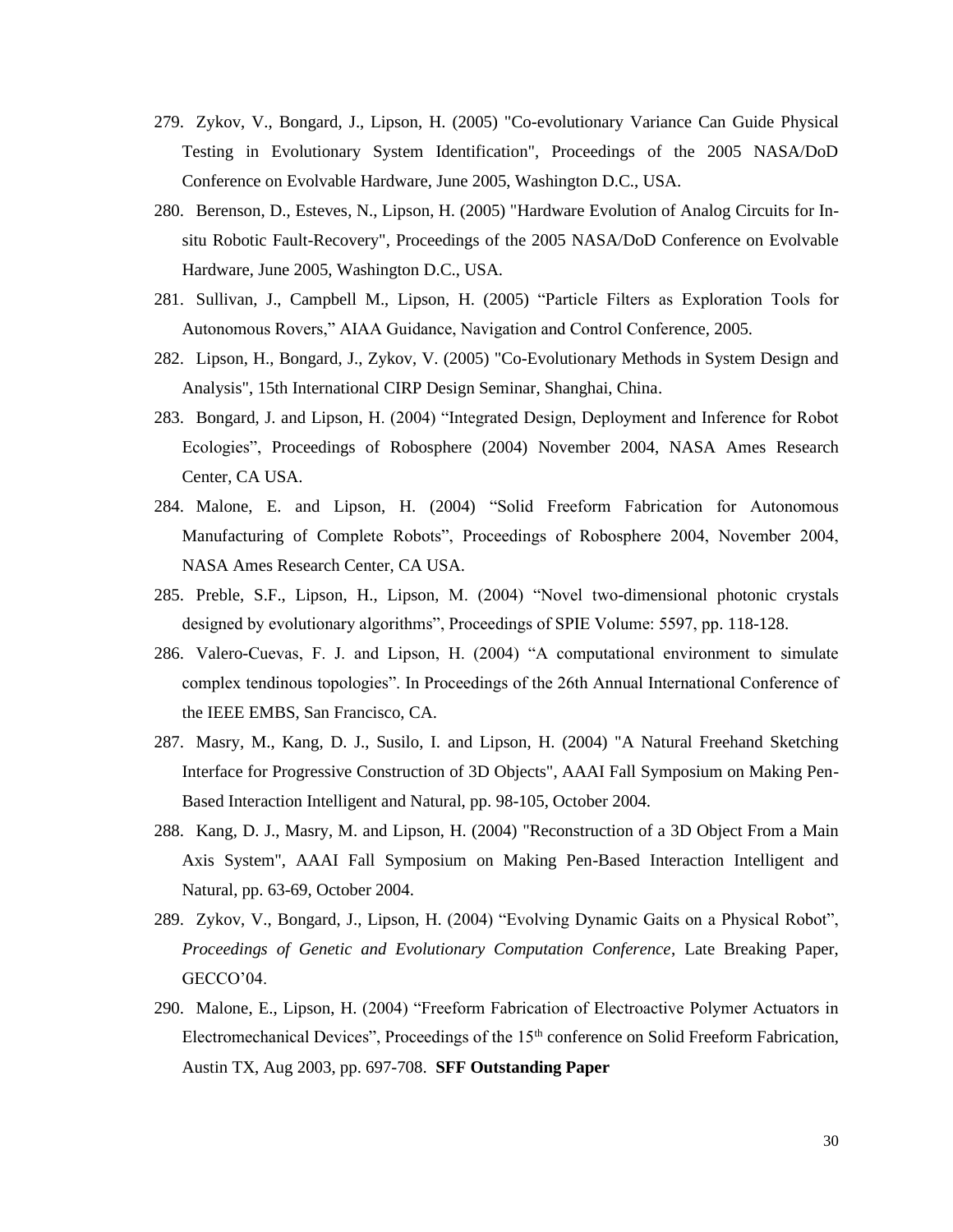- 291. Cohen. D.L., Malone. E., Lipson. H., Bonassar. L.J. (2004) "Multi-Tissue Direct Freeform Fabrication of Spatially Heterogeneous Biological Implants", Proceedings of the 15<sup>th</sup> conference on Solid Freeform Fabrication, Austin TX, Aug 2003, pp.720-731.
- 292. Bongard, J., Lipson, H. (2004), "Automated Damage Diagnosis and Recovery for Remote Robotics", IEEE International Conference on Robotics and Automation (ICRA04), pp. 3545- 3550.
- 293. White, P. J., Kopansk,i K., Lipson, H. (2004) "Stochastic Self-Reconfigurable Cellular Robotics", IEEE International Conference on Robotics and Automation (ICRA04), pp. 2888- 2893.
- 294. Bongard, J. C. and Lipson, H. (2004) "Automating Genetic Network Inference Using a Very Low Sampling Estimation-Verification Evolutionary Algorithm", Genetic and Evolutionary Computation Conference, (GECCO '04), pp. 333-345.
- 295. Mytilinaios, E., Marcus, D., Desnoyer, D, Lipson, H. (2004) "Designed and Evolved Blueprints for Physical Self-Replicating Machines", Ninth Int. Conference on Artificial Life (ALIFE IX), pp.15-20.
- 296. Lipson, H., Bongard, J., (2004) "An Exploration-estimation algorithm for synthesis and analysis of engineering systems using minimal physical testing", ASME Design Automation Conference (DAC04).
- 297. Bongard, J., Lipson, H. (2004) "Once More Unto the Breach: Automated Tuning of Robot Simulation using an Inverse Evolutionary Algorithm", Ninth Int. Conference on Artificial Life (ALIFE IX), pp.57-62.
- 298. Malone, E. and Lipson, H. (2004) "Functional Freeform Fabrication for Physical Artificial Life", Ninth Int. Conference on Artificial Life (ALIFE IX), pp.100-105.
- 299. Bongard, J.C., Lipson, H. (2004) "Automated Robot Function Recovery after Unanticipated Failure or Environmental Change using a Minimum of Hardware Trials", NASA/DoD conference on Evolutionary Hardware 2004, pp. 169-176
- 300. Malone, E., Rasa, K., Cohen, D., Isaacson, T., Lashley, H., Lipson, H. (2003) "Freeform fabrication of 3D zinc-air batteries and functional electro-mechanical assemblies", Proceedings of the 14th conference on Solid Freeform Fabrication, Austin TX, Aug 2003., pp.363-374.
- 301. Adams, B. and Lipson, H. (2003) "A universal framework for self-replication", European Conference on Artificial Life, ECAL'03, September 2003, Dortmund Germany*,* pp. 1-9.
- 302. Wyatt, D and Lipson H. (2003) "Finding Building Blocks Through Eigenstructure Adaptation", Genetic and Evolutionary Computation Conference (GECCO '03).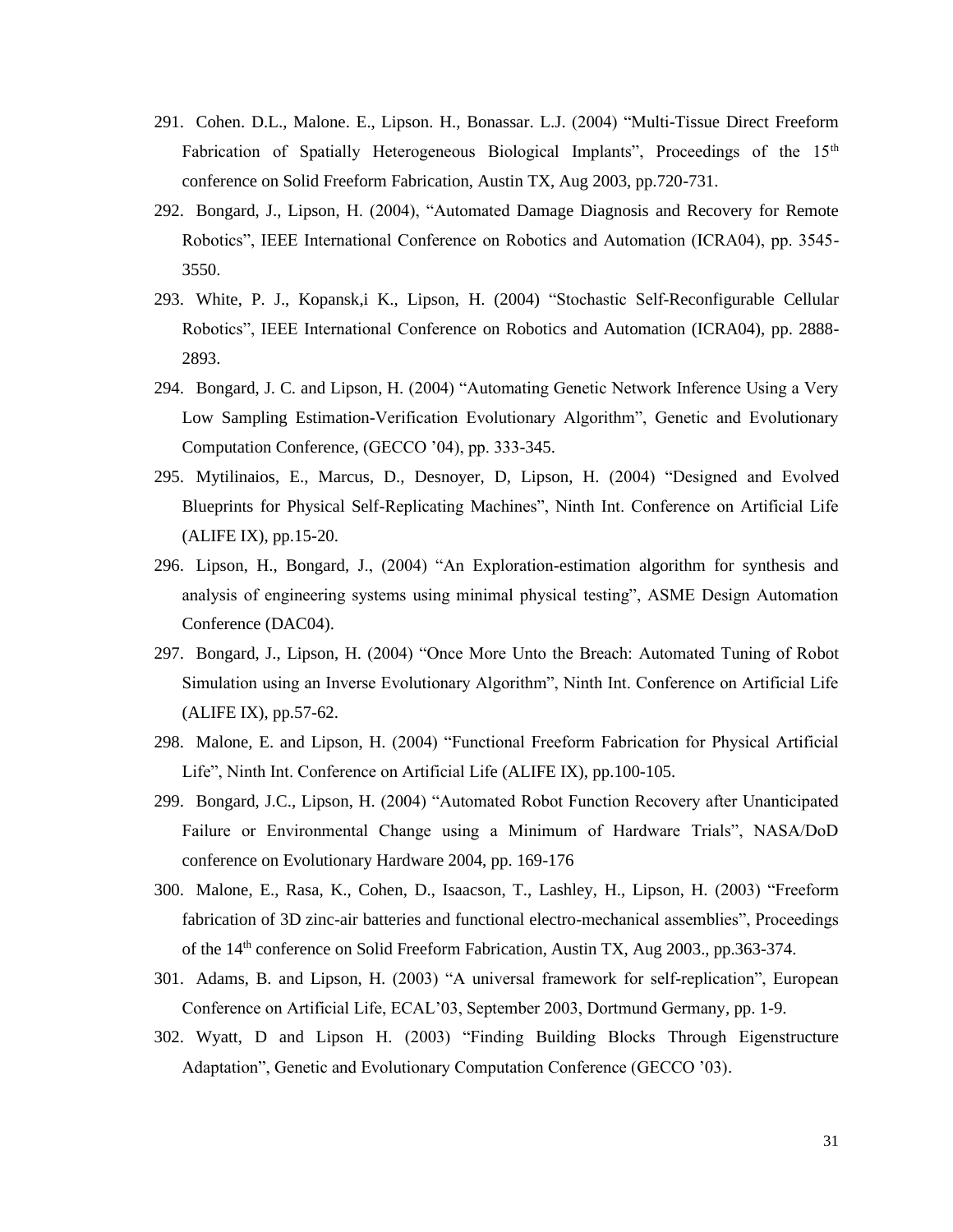- 303. Malone, E. and Lipson, H. (2002) "Solid Free-Form Fabrication For Self-Sustained Robot Ecologies", Proceedings of Robosphere", 2002, pp. 93-98, Moffet Field, CA USA.
- 304. Lipson, H. and Shpitalni, M. (2002) "Correlation-based reconstruction of a 3D object from a single freehand sketch", 2002 AAAI Spring Symposium on Sketch Understanding, pp. 99-104, AAAI Press, Melno Park, CA.
- 305. Pollack, J. B., Lipson, H., Funes, P., Hornby, G. (2001) "Three Generations of Coevolutionary Robotics", Proceedings of Evolutionary Robotics ER'01.
- 306. Lipson, H., Pollack, J. B., Suh, N. P. (2001) "Promoting Modularity In Evolutionary Design", Proceedings of DETC'01 2001 ASME Design Engineering Technical Conferences, September 9-12, 2001, Pittsburgh, Pennsylvania, USA.
- 307. Hornby, G., Lipson, H., Pollack, J.B. (2001) Generative Evolutionary Design of Hierarchically Modular Physical Robots, *IEEE Conf. On robotics and Automation* ICRA 2001. Vol. 4, pp. 4146-51 (IEEE; Piscataway, NJ, USA).
- 308. Lipson, H. and Pollack, J. B. (2000) "Towards Continuously Reconfigurable Self-Designing Robotics", *IEEE conference on Robotics and Automation (ICRA2000),* Vol. 2, pp. 1761-6.
- 309. Lipson, H. and Pollack, J. B. (2000) "Evolving Physical Creatures", in *Proceedings of Artificial Life VII* (ALIFE7), (Eds.) M. A. Bedau, J. S. McCaskill, N. H. Packard, S. Rasmussen, Portland, OR, pp. 282-287.
- 310. Lipson, H. and Pollack, J. B. (2000) "Evolution of physical machines", *Proceedings of 6th International Conference on Artificial Intelligence in Design, AID'00,* pp. 269-285, 26-29 June 2000, Worcester Polytechnic Institute, Worcester, Massachusetts, USA.
- 311. Lipson, H. and Pollack J. B. (2000) "Towards fully automated design and manufacturing", *Proceedings of International CIRP Design Seminar* (DN2000), Haifa, Israel.
- 312. Pollack, J. B. and Lipson H. (2000) "The GOLEM Project: Evolving Hardware Bodies and Brains", The *Second NASA/DoD Workshop on Evolvable Hardware*, July 13-15, 2000, Palo Alto, California, USA.
- 313. Lipson, H. and Suh, N.P (2000) "A distributed design-component architecture for design search", *Proceedings of First International Conference on Axiomatic Design,* Boston MA.
- 314. Pollack, J.B., Lipson, H., Ficici, S., Funes, P., Hornby, G., Watson, R.A. (2000) "Evolutionary Techniques in Physical Robotics", *Third International Conference on Evolvable Systems: From Biology to Hardware (ICES2000).*
- 315. Pollack, J.B., Lipson, H., Funes, P., Ficici, S. G., and Hornby, G. (1999) "Coevolutionary Robotics", *The First NASA/DoD Workshop on Evolvable Hardware (EH'99)*. John R. Koza, Adrian Stoica, Didier Keymeulen, Jason Lohn, eds., IEEE Press.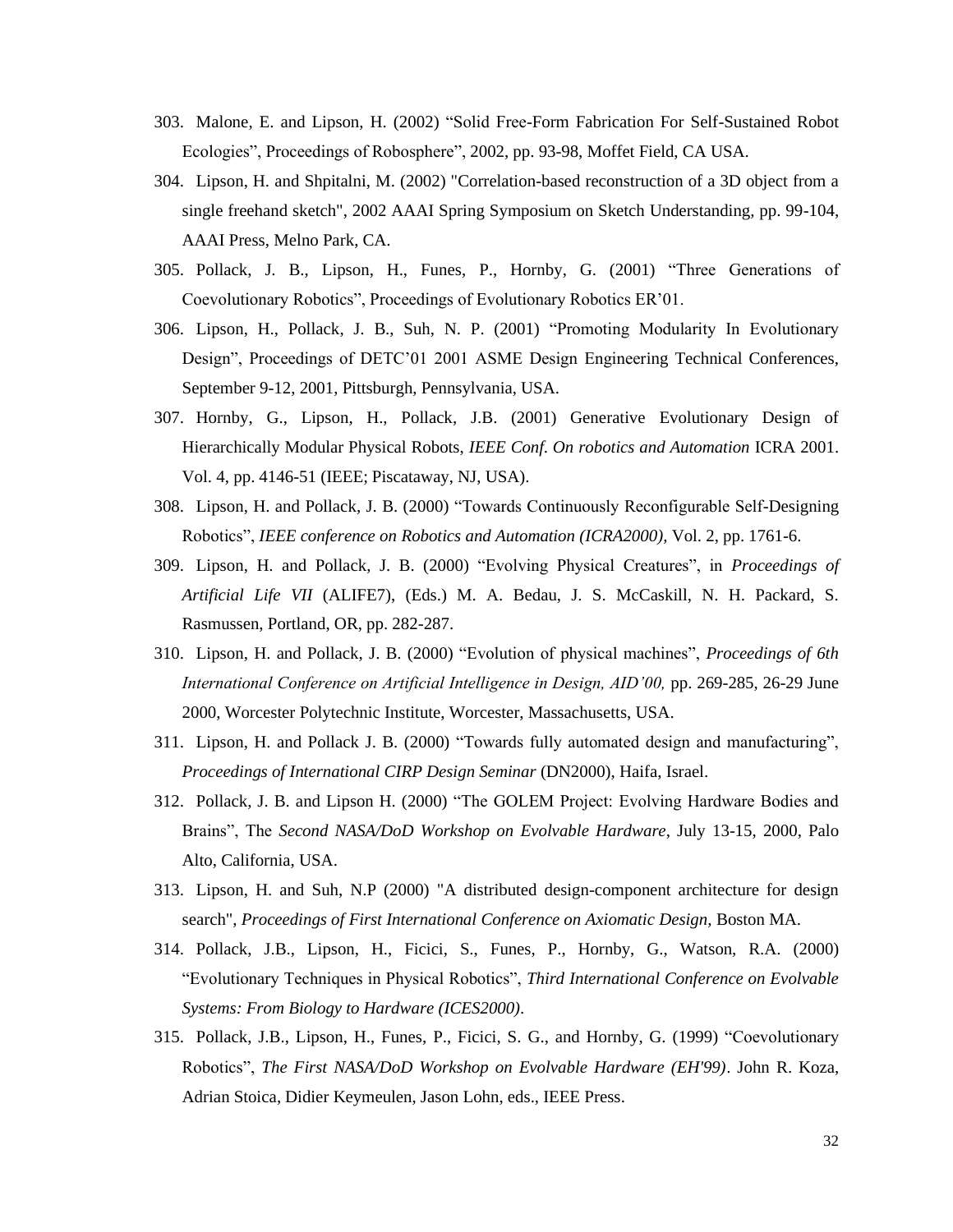- 316. Shpitalni, M. and Lipson, H. (1998) "User interfaces for geometric modeling", in Kimura F. (Ed.) Geometric Modeling. Theoretical and Computational Basis towards Advanced CAD Applications. IFIP TC5/WG5.2 Sixth International Workshop on Geometric Modeling p. xi+372, 98-113.
- 317. Lipson, H., Shpitalni, M., Kimura, F., Goncharenko, I. (1998) "On-line Product Maintenance by Web-Based Augmented Reality", *New Tools and Workflows for Product Development*, pp. 131-143, Berlin, May 1998.
- 318. Shpitalni , M., Kimura , F. Goncharenko, I., Kato, S., Lipson, H. (1998) "Total Maintenance: Scope and Tools", *New Tools and Workflows for Product Development*, pp. 81-92, Berlin, May 1998.
- 319. Lipson, H. and Shpitalni, M. (1997) "Conceptual Design of Sheet Metal Products by Sketching", *Proc. of the Int. Conf. on Sheet Metal SheMet'98*, pp. 171-180, Enschede, Holland, April 7-9, 1998.
- 320. Kimura, F., Lipson, H., Shpitalni, M. (1997) "Engineering Environments in the Information Age - Research Challenges and Opportunities", *Annals of the CIRP,* Vol. 47/1, pp. 87-90.
- 321. Shpitalni, M. and Lipson, H. (1997) "Automatic reasoning for design under geometric constraints," *Annals of the CIRP*, Vol. 46/1, pp. 85-89.
- 322. Lipson, H., Hod, Y., Siegelmann, H.T (1997) "High-Order Clustering Metrics for Competitive Learning Neural Networks", Proceedings of the Israel-Korea Bi-National Conference on New Themes in Computer Aided Geometric Modeling, Tel-Aviv, Israel, Feb. 18-19, pp. 181-188.
- 323. Lipson, H. and Shpitalni, M. (1996) "An Interface for 3D Conceptual Design Based on Freehand Sketching," *Proceedings of the Israel-Germany Bi-National Conference on Computer Integrated Extended Manufacturing Enterprise*, pp. 141-150.
- 324. Lipson, H. and Shpitalni, M. (1996) "An Interface for 3D Conceptual Design Based on Freehand Sketching", *IFIP WG5.2 Workshop on Geometric Modeling in Computer-Aided Design*, pp. 139-148. (Results presented in extenso in Ref. 2 above.)
- 325. Lipson, H. and Shpitalni, M. (1996) "Decomposition of a 2D polygon into a minimal set of disjoint primitives", *CSG96 Conference on Set-Theoretic Solid Modeling*, Winchester, UK, April 1996, pp. 65-82.
- 326. Lipson, H. and Shpitalni, M. (1995) "A New Interface for Conceptual Design Based on Object Reconstruction from a Single Freehand Sketch," *Annals of the CIRP*, Vol. 45/1, pp. 133-136. **CIRP FW Taylor Medal**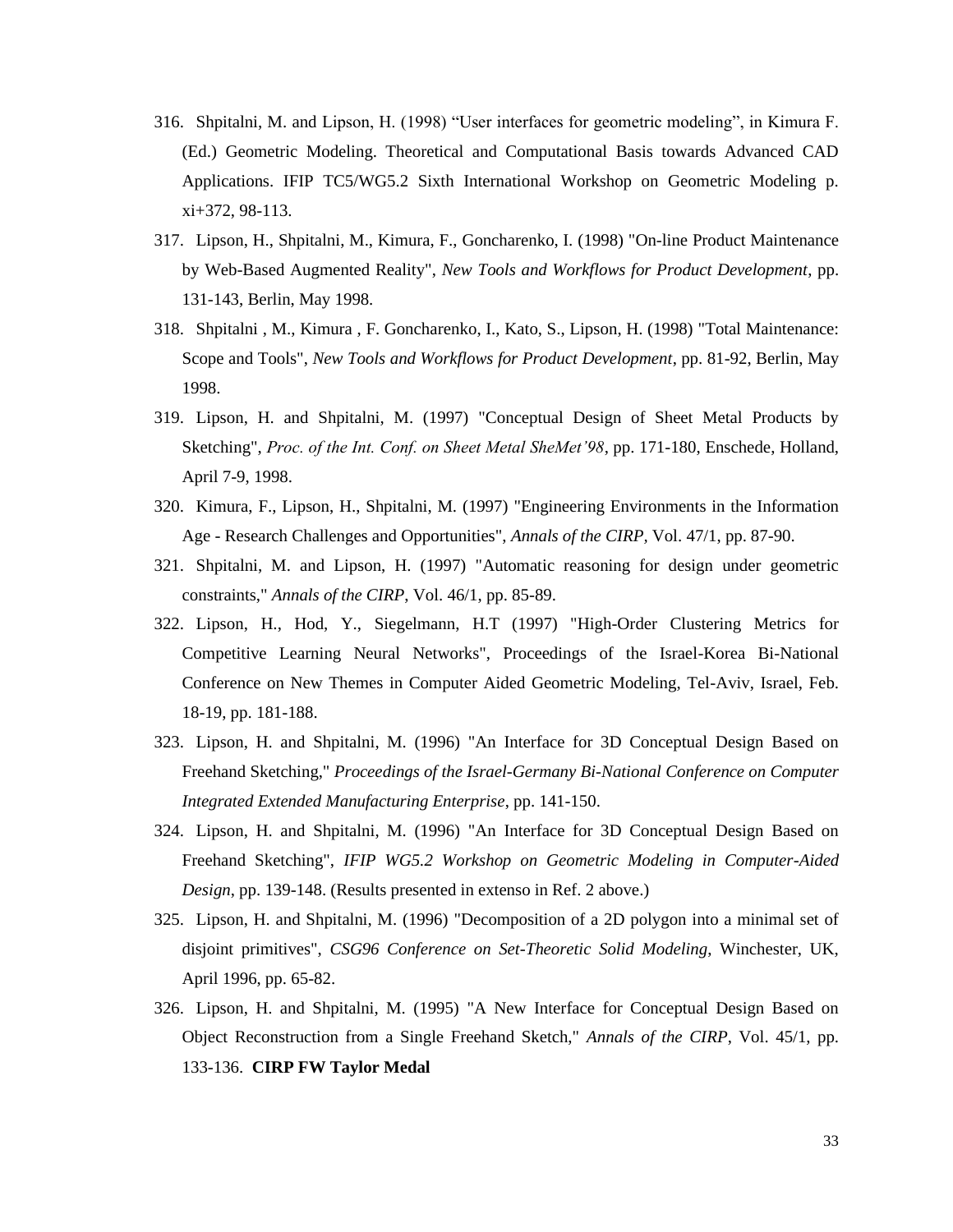#### **Other conference papers**

- 327. Studer G. and Lipson H. (2005) "Spontaneous emergence of self-replicating, competing cube species in physical cube automata", GECCO Late Breaking Paper.
- 328. Schmidt M. and Lipson H. (2005) "Co-evolution of Fitness Maximizers and Fitness Predictors", GECCO Late Breaking Paper.
- 329. Bongard J.B., Lipson H., (2005) "Reinventing the Wheel: Experiments in Evolutionary Geometry", GECCO Late Breaking Paper.
- 330. Anand, V., Lipson, H., Valero-Cuevas, F.J. (2005) "Blind Inference of Nonlinear Cable Network Topology from Sparse Data", GECCO Late Breaking Paper.
- 331. Lipson, H. (2004) "How to Draw a Straight Line Using a GP: Benchmarking Evolutionary Design Against 19th Century Kinematic Synthesis", GECCO Late Breaking Paper, GECCO 2004. **Silver Medal for Human Competitive Automated Invention**
- 332. Timm, R. W., Lipson, H. (2004) "Periodicity Emerges from Evolved Energy-Efficient and Long-Range Brachiation", *Proceedings of Genetic and Evolutionary Computation Conference*, Late Breaking Paper, GECCO'04.
- 333. Lipson, H. (2004) "Principles of Modularity, Regularity, and Hierarchy for Scalable Systems", *Genetic and Evolutionary Computation Conference* (GECCO'04) Workshop on Modularity, Regularity and Hierarchy.

### **Theses**

334. Lipson, H. (1998) *An Interface For 3D Conceptual Design Based On Freehand Sketching*. *Ph.D. Thesis*, Mechanical Engineering Department, Technion – Israel Institute of Technology.

# **Books**

### Trade books and monographs

- 335. Lipson, H. and Kurman M. (2016) "Driverless: Intelligent cars and the road ahead", MIT Press
- 336. Lipson, H. and Kurman M. (2013) "Fabricated: The new world of 3D printing", Wiley Press.
- 337. Lipson, H. and Kurman M. (2010) "Factory@Home: The Emerging Economy of Personal Fabrication" Report Commissioned by the Whitehouse Office of Science & Technology Policy.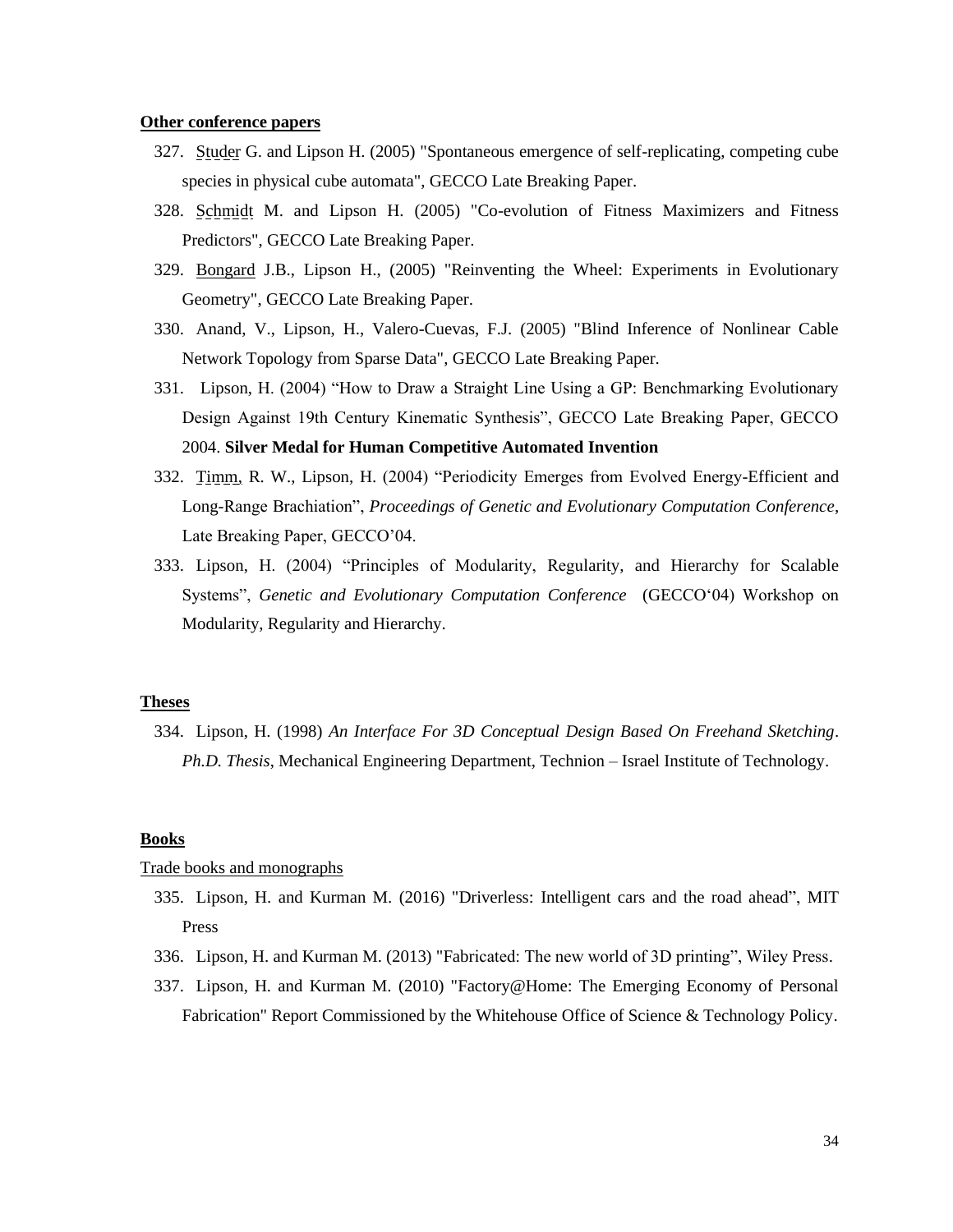- 338. Hiroki Sayama, John Rieffel, Sebastian Risi, René Doursat and Hod Lipson (Eds.) *Artificial*  Life 14, Proceedings of the Fourteenth International Conference on the Synthesis and Simulation of Living Systems (2014)
- 339. Lipson, H. and Thierens, D., et al., (Eds.): Genetic and Evolutionary Computation Conference, GECCO 2007, Proceedings, London, England, UK, July 7-11, 2007. ACM 2007, ISBN 978-1-59593-697-4.
- 340. Beyer, H.-G., O'Reilly, U.-M., Lipson, H., Blum, C., Dasgupta, D., Foster, J.A., Banzhaf, W., De Jong, E., Pelikan, M., Raidl, G., Deb, K., Zitzle,r E., Arnold, E., Tyrrel,l A., Cantu-Paz, E., Soule, T., Llora, X., Watson, J.-P., Bonabeau, E., Mancoridis, S. (Eds.): Genetic and Evolutionary Computation Conference, GECCO 2005, Proceedings, Washington DC, USA, June 25-29, 2005. ACM 2005, ISBN 1-59593-010-8.
- 341. Lipson, H, Antonsson, E.K., Koza, J.R. (Eds.) Computational Synthesis: From basic building blocks to high level functionality, Papers from 2003 AAAI Symposium, March 24-26, 2003, Stanford CA, AAAI Press, ISBN 1-57735-179-7.
- Book Chapters
	- 342. Lipson, H. (2008) "The Inevitable Magic of Artificial Life," in Pfeifer R., (Ed.) *The Rediscovery of Intelligence,* pp. 114-115.
	- 343. Van Breugal, F., Teoh, Z.E., Lipson H. (2007) "A Passively Stable Hovering Flapping Micro Air Vehicle", in D. Floreano et al. (eds.), **Flying Insects and Robots**, pp. 171-184, Springer.
	- 344. Lipson, H. (2007) "Curious and Creative Machines," in Pfeifer R., Bongard J.B., Lungarella (Eds.) *50 Years of AI*, Festschrift, LNAI 4850, pp. 316-320.
	- 345. Lipson, H. (2005) "Evolutionary Design and Evolutionary Robotics", *Biomimetics*, CRC Press (Bar Cohen, Ed.), pp. 129-155.
	- 346. Lipson, H. (2002) "Towards Synthetic Evolution of Nanostructures", in Chakraborty T., (Ed.) *Nano-Physics & Bio-Electronics - A new Odyssey,* pp. 341-352.
	- 347. Pollack, J. B., Lipson, H., Ficici, S. G., Funes, P., Hornby, G., Watson, R.A. (2001). "Evolutionary Techniques in Physical Robots," in *Creative Evolutionary Systems*, Peter J. Bently and David W. Corne (eds). Morgan-Kaufmann, 2001, pp. 511-520.
	- 348. Lipson, H. and Siegelmann, H.T. (2000), "High Order Eigentensors as Symbolic Rules in Competitive Learning", in S. Wermter, R. Sun (Eds.) *Hybrid Neural Systems*, Springer, LNCS 1778, pp. 286-297.
	- 349. Shpitalni, M., Lipson, H., (1998), "Product Development and CAD/CAM", in F.L.Krause, Ed., *Product Modeling*, Verlag, Berlin.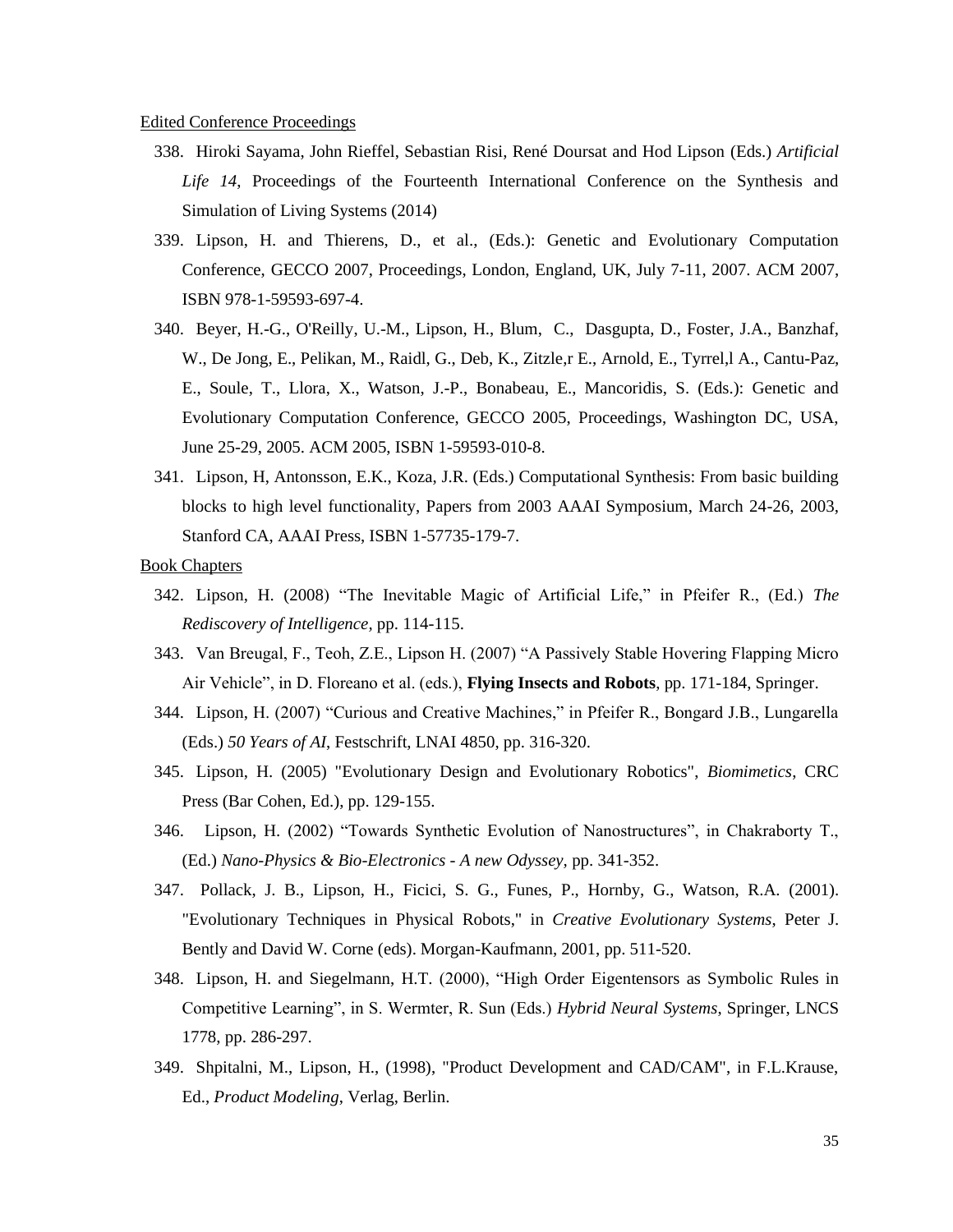#### **Book reviews**

350. Lipson, H. (2001) "Uncontrolled Engineering: A review of *Evolutionary Robotics*", *Artificial Life* 7/4, pp. 419-424, book review.

### **Issued Patents**

1. 7,625,198 12/1/2009 Modular Fabrication Systems and Methods 2. 7,939,0035/10/2011 Modular Fabrication Systems and Methods 3. 8,636,9381/28/2014 Modular Fabrication Systems and Methods 4. 8,877,11211/4/2014 Modular Fabrication Systems and Methods 5. 9,242,0311/26/2016 Modular Fabrication Systems and Methods 6. ZL200980137301.6 6/11/2014 Apparatus and Methods for Digital Manufacturing 7. 8,996,1553/31/2015 Apparatus and Methods for Digital Manufacturing 8. 8,884,49611/11/2014 Fluid Current Energy Capture Apparatus and Method 9. 9,556,9471/31/2017 Bidirectional Gear, Method, and Applications 10. ZL 2011 8 0022498.6 9/16/2015 Bidirectional Gear, Method, and Applications 11. 9,079,3377/14/2015 Systems and Methods for Freeform Fabrication of Foamed **Structures** 12. 8,882,16511/11/2014 Gripping and Releasing Apparatus and Methods 13. 9,120,2309/1/2015 Gripping and Releasing Apparatus and Methods 14. 9,723,8668/8/2017 A System and Method for Solid Freeform Fabrication of Edible Food 15. 8,992,1833/31/2015 System and Methods for Moving Objects Individually and in Parallel 16. 9,098,9138/4/2015 Prediction of Successful Grasps by End of Arm Tooling 17. 9,487,38711/8/2016 System and Methods for Actuation Using Electro-Osmosis 18. 9,579,2192/28/2017 Robotic Apparatus, Method, and Applications

# **Invited Talks, Keynotes, and Colloquia**

- 1. Keynote, "The Six Waves of Artificial Intelligence", from Creative Collaborations Conference, Ben Gurion University, May 11, 2022, Be'er Sheva, Israel
- 2. Seminar Speaker, "Automating Discovery From Cognitive Robotics to Systems Biology", ABC Robotics, Ben Gurion University, May 9, 2022, Be'er Sheva, Israel
- 3. Invited Speaker, "Self-Aware Machines", Machine Learning, AI, Robotics and Space (MARS), Mar 29, 2022 Ojai Valley, CA
- 4. Invited Speaker, "Robotics and AI", NextEra executive retreat, March 23, 2022 (online)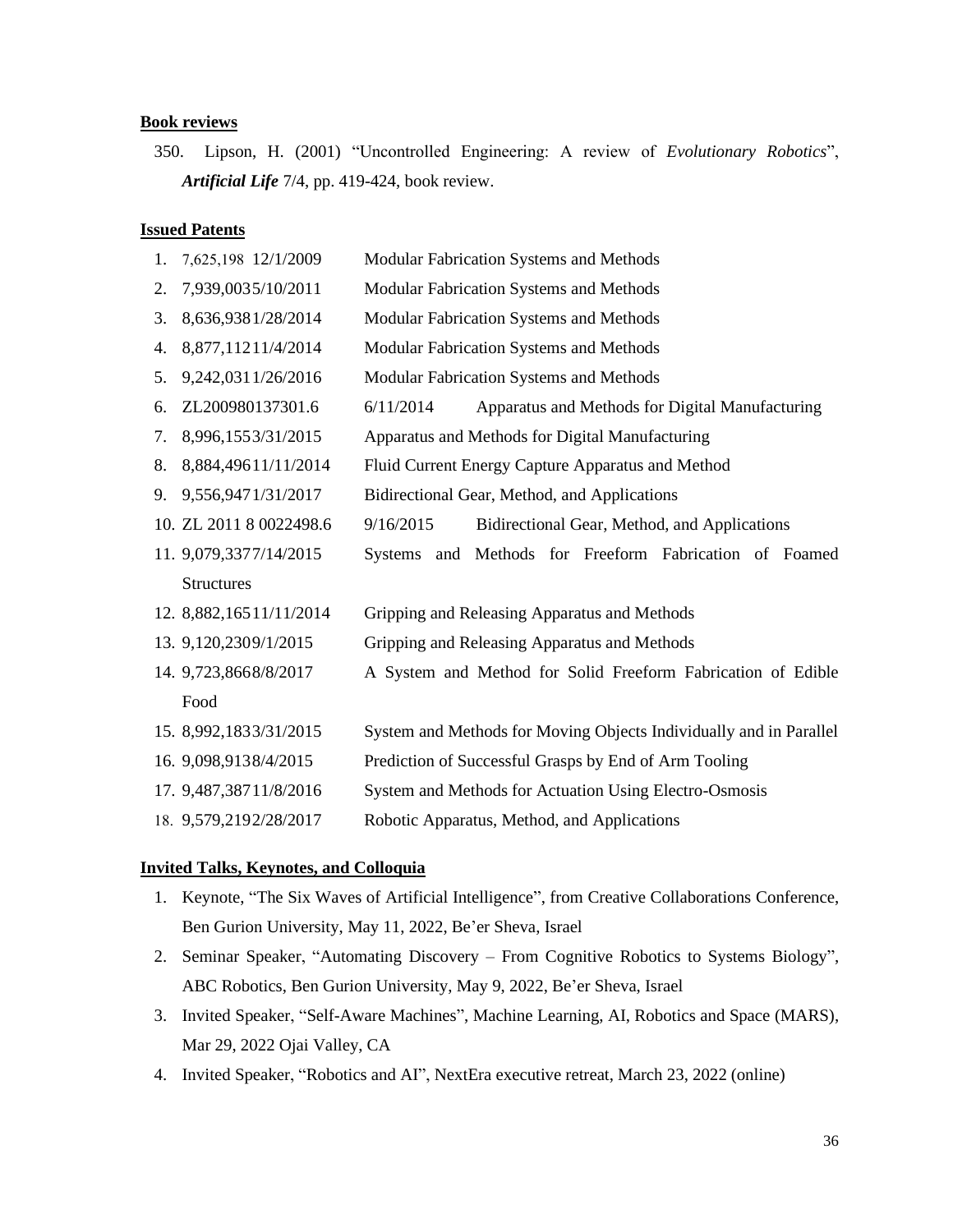- 5. Keynote, "Automating Discovery From Cognitive Robotics to Systems Biology", NSF AI Institute on Dynamical Systems Launch, University of Washington, Mat 16, 2022, Seattle WA
- 6. Invited Speaker, "AI and Robotics", Singularity University Executive Program, Menlo Park CA, March 7, 2021
- 7. Invited Speaker, "Automating Discovery From Cognitive Robotics to Particle Physics", Distinguished Lectures Seminar Series, University of Southern California, Feb 22, 2022 (online)
- 8. Invited Speaker, "The Six Waves of Artificial Intelligence", Money Management Institute Board of Directors, January 20, 2021(online)
- 9. Invited Speaker, "Trends in AI and Robotics"", RFF Future of Space Operations, Online, January 12, 2022
- 10. Invited Speaker, "The Six Waves of Artificial Intelligence", SEAS Employee Engagement Speaker, New York NY, Dec 9, 2021
- 11. Invited Speaker, "The Six Waves of Artificial Intelligence", Alsea Board Meeting, Dec 9, 2021 (online)
- 12. Invited Speaker, "AI and Robotics", Singularity University Executive Program, Menlo Park CA, Nov 7, 2021
- 13. Invited Talk, "AI and CAD", Autodesk Advisory Board, Boston MA, Dec 2, 2021
- 14. Invited Speaker, "AI and Robotics", Singularity University Executive Program, Menlo Park CA, Nov 7, 2021
- 15. Invited Speaker, "Robotics and AI", Sony executive retreat, October 19, 2021 (online)
- 16. Invited Speaker, "Self-Modeling Systems", ICCV Simulation Technology for Embodied AI workshop, Oct 16, 2021 (online)
- 17. Invited Speaker, "Trends in AI and Robotics", University of Notre Dame Emerging Tech, Oct 1, 2021 (online)
- 18. Invited Speaker, Innovation Salon, Columbia Business School, "Trends in AI and Robotics", Sep 23, New York, NY
- 19. Invited Speaker, "Future of Mobility", Ernst & Young Disruptive Tech Series, Online, Sep 14, 2021
- 20. Invited Speaker, "The Next AI", Tiger 21 Board meeting, July 7, 2021
- 21. Invited Speaker, "Future of Mobility", Ernst & Young Disruptive Tech Series, Online, June 9, 2021
- 22. Invited Speaker and panelist, "Trends in AI and Robotics"", RFF Future of Space Operations, Online, April 27, 2021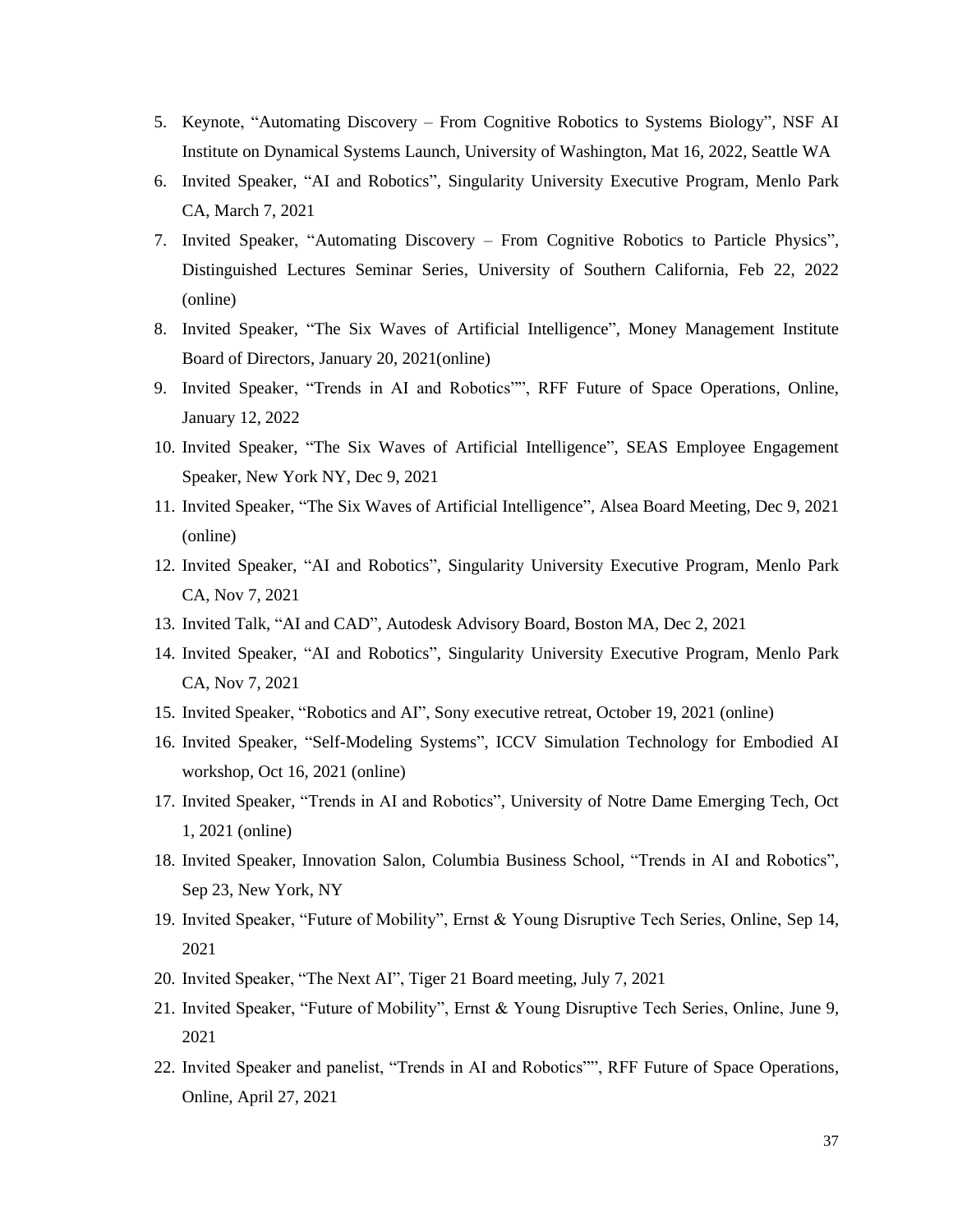- 23. Keynote, "Soft Actuators for Soft Robotics", Robosoft 2021, Online, April 16, 2021
- 24. Invited Speaker and panelist, "Self-Aware Machines", International Workshop on Embodied Intelligence, March 24, 2021
- 25. Keynote, "Trends in AI and robotics", New York Academy of Dentistry, Online, March 11, 2021
- 26. Keynote, "3D Printing: The Next 25 Years", CEO Webcast, Online, March 6, 2021
- 27. Keynote, "Future of AI and Robotics", ARPA-E Annual Fission Meeting, Online, Feb 23, 2021
- 28. Keynote, "Future of AI and Robotics", Arrow EMEA Leadership, Online, Feb 16, 2021
- 29. Invited Speaker, "Future of Mobility", Ernst & Young Disruptive Tech Series, Online, Feb 9, 2021
- 30. Keynote, "Artificial Intelligence: The Next 25 Years", Aditya Birla Group BizlabsNXT Digital AI Conclave, Online, Jan 28, 2021
- 31. Keynote, "Automating Discovery", Design Computing and Cognition (DCC) 2020, Online, Dec 14, 2020
- 32. Keynote, "Artificial Intelligence: The Next 25 Years", CEO Webcast, Online, Nov 30, 2020
- 33. Invited Speaker, "Future of Mobility", Ernst & Young Disruptive Tech Series, Online, Oct 26, 2020
- 34. Keynote, "Big Data in Manufacturing", Michigan Manufacturing Leadership Series, Online, Oct 8, 2020
- 35. Keynote, "Deep Learning in Computer Aided Design", Altair Global ATC, Online, Oct 6, 2020
- 36. Invited Speaker and panelist, "Future50: Leadership & Strategy in the age of AI", RFF, Online, Aug 26, 2020
- 37. Invited Speaker, "Can We Learn To Stop Worrying and Love AI?", American Society of Composers, Authors and Publishers (ASCAP) Lab Speaker Series, Online, Aug 25, 2020
- 38. Invited Speaker, "Automating Discovery"", Food and Drug Administration (FDA), Online, August 7, 2020
- 39. Invited Speaker, "Automating Discovery"", IEEE World Congress on Computational Intelligence (WCCI), Online, July 20, 2020
- 40. Invited Speaker, "Trends in Robotics and AI", Citibank Unstoppable Trends, July 29, 2020
- 41. Invited Speaker, "Trends in Robotics and AI", Procter & Gamble| Cincinnati, OH, Feb 25, 2020
- 42. Invited Speaker, Soft Robotics 2020, "Soft Actuators for Soft Robotics", Haifa Israel, Feb 5, 2020
- 43. Keynote, A360, "Autonomous Vehicles", Los Angeles, CA, Jan 20, 2020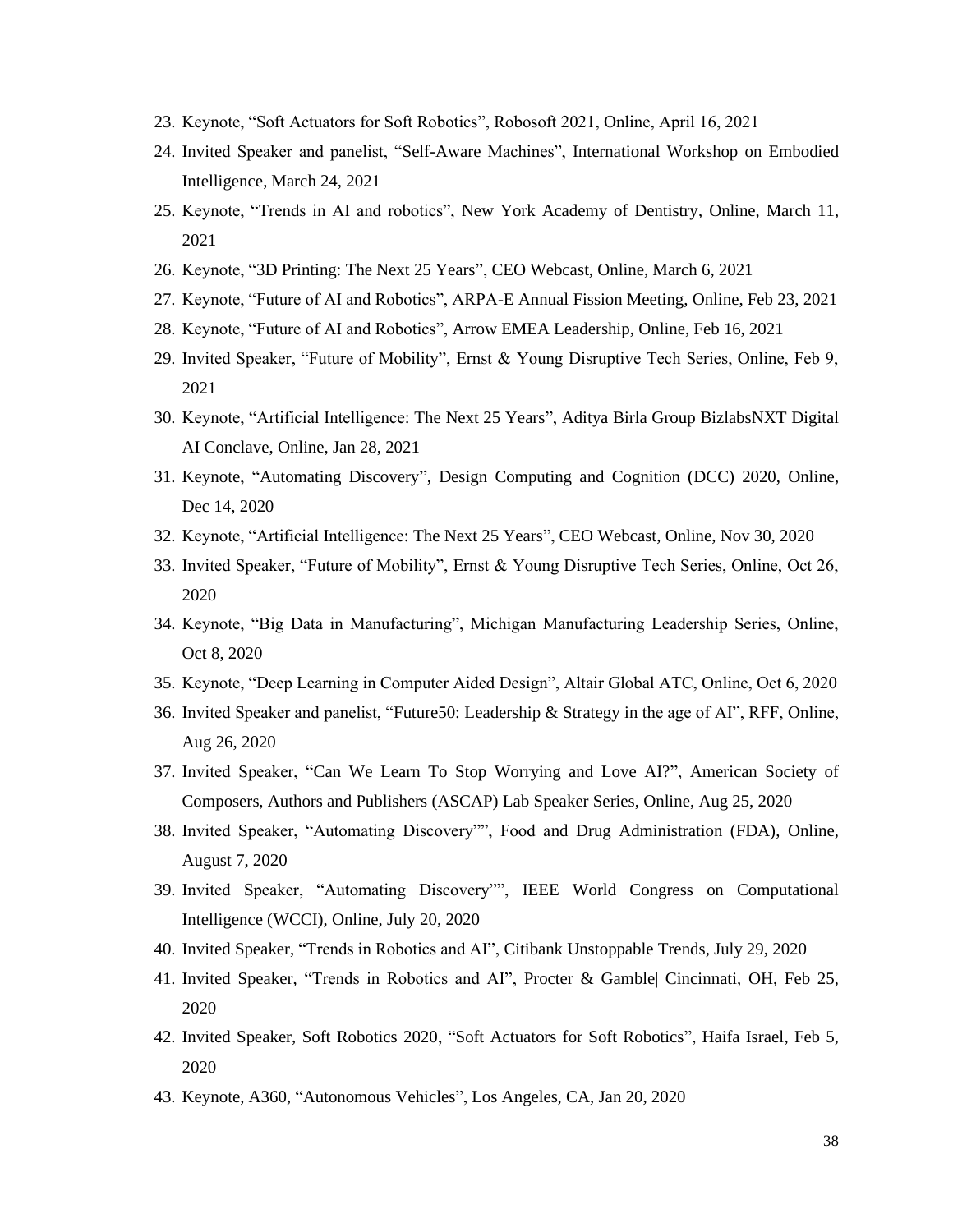- 44. Invited Speaker, CVC Annual Retreat, "Trends in Robotics and AI", Palm Beach FL, Jan 9, 2020
- 45. Keynote, Edge Connex Annual Retreat, "Trends in Artificial Intelligence", Washington DC, Dec 12, 2019
- 46. Invited Speaker, Envision 2020, "AI Ethics", Princeton NJ, Nov 22, 2019
- 47. Invited Speaker, Citibank Singapore, "Trends in Robotics and AI", Singapore, Nov 14, 2019
- 48. Keynote, 3D Printing and Beyond, "The four waves of Additive Manufacturing", Jerusalem Israel, Nov 7, 2019
- 49. Invited Speaker, Citibank Singapore, "Trends in Robotics and AI", Singapore, Nov 3, 2019
- 50. Keynote, WE Summit, "Self Aware Machines", Beijing, Nov 2, 2019
- 51. Keynote, Columbia Dental School, "Artificial Intelligence in Dentistry", New York NY, Sep 29, 2019
- 52. Invited Speaker, Citibank, "Trends in Robotics and AI", Santa Clara CA, Oct 22, 2019
- 53. Invited Speaker, Citibank Singapore, "Trends in Robotics and AI", Singapore, Sep 25, 2019
- 54. Keynote, Teacher's College, "AI in Education", New York NY, Sep 20, 2019
- 55. Keynote, Goldman Sachs investor retreat, "Trends in Artificial Intelligence", New York NY, Sep 19, 2019
- 56. Keynote, AkzoNobel Annual Summit, "Autonomous Vehicles", New Orleans, LA, Sep 18, 2019
- 57. Invited Speaker, LG, "Trends in 5G", Santa Clara CA, Sep 17, 2019
- 58. Invited Speaker, YPO Long Island, "Trends in Artificial Intelligence", Long Island NY, Sep 13, 2019
- 59. Keynote, Goldman Sachs investor retreat, "Trends in Artificial Intelligence", New York NY, Sep 12, 2019
- 60. Invited Speaker, Moody, "Trends in Artificial Intelligence", New York NY, Sep 10, 2019
- 61. Invited Speaker, Citibank Singapore, "Trends in Robotics and AI", Singapore, Aug 26, 2019
- 62. Keynote, Epigenetic Robotics, EPIROB 2019, "Cognitive Robotics", Oslo, Norway, Aug 20, 2019
- 63. Invited Speaker, Exxon Mobil, "Trends in Robotics and AI", Luanda, Angola, Aug 16, 2019
- 64. Keynote, tech HR, "Artificial Intelligence", Delhi, Aug 1, 2019
- 65. Invited Speaker, US DDI, "Trends in Robotics and AI", Washington DC, July 30, 2019
- 66. Invited Speaker, DDI, "Trends in Robotics and AI", Washington DC, July 30, 2019
- 67. Keynote, SAP Summit, "Artificial Intelligence", Philadelphia PA, July 24, 2019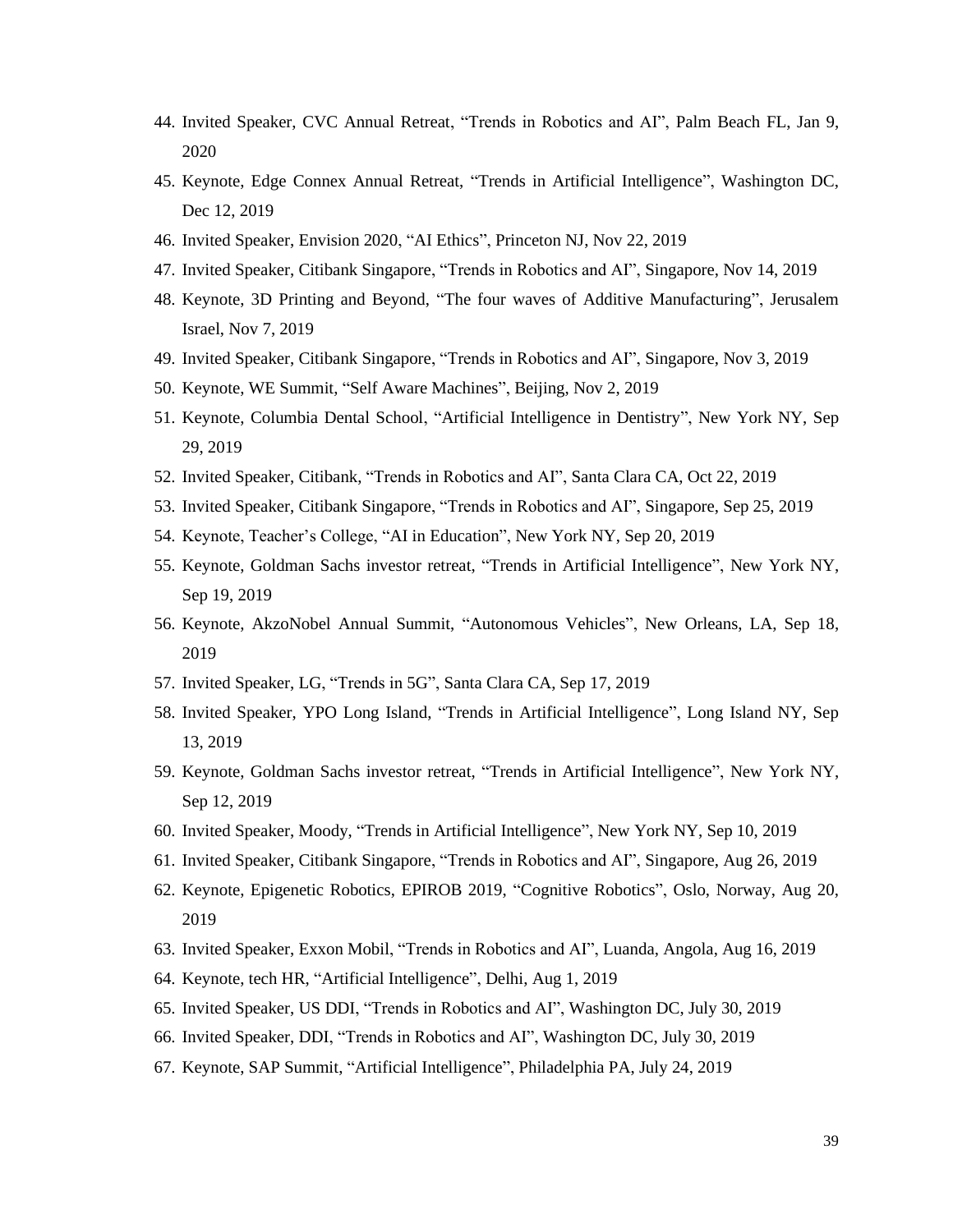- 68. Invited Speaker, Singularity University EIP, "Trends in Robotics and AI", Mountain View CA, July 22, 2019
- 69. Keynote, CARSTAR Annual Summit, "Autonomous Vehicles", Chicago IL, July 10, 2019
- 70. Keynote, BBVA Annual Retreat, "Machine Learning and Big Data", Madrid, Spain, June 26, 2019
- 71. Keynote, Cargill Annual Retreat, "Machine Learning and Big Data", Wichita KS, June 24, 2019
- 72. Invited Speaker, Italy Singularity Summit, "Machine Learning and Big Data", Rome, Italy, June 18, 2019
- 73. Keynote, IBIS Automotive Summit, "Artificial Intelligence and the automotive industry", Milan Italy, June 10, 2019
- 74. Invited Speaker, BWI GmbH, "Machine Learning and Big Data", Berlin Germany, June 4, 2019
- 75. Invited Speaker, Singularity University EIP, "Trends in Robotics and AI", Mountain View CA, May 20, 2019
- 76. Keynote, World Retail; Congress, "The Six Waves of AI", Amsterdam, Netherlands, May 15, 2019
- 77. Keynote, Canadian Assoc of Pharmacy, "The Six Waves of AI", Carlsbad, CA, May 7, 2019
- 78. Invited Speaker, Singularity University WE Family Event, "Trends in Robotics and AI", Mountain View CA, May 4, 2019
- 79. Invited Speaker, COBPEA, "Trends in Robotics and AI", Mountain View CA, April 29, 2019
- 80. Keynote, EO Global Leaders' Summit GLC, "The Six Waves of AI", Maccau, China, April 14, 2019
- 81. Invited Speaker, Booz Allen, "Trends in Robotics and AI", Washington DC, March 26, 2019
- 82. Invited Speaker, Temaseak, "Smart Cities", Singapore, March 20, 2019
- 83. Invited Speaker, Citibank Wealth Management, "Trends in Robotics and AI", Mountain View CA, March 13, 2019
- 84. Keynote, Lockheed Martin Retreat, "Trends in Robotics and AI", Dallas/Fort Worth, TX, March 6, 2019
- 85. Invited Speaker, Finish Posti, "Machine Learning and Big Data", Helsinki Finland, Feb 28, 2019
- 86. Keynote, AAWC, "AI in retail", The World Congress of the International Advertising Association, Kochi, India, Feb 22, 2019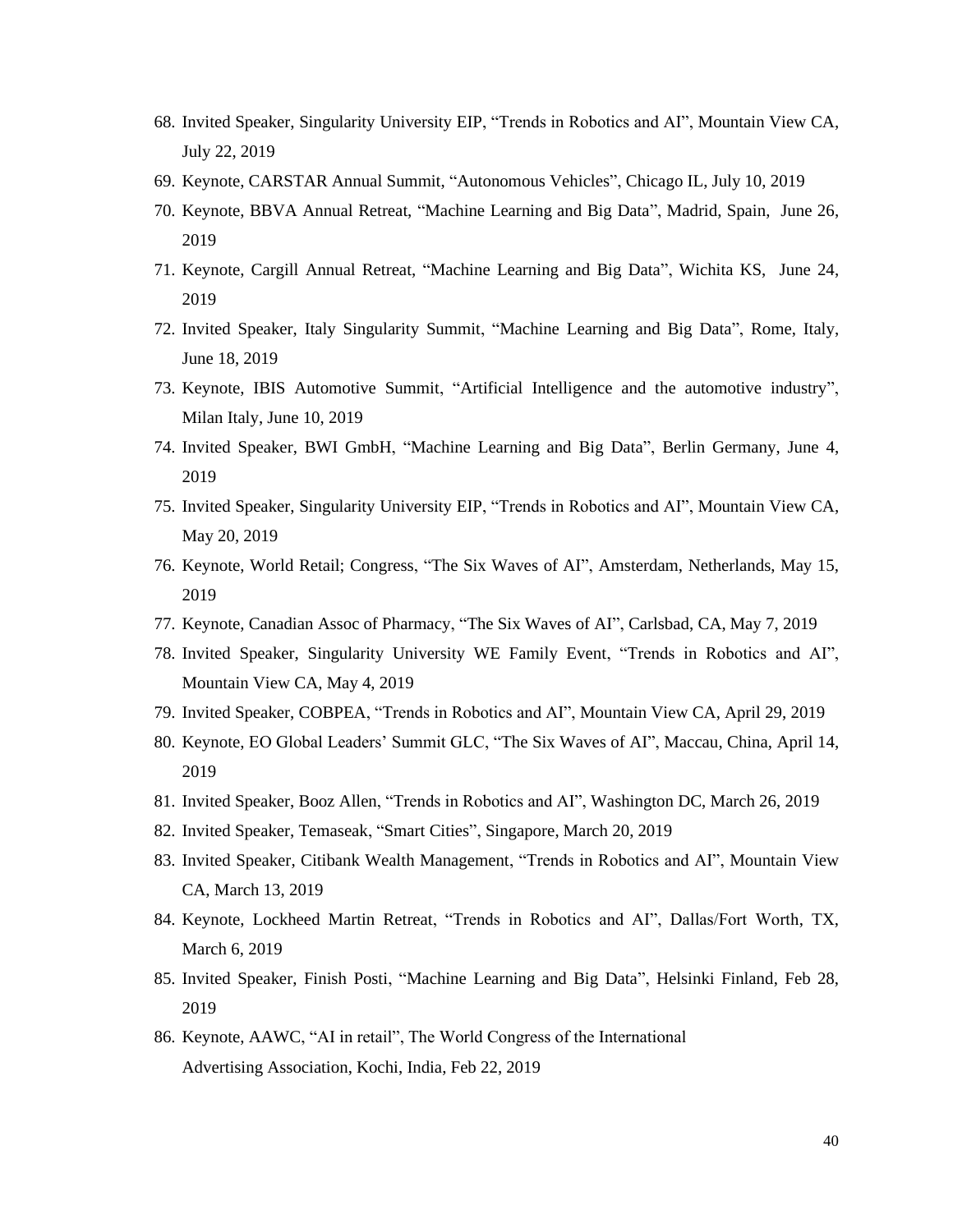- 87. Colloquium, Duke University Pearsall Lecture, "Automating Discovery", Durham NC, Feb 13, 2019
- 88. Invited Speaker, Elior Group, "Machine Learning and Big Data", Mountain View CA, Feb 6, 2019
- 89. Invited Speaker, DoD, "Machine Learning and Big Data", Mountain View CA, Jan 29, 2019
- 90. Keynote, Verifacts , "Driverless Cars and the Road ahead", Toronto Canada, Jan 23, 2019
- 91. Colloquium, Washington University, "Automating Discovery", Seattle WA, Jan 17, 2019
- 92. Invited Speaker, Quantonomics / Goldman Sachs, "The Six Waves of Artificial Intelligence", New York NY, Jan 10, 2019
- 93. Invited Speaker, YPO Gold , "The Six Waves of Artificial Intelligence", Zurich Switzerland, Dec 13, 2018
- 94. Invited Speaker, Schindler Exec Retreat, "The Six Waves of Artificial Intelligence", Lucerne Switzerland, Dec 12, 2018
- 95. Invited Speaker, Cargill, "Machine Learning and Big Data", Mountain View CA, Nov 9, 2018
- 96. Keynote, the Growth Faculty, "The Six Waves of Artificial Intelligence", Sydney Australia, Nov 15, 2018
- 97. Invited Speaker, Pactual Asset Management, "Machine Learning and Big Data", Mountain View CA, Nov 9, 2018
- 98. Keynote, Mexico Singularity Summit, "Machine Creativity", Puerto Valencia, Mexico, Nov 7, 2018
- 99. Invited Speaker, The Entrepreneur Network, "Machine Learning and Big Data", Mountain View CA, Nov 6, 2018
- 100. Colloquium, University of Connecticut, "Automating Discovery", UConn, Nov 5, 2018
- 101. Invited Speaker, Citibank 10x Strategy, "Artificial Intelligence in Finance", New York NY, Nov 1, 2018
- 102. Keynote, Entrepreneur Organization, "Machine Creativity", San Francisco CA, Oct 18, 2018
- 103. Keynote, Altair Summit, "Machine Creativity", Paris, France, Oct 17, 2018
- 104. Keynote, Deloitte Mexico, "AI in retail", Mexico City, Mexico, Oct 10, 2018
- 105. Invited Speaker, Jasonville Energy Authority, "Machine Learning and Big Data", Jacksonville FL, Oct 5, 2018
- 106. Invited Speaker, Equity Residential, "Machine Learning and Big Data", Mountain View CA, Oct 3, 2018
- 107. Keynote, Italy Summit, "Machine Creativity", Milan, Italy, Oct 2, 2018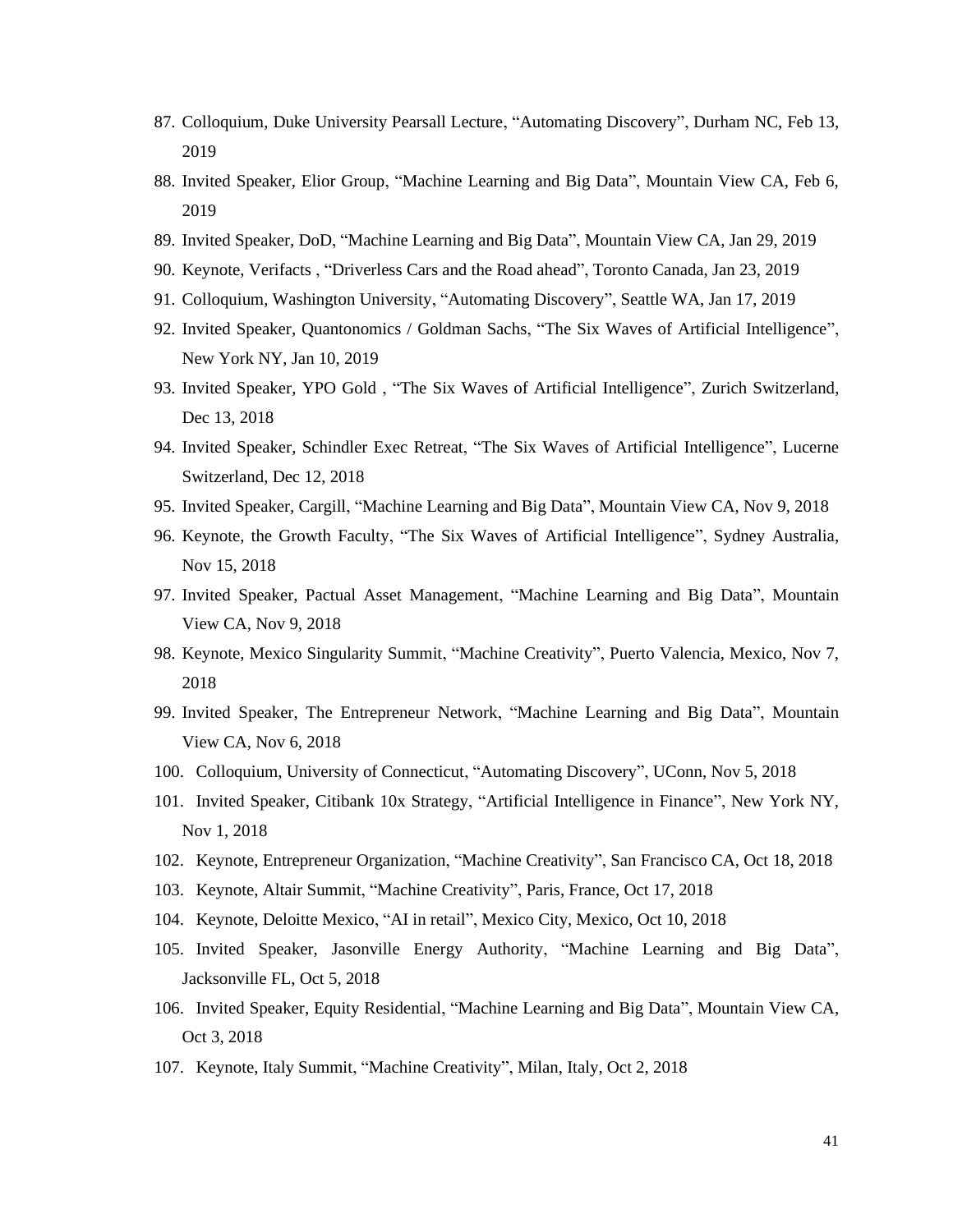- 108. Keynote, Agora Summit, "The Six Waves of Artificial Intelligence", Tucson Arizona, Sep 28, 2018
- 109. Invited Speaker, Exxon Mobil, "Machine Learning and AI", Houston TX, Sep 27, 2018
- 110. Invited Speaker, Raymond India, "Big Data", Mumbai India, Sep 26, 2018
- 111. Keynote, Deloitte Ireland, "The Six Waves of Artificial Intelligence", Dublin, Ireland, Sep 11, 2018
- 112. Invited Speaker, UPM, "Big Data", Mountain View CA, Aug 27, 2018
- 113. Keynote, Asia Pacific Global Impact Challenge, "The Six Waves of AI", Taiwan, Aug 10, 2018
- 114. Invited Speaker, A360, "Trends in Machine Learning and AI", Mountain View CA, July 30, 2018
- 115. Invited Speaker, Singularity University, Executive Program, "Trends in Robotics and AI", Mountain View CA, July 22, 2018
- 116. Invited Speaker, CASVI, "Trends in Machine Learning and AI", Mountain View CA, July 18, 2018
- 117. Keynote, FAB14, "Food Printing", Toulouse, France, July 16, 2018
- 118. Invited Speaker, Google/Australia, "Trends in Machine Learning and AI", Mountain View CA, July 12, 2018
- 119. Invited Speaker, Singularity University, Exponential Innovation Program, "Trends in Robotics and AI", Mountain View CA, July 9, 2018
- 120. Invited Speaker, LG Academy, "5G", Mountain View CA, June 11, 2018
- 121. Keynote, Positive Impact, "The Six Waves of Artificial Intelligence", Milan, Italy, June 20, 2018
- 122. Keynote, Accenture, "The Six Waves of Artificial Intelligence", Frankfurt Germany , June 13, 2018
- 123. Invited Speaker, Peoplefund, "Trends in Machine Learning and AI", Mountain View CA, June 11, 2018
- 124. Invited Speaker, Google/Singapore, "Machine Learning and AI", Mountain View CA, June 7, 2018
- 125. Invited Speaker, Exxon Mobil, "Machine Learning and Digital Twins", Houston TX, June 6, 2018
- 126. Keynote, STEP Miami, "Artificial Intelligence", Miami FL, May 31, 2018
- 127. Guest Speaker, Unilever, "The Six Waves of Artificial Intelligence", Palo Alto CA, May 29, 2018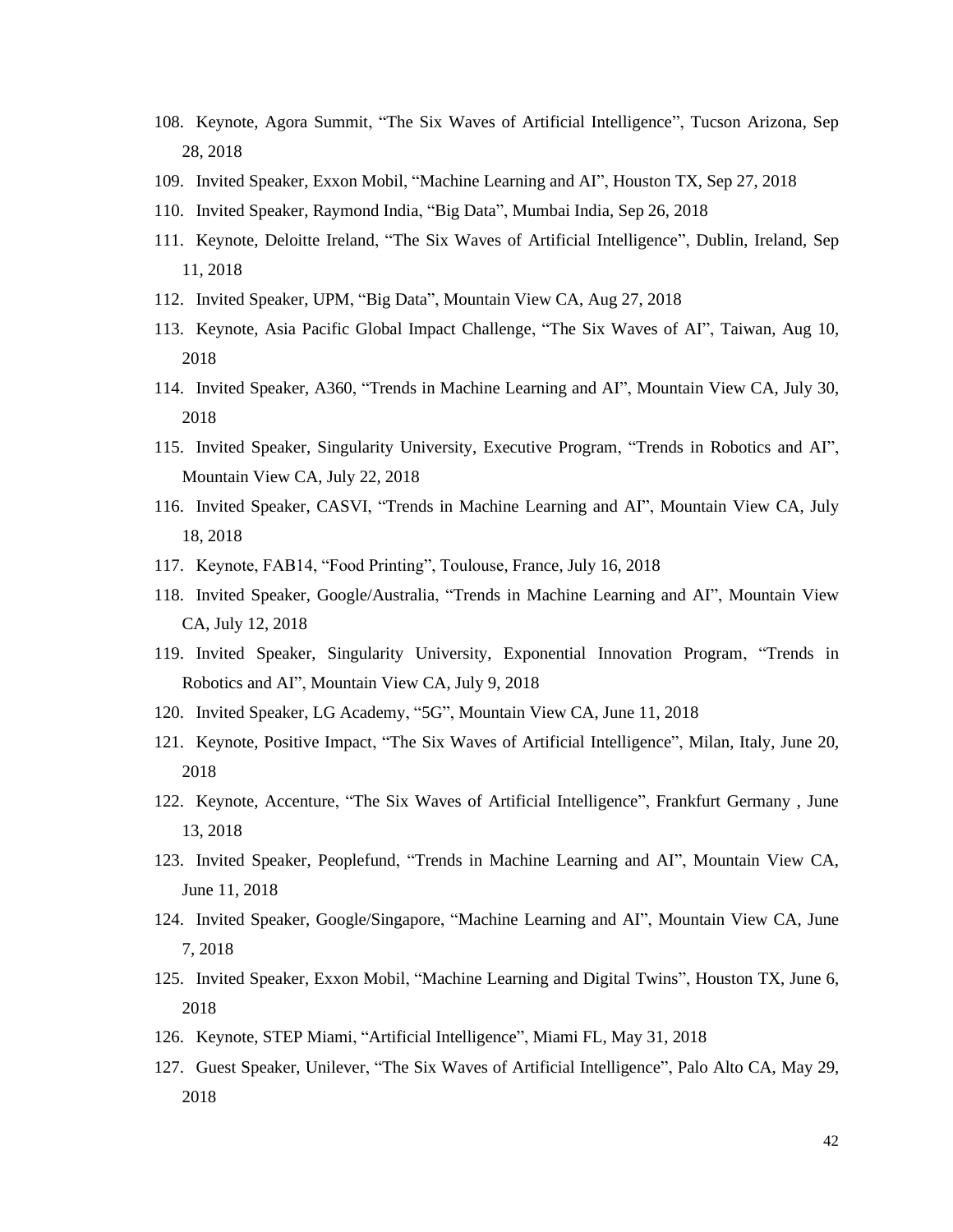- 128. Keynote, 21 Foundation, "Artificial Intelligence and Robotics", Tokyo Japan, May 24, 2018
- 129. Invited Speaker, Barclays Bank, "The Six Waves of Artificial Intelligence", London UK, May 18, 2018
- 130. Keynote, Inter-American Development Bank (IDB), "Autonomous Vehicles and the road ahead", Washington DC, May 17, 2018
- 131. Keynote, Young Professional Organization (YPO), Dallas Chapter, "Artificial Intelligence", Dallas, TX, May 10, 2018
- 132. Guest Speaker, Singularity Executive training program, "Artificial Intelligence and Robotics", Moffet Field CA, May 6, 2018
- 133. Keynote, Executive Program Toronto, "AI and Robotics", Toronto ON, May 1, 2018
- 134. Keynote, Young Professional Organization (YPO) of Switzerland, "Artificial Intelligence", Geneva, Switzerland, April 26, 2018
- 135. Guest Speaker, Legal & General Investment Management America, Inc. (LGIMA), "Trends in Data Science", Chicago IL, April 17, 2018
- 136. Guest Speaker, Singularity Executive training program, "Artificial Intelligence and Robotics", Moffet Field CA, March 25, 2018
- 137. Guest Speaker, Grupo Salinas Executive retreat, "Artificial Intelligence", Mexico City, Mexico, March 22, 2018
- 138. Keynote, Singularity University Czech Summit, "Curious and Creative Machines", Prague, Czech Republic, March 6, 2018
- 139. Keynote, Latham & Watkins Annual Summit, "Trends in Artificial Intelligence", New York NY, March 2, 2018
- 140. Invited Talk, Grupo Bal Retreat, "Trends in Artificial Intelligence and Robotics", San Francisco CA, Feb 28, 2018
- 141. Guest Speaker, Citibank Private Bank, "Artificial Intelligence", Mexico City, Mexico, Feb 22, 2018
- 142. Colloquium, Iowa State University Food Science Department, "Food Printing", Des Moines IA, Feb 14, 2018
- 143. Invited Talk, Exxon Mobile Executive training, "Trends in Artificial Intelligence and Robotics", Houston TX, Feb 20, 2018
- 144. Colloquium, Columbia University Astrophysics Department annual Radical Hypothesis Lecture, "Robot Scientists", New York NY, Feb 14, 2018
- 145. Invited Talk, Google/Scandinavia "The four exponentials of Artificial Intelligence", Mountain View CA, Feb 13, 2018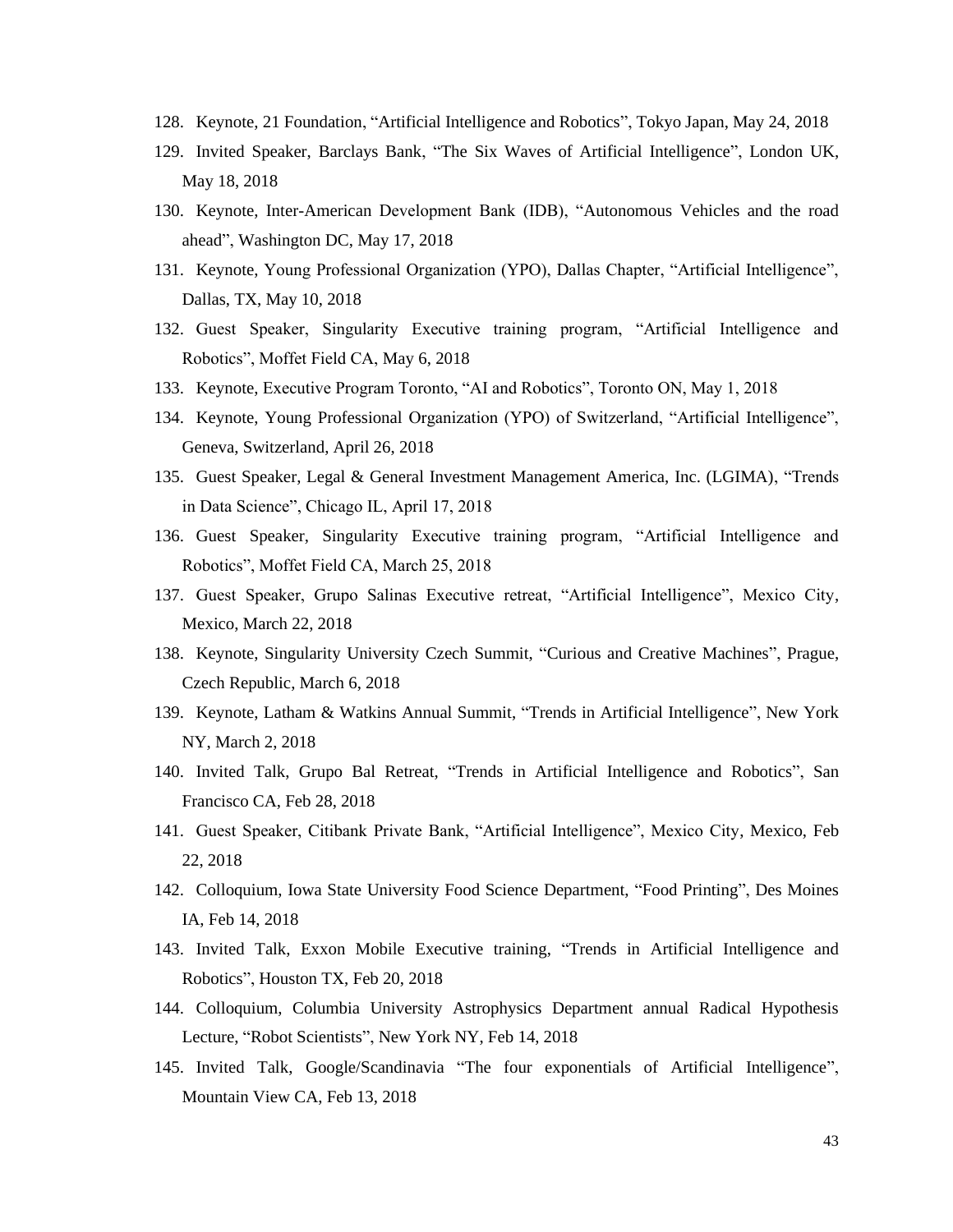- 146. Keynote, Syracuse Research Corporation (SRC) "The six waves of Artificial Intelligence", Syracuse NY, Feb 9, 2018
- 147. Keynote, Barclays Bank Summit, "The Compounding Exponentials of AI", London, UK, Feb 8, 2018
- 148. Guest Speaker, The Executive Network (TEN), "Artificial Intelligence and Robotics", Mountain View CA, Feb 6, 2018
- 149. Guest Speaker, Singularity Executive training program, "Artificial Intelligence and Robotics", Moffet Field CA, Jan 30, 2018
- 150. Guest Speaker, Citibank Private Bank, "Artificial Intelligence", New York NY, Jan 24, 2018
- 151. Invited Talk, Singularity University Summit, "Artificial Intelligence", Brussels, Belgium, Jan 23, 2018
- 152. Keynote, Deloitte Future of Retail Summit, "AI and retail", New York NY, Jan 16, 2018
- 153. Invited Talk, SEAS Alumni Event, "the Six Waves of Artificial Intelligence", New York NY, Jan 16, 2018
- 154. Invited Talk, Jardine Matheson, "Artificial Intelligence and Robotics", Mountain View, CA, Jan 10, 2018
- 155. Keynote, Stuyvesant High School Annual Splash, "Artificial Intelligence and Robotics", New York NY, Dec 16, 2017
- 156. Invited Talk, Deloitte Partner meeting "Artificial Intelligence and Robotics", Dallas, TX, Dec 7, 2017
- 157. Invited Talk, Raizen "Trends in Artificial Intelligence and Robotics", Mountain View, CA, Nov 16, 2017
- 158. Keynote, NY Annual conference on Manufacturing an Innovation, NEXT 17, "The six waves of Artificial Intelligence", Syracuse NY, Nov 17, 2017
- 159. Invited Talk, Citibank Financial, "Trends in Artificial Intelligence and Fintech", Mountain View, CA, Nov 16, 2017
- 160. Keynote, Tencent Annual Summit, "AI, Creativity, and Free Will", Chengdu, China, Nov 8, 2017
- 161. Invited Talk, Bridge 37, "Trends in Artificial Intelligence and Robotics", Mountain View, CA, Nov 1, 2017
- 162. Keynote, Citibank private bank summit, "Trends in Artificial Intelligence and Robotics", Shanghai, China, Oct 19, 2017
- 163. Invited Talk World Knowledge Fair (WKF 2017), "How 3D Printing will change our Future", Seoul, Korea, Oct 18, 2017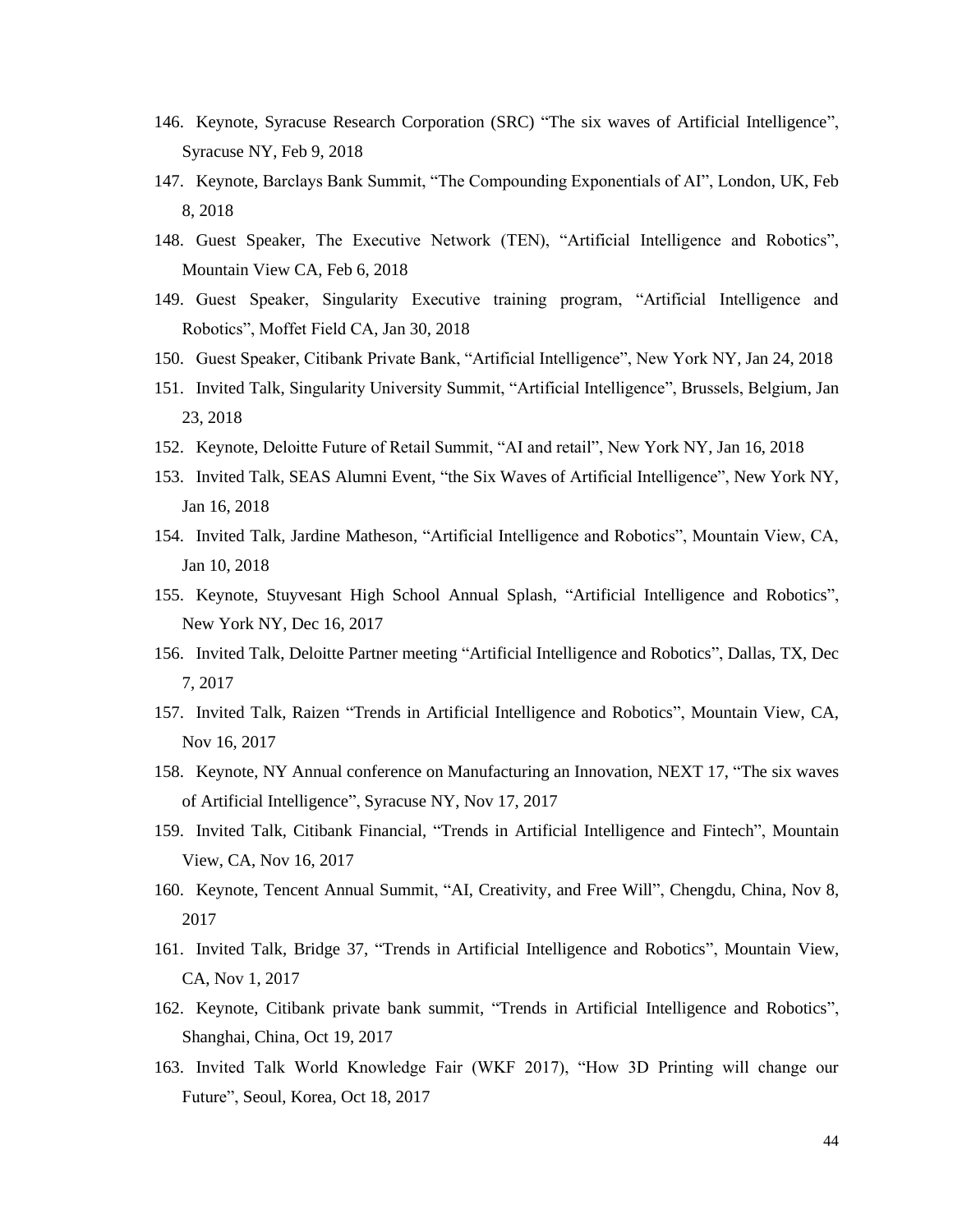- 164. Invited Talk World Knowledge Fair (WKF 2017), "The Fourth Industrial Revolution and the future of Manufacturing", Seoul, Korea, Oct 17, 2017
- 165. Keynote, AI and Society, "The Six Waves of Artificial Intelligence", Tokyo, Japan, Oct 10, 2017
- 166. Invited Talk, Exxon Mobile Executive training, "Trends in Artificial Intelligence and Robotics", Houston TX, Oct 3, 2017
- 167. Invited Talk, "Stanley Black & Decker, The four exponentials of Artificial Intelligence", Mountain View CA, Sep 28, 2017
- 168. Keynote, PricewaterhouseCoopers (PWC) partner annual summit, "Trends in Artificial Intelligence", Banff, Canada, Sep 27, 2017
- 169. Invited Talk, Banco Bilbao Vizcaya Argentaria, BBVA "Artificial Intelligence in fintech", , Mountain View CA, Sep 20, 2017
- 170. Invited Presentation, Worlds Fair Nano Main Stage: "The Future of Robots", Brooklyn NY, Sep 16, 2017
- 171. Keynote, Canadian Autobody Conference, "Will driverless cars need collision repair?", St John's, Newfoundland, Canada, Sep 15, 2017
- 172. Keynote, Altair User Summit, "Curious and Creative Machines", Los Angeles CA, Sep 13, 2017
- 173. Keynote, Bosch Future of Urban Mobility, "The future of Mobility", London UK, Sep 8, 2017
- 174. Invited Talk, Google Norway, "The four exponentials of Artificial Intelligence", Mountain View CA, Aug 30, 2017
- 175. Invited Talk, "Trends in Artificial Intelligence", NEC AgTech, Mountain View CA, Aug 29, 2017
- 176. Invited Talk, "Trends in Artificial Intelligence", Inter-American Development Bank, Mountain View CA, Aug 25, 2017
- 177. Invited Talk, "The future of Mobility", NBC, Rosewood Sand Hill, CA, Aug 24, 2017
- 178. Invited Talk, "Driverless cars and the road ahead", Bosch China, Shanghai China, Aug 7, 2017
- 179. Keynote, "Curious and Creative Machines", GEEK PARK Rebuild 2017 Summit, Beijing China, Aug 5, 2017
- 180. Invited Talk, "Driverless cars and the road ahead", GEEK PARK Rebuild 2017 Summit, Beijing China, Aug 5, 2017
- 181. Invited Talk, "Artificial Intelligence in retail", AB InBev, New York NY, Aug 1, 2017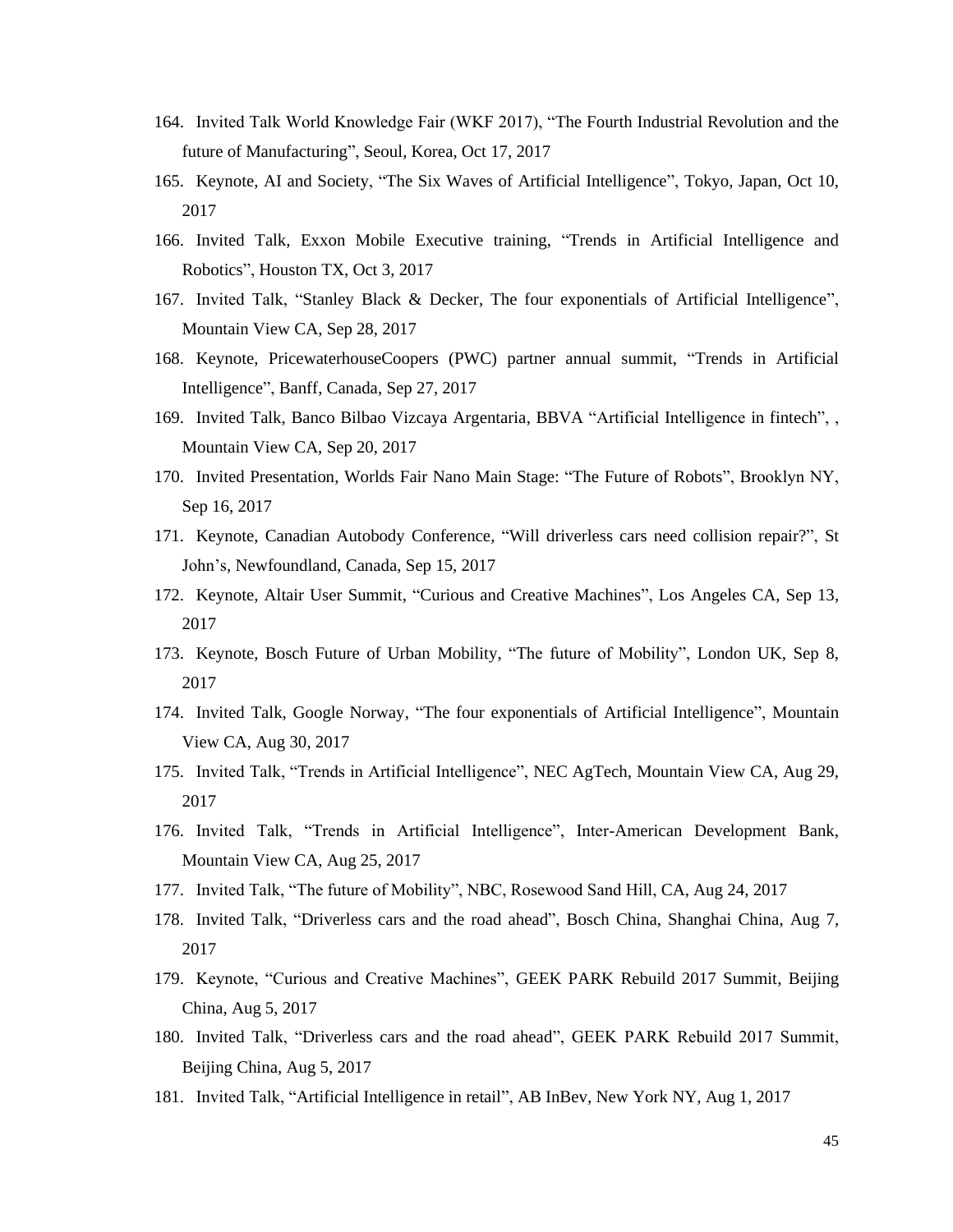- 182. Keynote, ACM/Eurographics Symposium on Computer Animation (SCA) '17, "Self Simulating Systems", Los Angeles, CA, July 28, 2017
- 183. Keynote, Genetic and Evolutionary Computation Conference, "Adversarial Coevolution", Berlin, Germany, July 19, 2017
- 184. Invited Talk, "This Six Waves of AI", Comfama, Mofffet Field CA, June 22, 2017
- 185. Invited Talk, "This Six Waves of AI", Oracle, Mountain View CA, June 20, 2017
- 186. Invited Talk, "Trends in Artificial Intelligence and Robotics", Vix, Key Largo, FL, June 13, 2017
- 187. Invited Talk, "Trends in Artificial Intelligence and Robotics", Googleplex, Mountain View CA, June 12, 2017
- 188. Keynote, GE Global Research, "Trends in Additive Manufacturing", Niskayuna, NY, June 6 2017
- 189. Keynote, Earnest Young Compliance & Technology Forum, "Robotics, cognitive computing and machine learning — the fad or the future?", New York NY, May 17, 2017
- 190. Invited Talk, Dyson, "Trends in Artificial Intelligence", Pa lo Alto, CA, May 16, 2017
- 191. Invited Presentation, Guild 21, "Autonomous Vehicles: Will we need body shops?", (online), May 11, 2017
- 192. Invited Talk, Thales, "Trends in Artificial Intelligence", Palo Alto, CA, May 4, 2017
- 193. Keynote, Deming Forum, "The Six Waves of Artificial Intelligence", Columbia Business School, New York NY, May 2, 2017
- 194. Invited Talk, Inter Dev Bank (IDB), "Trends in Artificial Intelligence", Boston MA, April 22, 2017
- 195. Keynote, Automotive Dealer Council Meeting, "Driverless Cars and the road ahead", Miami FL, April 21, 2017
- 196. Invited Talk, Singularity University IPP, "Convergence: Driverless Cars and AI", Dan Francisco, CA March 30, 2017
- 197. Keynote, The Rubin Museum of Art, "AIs and Avatars", New York, NY, March 29, 2017
- 198. Invited Talk, Singularity University Executive Program, "Driverless Cars and the future of the city", Palo Alto, CA March 23, 2017
- 199. Invited Talk, Singularity University Executive Program, "Digital Manufacturing", Palo Alto, CA March 21, 2017
- 200. Invited Talk, APS meeting, "The Robotic Scientist", New Orleans LA, March 17, 2017
- 201. Keynote, Tate & Lyle Texturant, "Print and Eat The story behind food printing", Chicago IL, March 8, 2017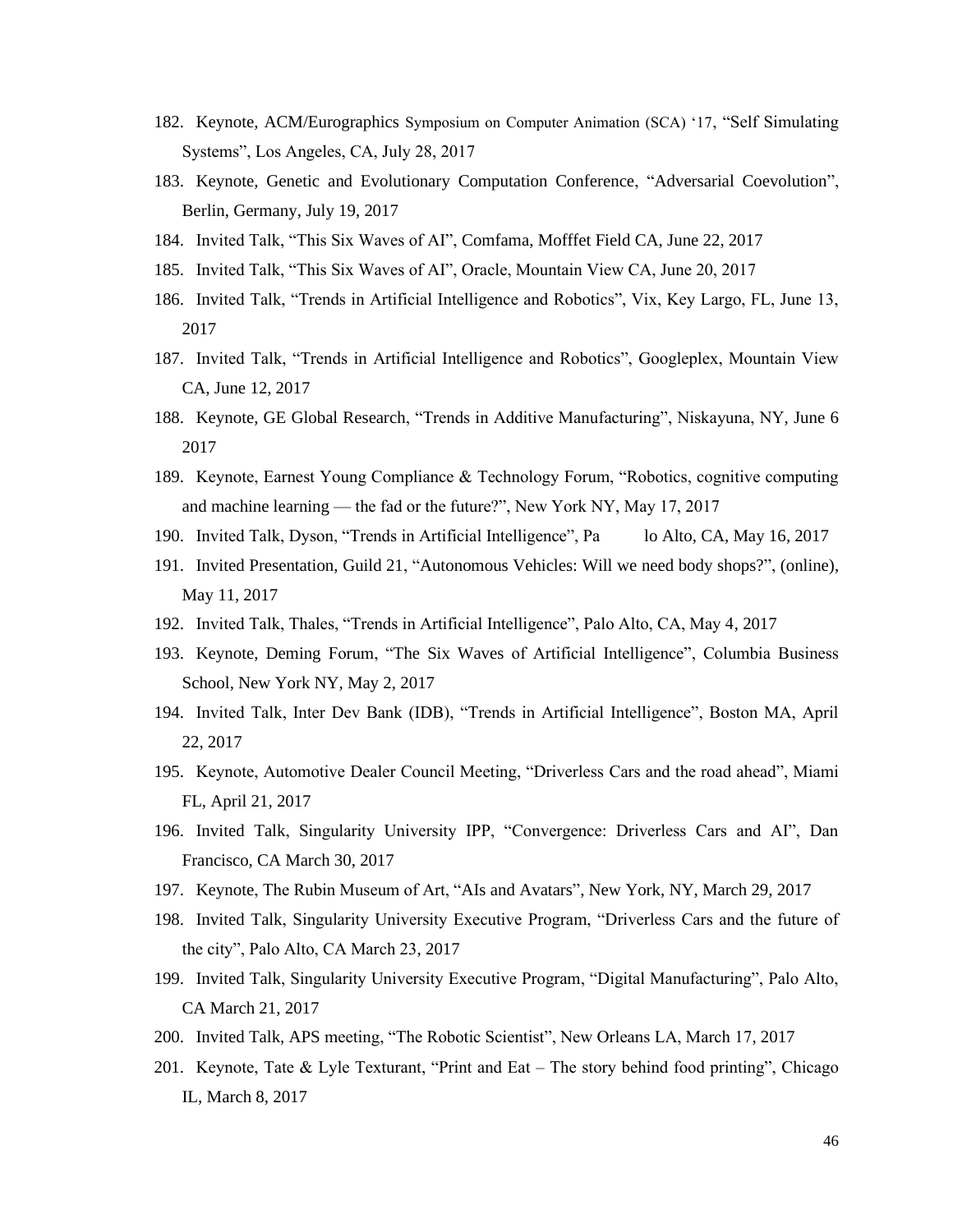- 202. Invited Talk, Deutsche Telekom, "Artificial Intelligence", Bonn, Germany, March 3, 2017
- 203. Keynote, Cultiv8, "Print and Eat The story behind food printing", Monterey, CA, March 1, 2017
- 204. Invited Talk, Next Era, "Trends in Artificial Intelligence", Palm Beach FL, Feb 2, 2017
- 205. Invited Talk, Steelcase, "Trends in Artificial Intelligence", Palo Alto CA, Jan 18, 2017
- 206. Keynote, Deloitte Executive Training, "The compounding exponentials of Artificial Intelligence", New York NY, Jan 17, 2017
- 207. Keynote, Inside 3D Printing, "Additive Manufacturing The next 25 years", San Diego, CA, Dec 14, 2016
- 208. Keynote, Turkey Innovation Week, "The compounding exponentials of Artificial Intelligence", Istanbul, Turkey, Dec 10, 2016
- 209. Keynote, Credit Swiss Bank, "The compounding exponentials of Artificial Intelligence", Zurich, Switzerland, Dec 5, 2016
- 210. Colloquium, "Driverless cars and the road ahead", Villanova University, Villanova, PA, Dec 2, 2016
- 211. Keynote, Israel Aerospace Industries, "Additive Manufacturing The next 25 years", Tel Aviv, Israel, Nov 24, 2016
- 212. Keynote, ASME ICME, "Automating Discovery in Mechanical Engineering", Haifa, Israel, Nov 21, 2016
- 213. Keynote, CTO Forum Rethink Disruption, "The compounding exponentials of Artificial Intelligence", Half Moon Bay, CA, Nov 4, 2016
- 214. Invited panelist, Citibank autumn dialogs, "Artificial Intelligence", San Francisco CA, Nov 2, 2016
- 215. Invited Briefing, Deutsche Telekom Board of directors, "Robotics and AI", (via skype) Oct 28, 2016
- 216. Keynote, Holmes Global PR Summit, "The compounding exponentials of Artificial Intelligence", Miami, FL, Oct 26, 2016
- 217. Invited Talk, Leadership organization of chief executives (YPO), "Exponential Trends in Robotics", Palo Alto, CA, Oct 24, 2016
- 218. Invited Presentation, The Rubin Museum of Art, "'Chasing Consciousness", New York, NY, Oct 21, 2016
- 219. Invited Talk, Global Commercial Real Estate Association (SIOR), "Driverless cars and real estate", New York, NY, Oct 21, 2016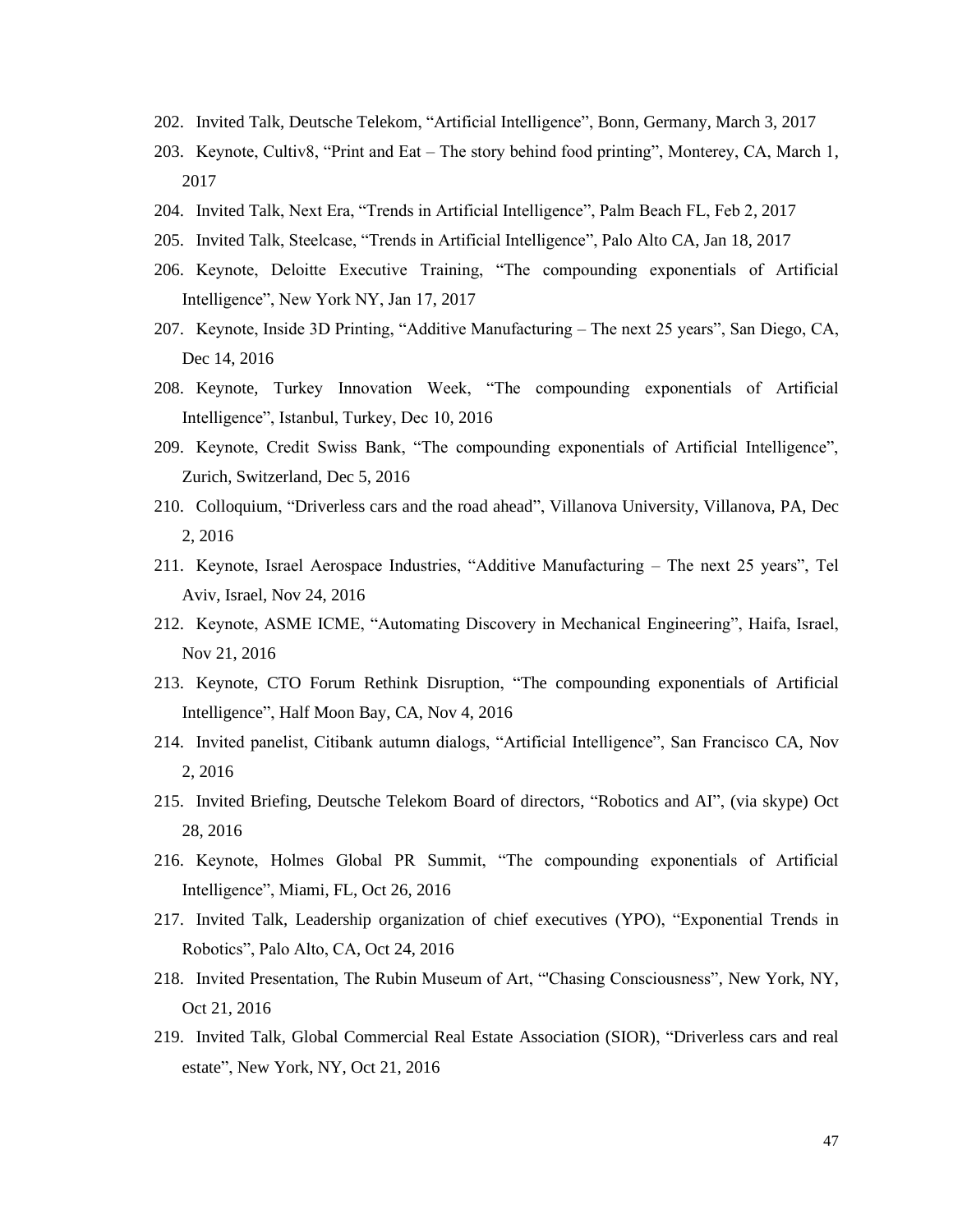- 220. Colloquium, Purdue University, Mechanical Engineering, "Automating Discovery", West Lafayette, IN, October 20, 2016
- 221. Keynote, Kroger Inc. Strategic retreat, "Trends in Artificial Intelligence", Cincinnati OH, October 5, 2016
- 222. Keynote, Eli Lilly Strategic retreat, "Trends in Artificial Intelligence", Mexico City, Mexico, September 28, 2016
- 223. Colloquium, NYU Tandon School of Engineering, "Automating Discovery", Brooklyn NY, September 27, 2016
- 224. Keynote, Harman International Strategic Management, "Robotics and Artificial Intelligence", Montreal, Canada, September 20, 2016
- 225. Invited Talk, Singularity Summit, "Robotics and Artificial Intelligence", Amsterdam, Netherlands, September 12, 2016
- 226. Invited Talk, RWE, "Robotics and Artificial Intelligence", Essen, Germany, August 22, 2016
- 227. Invited Talk, Weber Shandwick, "Trends in AI", New York NY, August 2, 2016
- 228. Invited Talk, Google NY, "Automatic Scientific Discovery", New York NY, August 1 2016
- 229. Panel, Northeast ME Chairs meeting, "Makerspaces in ME Education", University of Pennsylvania Mechanical Engineering Dept., Philadelphia, PA, July 29, 2016
- 230. Invited Talk, "Exponential trends in Robotics", Hershey, PA, June 28 2016
- 231. Invited Talk, "Exponential trends in Artificial Intelligence", AXA, New York NY, June 14 2016
- 232. Invited Talk, "Can a robot turn a canvas into a masterpiece?", Google Conference on Computer Generated Art, San Francisco CA, June 1, 2016
- 233. Invited Talk, "Trends in Additive Manufacturing", US Air Force Research Lab (AFRL), Dayton OH, May 26 2016
- 234. Panel, "Self-awareness", NY Academy of Sciences, New York NY May 23, 2016
- 235. Colloquium, "Trends in Additive Manufacturing", ETH Zurich, Zurich Switzerland, May 17, 2016
- 236. Keynote, "Robotics in Manufacturing", Singularity University Exponential Manufacturing, Boston MA, May 10, 2016
- 237. Colloquium, "Automating Discovery: The robot Scientist", Stanford University Biomedical Engineering Department, Palo Alto CA, May 9, 2016
- 238. Colloquium, "Automating Discovery: The robot Scientist", TCNJ, College of Engineering, April 20, 2016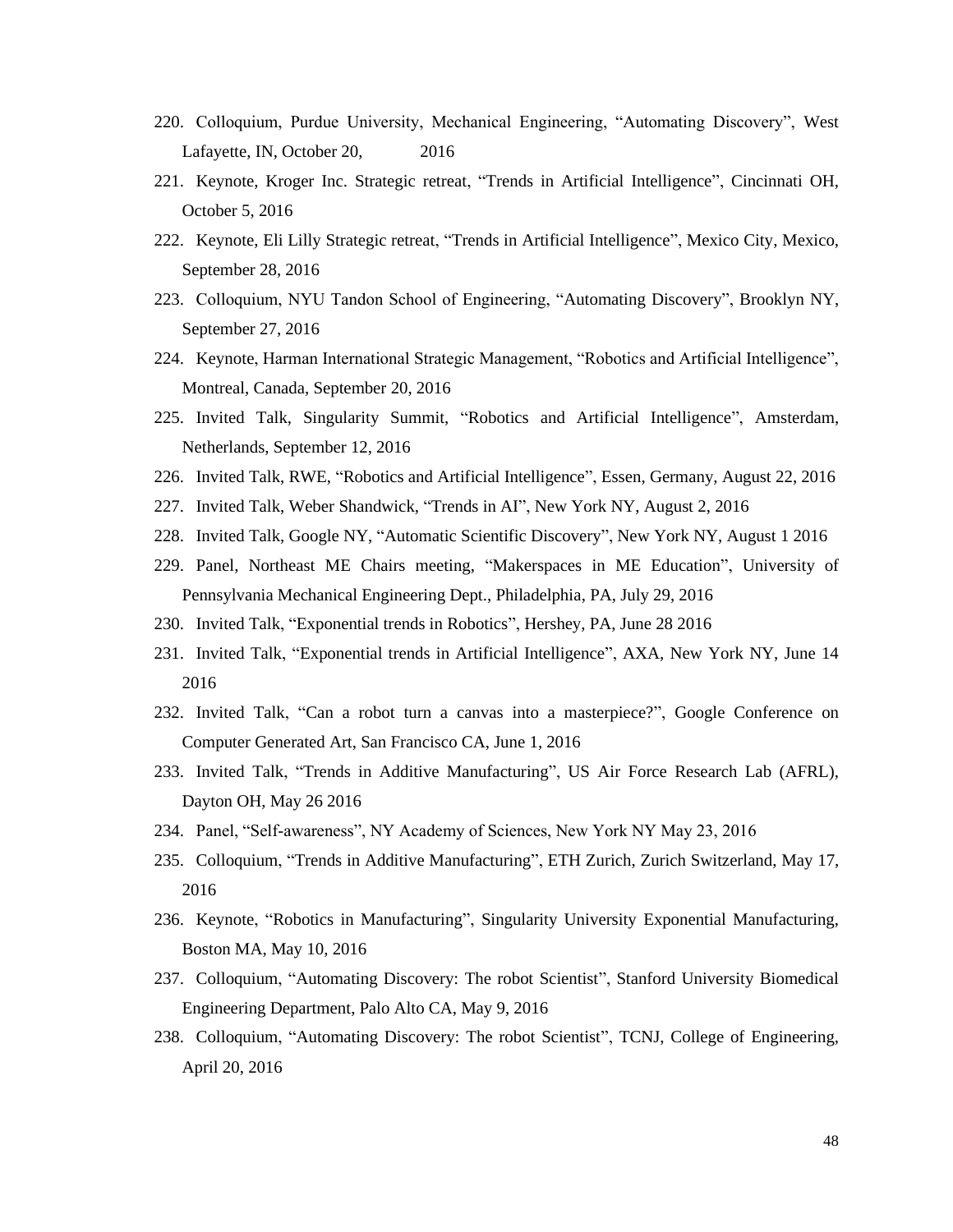- 239. Plenary, "Can a robot turn a canvas into a masterpiece?", MIT Conference on Computational Fabrication, Boston MA, April 19, 2016
- 240. Invited Talk, "Robotics and AI", NexGen, Hong Kong, China April 13, 2016
- 241. Keynote, "Trends in 3D Printing", Stratasys event, Denver CO, April 1, 2016
- 242. Invited Talk, "Trends in Robotics", Dutch Royal Airforce retreat, Rotterdam Netherlands, March 31, 2016
- 243. Colloquium, "Automating Discovery: The robot Scientist", University of Texas Southwestern Medical Center, Dallas TX, March 18, 2016
- 244. Invited Talk, "Exponential Trends in AI", Procter & Gamble, Cincinnati OH, March 2, 2016
- 245. Invited Talk, "Exponential Trends in Robotics", Walmart Corp, March 1, 2016
- 246. Keynote, "Trends in Artificial Intelligence", Tec De Monterrey, Mexico City, Mexico, December 3, 2015
- 247. Invited Talk, "Exponential Trends in Robotics", Singularity University, Johannesburg, South Africa, Nov 17, 2015
- 248. Plenary, "Creative Machines", MIT Technology Review Annual Conference, Boston MA, November 3, 2015
- 249. Keynote, "Food Printing", Food Vision USA, Chicago IL, October 29, 2015
- 250. Invited Talk, "The future of 3D Printing", Makerbot Industries, Brooklyn NY, Oct 27, 2015
- 251. Invited Talk, "Robotics and AI", Singularity University, Moffet Field CA, Oct 19, 2015
- 252. Colloquium, "Automating Discovery", University of Rochester, Computer Science Department, Rochester NY, October 14, 2015
- 253. Keynote, "Additive Manufacturing for Long Term Care", OnLok Sustainable Long Term Care Conference, UCSF, October 8, 2015
- 254. Invited Seminar, "AI And Robotics", Naspers Media Retreat, San Francisco, CA, Septermber 3, 2015
- 255. Keynote, "3D Printing The next 25 Years", Stratasys User Forum, Seoul, Korea, Aug 28, 2015
- 256. Keynote, "3D Printing The next 25 Years", Stratasys User Forum, Tokyo Japan, Aug 27, 2015
- 257. Keynote, "3D Printing The next 25 Years", Stratasys User Forum, Shanghai China, Aug 25, 2015
- 258. Invited Talk, "3D Printing The next 25 Years", USG/CENTRA, Washington DC, Aug 19, 2015
- 259. Keynote, "3D Printing The next 25 Years", ASME AM3D, Boston MA, Aug 3, 2015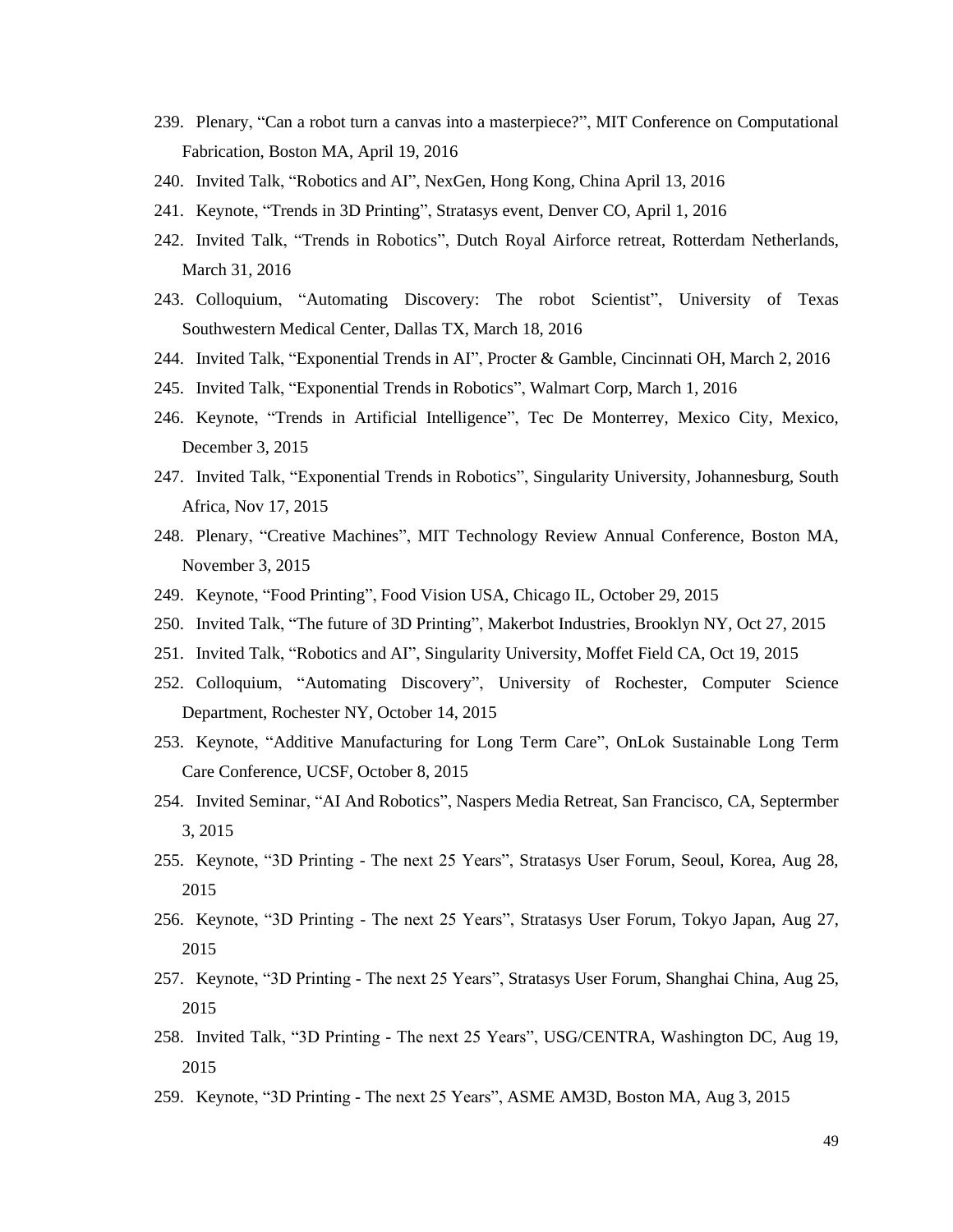- 260. Invited Talk, "Print and Eat Challenges and Opportunities in Food Printing", Florida Academy of Nutrition and Dietetics, Orlando FL, July 15, 2015
- 261. Keynote, "3D Printing The next 25 Years", Select Bio, Boston MA, June 8, 2015
- 262. Keynote, "3D Printing The next 25 Years", Potter County School District, June 17, 2015
- 263. Keynote, "3D Printing The next 25 Years", Nikkei Global ICT Summit, Tokyo Japan, June 9, 2015
- 264. Invited Talk, "Self-Aware Systems", Northrop Grumman, Los Angeles, June 3, 2015
- 265. Invited Talk, "The Future of Robotics and AI", Barclays Bank retreat, Johannesburg, May 27, 2015
- 266. Keynote Speaker, "Automated Modeling of Dynamical Systems", SIAM Conference on Applications of Dynamical Systems, Snowbird, UT, May 21, 2015
- 267. Invited Talk, "The Future of Robotics and AI", Caterpillar Retreat, Peoria IL, May 20, 2015
- 268. Keynote, "3D Printing The next 25 Years", BBC Executive Forum, New York, NY May 7, 2015
- 269. Invited Talk, "Print and Eat Challenges and Opportunities in Food Printing", General Mills Inc., Minneapolis, MN, May 5, 2015
- 270. Keynote, "3D Printing- The next 25 Years", Materialse Annual User Forum, Brussels, Belgium, April 23, 2015
- 271. Keynote, "3D Printing- The next 25 Years", Shenzhen Innovation Fair, Shenzhen, China, April 19, 2015
- 272. Invited Talk, "3D Printing- The next 25 Years", The DOW Chemical Company, Houston Tx,, April 7, 2015
- 273. Colloquium Speaker, "Sentient Robotics", Georgia Tech Robotics Institute, Atlanta GA, March 4, 2015
- 274. Keynote Speaker, "The Next 25 Years of 3D Printing", Tissue Engineering & Bioprinting: Research to Commercialization Conference, Boston, MA, Feb 9-10, 2015,
- 275. Colloquium Speaker, "The Next 25 Years of 3D Printing", Clarkson University, Mechanical Engineering Sept, Potsdam NY, Feb 6, 2015
- 276. Invited Speaker, "Sentient Robotics", Baidu BIG Talk, San Francisco CA, Jan 30, 2015
- 277. Keynote Speaker, "3D printing materials", Welding, Joining and Additive Manufacturing International Conference (WJAM), Tel Aviv, Israel, January 18-20, 2015
- 278. Invited Speaker, "Print and Eat: The future of Food printing", Food Systems Global Summit, Cornell University, Dec 8, 2014
- 279. Invited Speaker, "The Future of 3D Printing", 3M, St. Paul MN, Nov 7 2014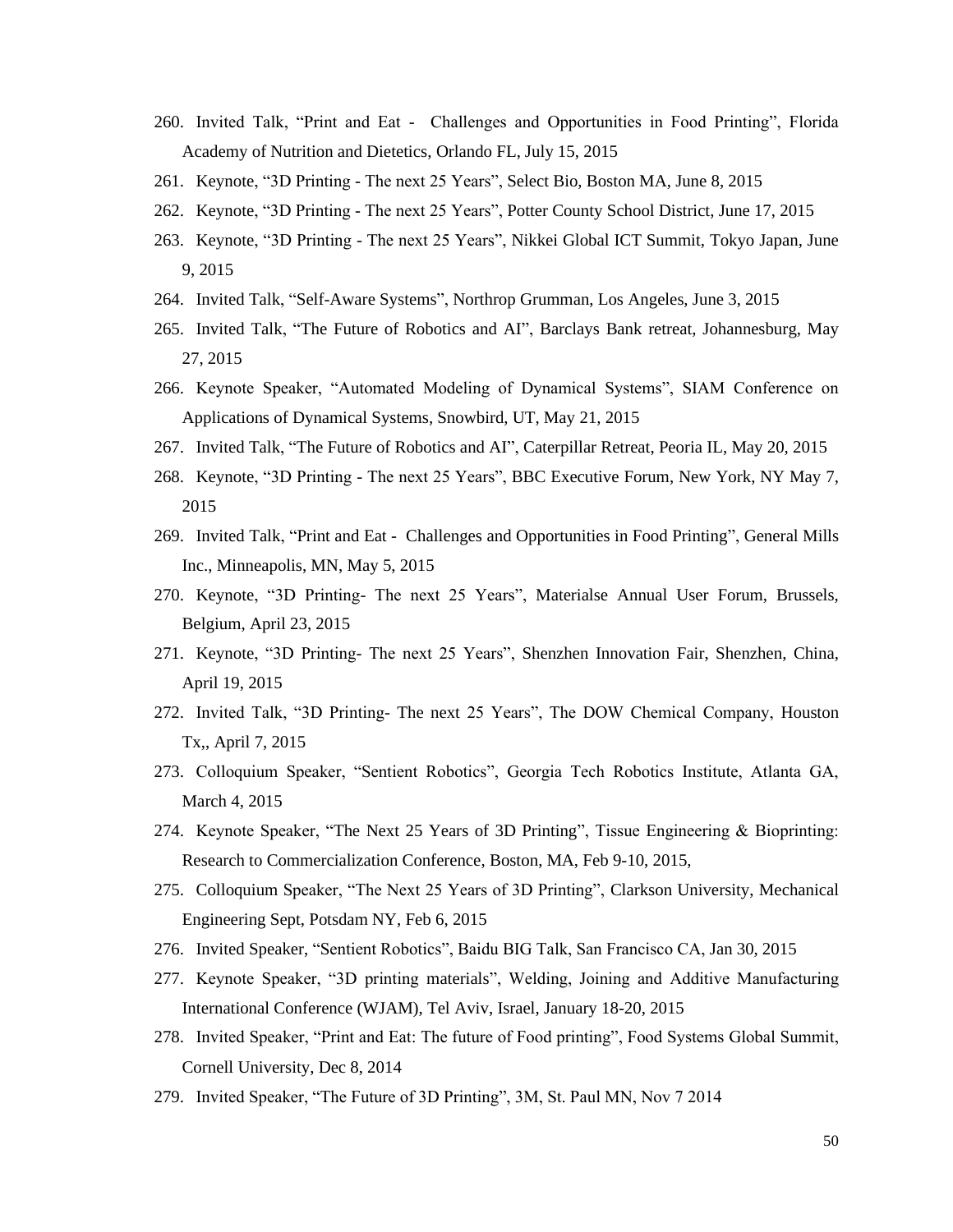- 280. Keynote Speaker, "3D printing materials", New Horizons in 3D Printing and Digital and Additive Manufacturing, Stony Brook, Long Island, NY, Sep 30, 2014
- 281. Invited Speaker "The Robot Scientist", Annual meeting of the NAE, Mechanical Engineering Section, Washington DC, September 29, 2014
- 282. Colloquium Speaker, "Automated discovery", Princeton University ME Dept, Princeton NJ, Sep 19, 2014
- 283. Keynote Speaker, "The Future of 3D Printing", DoD workshop on Multifunctional Materials, Arlington VA, Aug 18, 2014
- 284. Keynote Speaker, "The next 225 Years of 3D Printing", Solid Freeform fabrication (SFF) 14, Austin TX, Aug 5, 2014
- 285. Invited Plenary Speaker, "The Robotic Scientist", Unconventional Computation & Natural Computation (UCNC) 2014, London ON, Canada, July 15, 2014
- 286.Invited Speaker, "3D printing materials", Wyss Symposium: Adaptive Bioinspired Materials, Boston MA, June 27, 2014
- 287. Plenary Beacon Lecturer, "Food Printing", Institute of Food Technologists (IFT) Annual Meeting, New Orleans, LA June 23, 2014
- 288. Invited speaker, "Printing electronics", Futurapolis, May 17, Toulouse France
- 289. Invited Speaker, "The Future of 3D Printing", Science and Engineering Festival, Washington DC, April 24, 2014
- 290. Invited Speaker, "3D Printing: The promise and Peril", James Madison University, Harrisonburg VA, April 24, 2014
- 291. Invited Speaker, "3D printing in Nanotechnology", Nano 2014, Tel Aviv, Israel, March 25, 2014
- 292. Colloquium Speaker, "Food printing", Hebrew University, Food Science Dept, Israel, March 23, 2014
- 293. Keynote Speaker, "The future of 3D printing in Education", Society for Information Technology and Teacher Education (SITE), Jacksonville, FL March 18, 2014
- 294. Annual Winegard Visiting Lecturer, "The future of 3D printing: Principles and technologies", University of Guelph, March 13, 2014, Guelph ON, Canada
- 295. Invited Speaker, "Additive Manufacturing as a Transformative Manufacturing Technology", 2014 AAAS Annual Meeting, Chicago IL, Feb 13-17, 2014
- 296. Colloquium Speaker, "Additive Manufacturing as a Transformative Manufacturing Technology", Carnegie Mellon University Robotics Institute, Pittsburg PA, Nov 22, 2013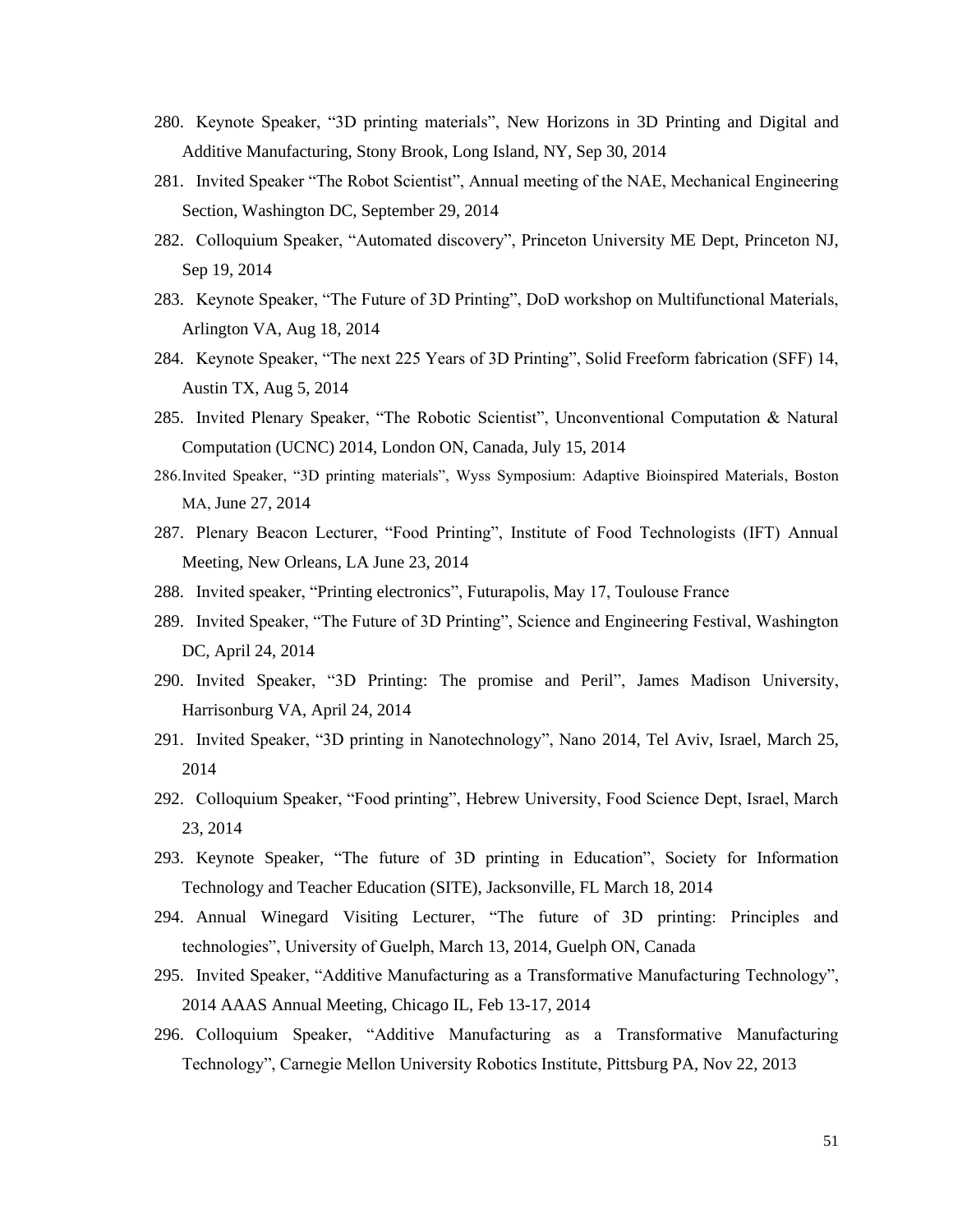- 297. Congress Wide Plenary, "The future of 3D printing", ASME 2013 Mechanical Engineering Congress & Exposition, San Diego, California, November 15-21, 2013
- 298. Keynote Speaker, "Thinking outside the CAD box: Geometric design in the age of 3D printing", SIAM Conference on Geometric and Physical Modeling (GD/SPM 13), Denver, Colorado, November 11 – 14, 2013.
- 299. Keynote, "The future of 3D printing: Principles and technologies", Juniata College, Nov 6, 2013, Huntingdon, PA
- 300. Invited Speaker, "The future of 3D printing: Principles and technologies", BP Headquarters, Oct 30, 2013, Houston TX
- 301. Invited Speaker, "What do robots dream of? What we can learn from how machines view themselves", Industry Leader forum, Oct 29, 2013, New York NY
- 302. Keynote Speaker, "Automating Scientific Discovery: Distilling Natural Laws from Experimental Data, from particle physics to computational biology", Volen Center for Complex Systems retreat, Woods Hole, MA, Oct 18, 2013
- 303. Keynote Speaker, "The future of 3D printing: The promise and peril of a machine that cam make (almost) anything", Toulouse, France, Oct 12, 2013
- 304. Invited Speaker, "Automating Scientific Discovery: Distilling Natural Laws from Experimental Data, from Robotics to Material Science", AIRBUS, Toulouse, France, Oct 11, 2013
- 305. Colloquium speaker, "The future of 3D Printing", Columbia School of Architecture and Design, September 27, 2013.
- 306. Colloquium speaker, "Automating Discovery", Columbia Mechanical Engineering Department, September 27, 2013.
- 307. Keynote, "The future of 3D printing", Maker Faire, Toronto ON, Canada, Sep 21, 2013
- 308. Colloquium, "The future of 3D Printing", Mechanical Engineering Department, Northwestern Polytechnical University, Xi'an, China, June 28, 2013
- 309. Invited Speaker, "The future of 3D Printing", 2013 International Forum on New Industry Revolution & Additive Manufacturing, Chinese Mechanical Engineering Society, Beijing, China, June 26, 2013
- 310. Invited Speaker, "The future of 3D Printing", American Chamber of Commerce-China, Beijing, June 25, 2013
- 311. Keynote Speaker, "Digital Fashion", 1st International Conference on Digital Fashion, London College of Fashion, London, UK, May 16 – 17, 2013.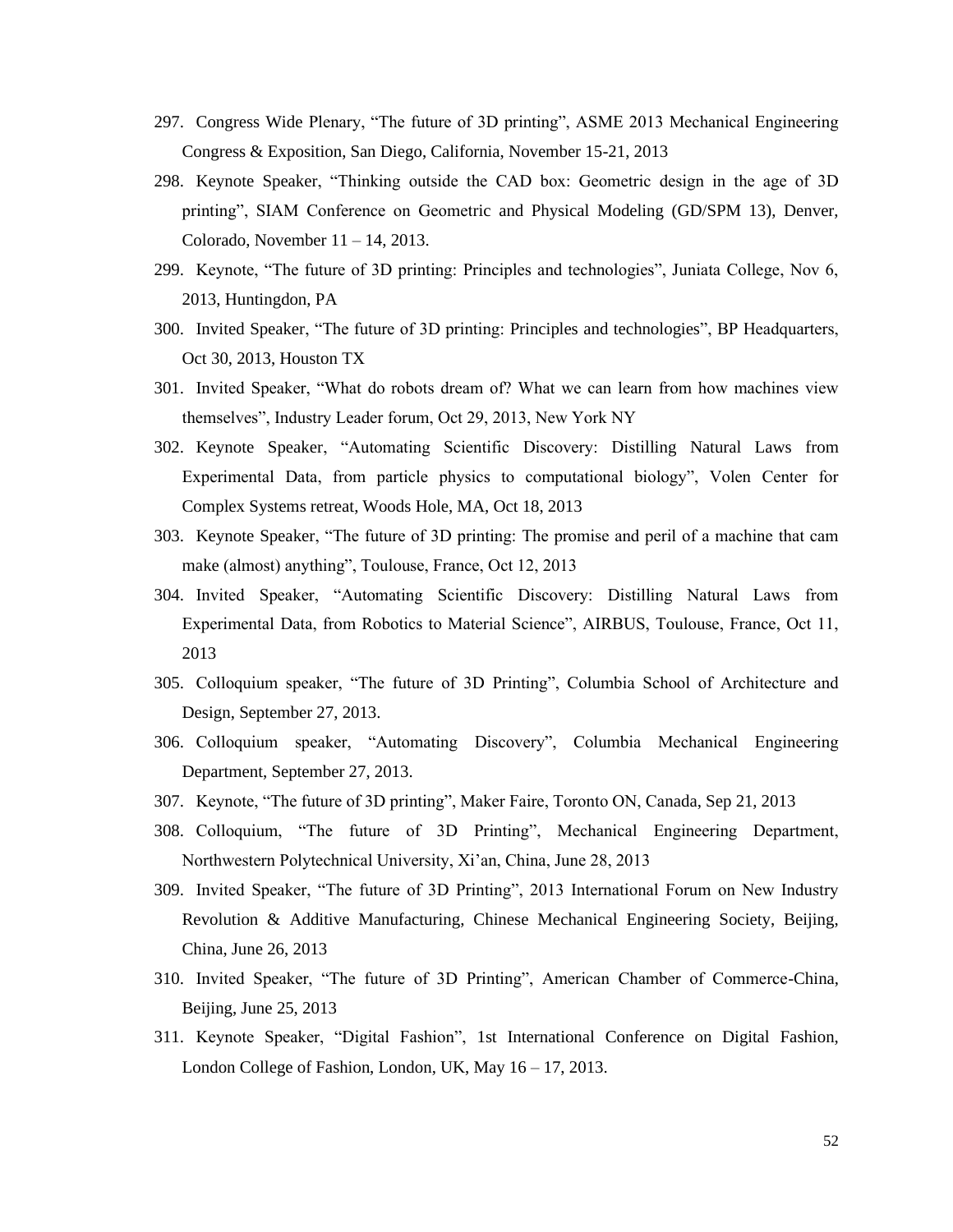- 312. Invited Speaker, National Academy of Sciences' Committee on Science, Technology, and Law (CSTL), Washington, DC, May 13, 2013.
- 313. Invited Colloquium, "Scientific Data Mining", Complex Systems, University of Alaska Anchorage, Feb 15, 2013
- 314. Invited Colloquium, "Scientific Data Mining", Complex Systems, SUNY Binghamton, Binghamton NY, Feb 11, 2013
- 315. Invited Colloquium, "Accelerating Discovery", Electrical Engineering Department, Technion - Israel Institute of Technology, Haifa, Israel, Dec 12, 2012
- 316. Invited Review Lecturer, Israel Physical Society Conference, "Accelerating Discovery", Hebrew University, Jerusalem, Israel, Dec 9, 2012
- 317. Invited Speaker, "Jamming Matter for robotics applications", US-Israel Emerging Technology Discussions, Boson MA, Nov 28, 2012
- 318. Invited Speaker, "Matter Compilers", DMC 2012, Orlando FL, Nov 26, 2012
- 319. Invited Speaker, "The Future of 3D Printing", NEXT: The Event for Technology, Manufacturing & Innovation, Syracuse, November 8, 2012.
- 320. Invited Speaker, "Citizen Science ", AAAI Fall meeting, Washington DC, Nov 2, 2012
- 321. Invited Speaker, "Jamming Robotics ", U of Chicago, Oct 28, 2012
- 322. Invited Colloquium, "Scientific Data Mining", Stockholm University, Sweden, Oct 9, 2012
- 323. Invited Colloquium, "Scientific Data Mining", EPFL, Lausanne Switzerland, Oct 8, 2012
- 324. Invited Speaker, "The Robotic Scientist", Northwestern, Chicago IL. Oct 1, 2012
- 325. Plenary Gilberth Speaker, "Programmable Matter―The Shape of Things to Come", National Academy of Engineering, Washington DC, Sep 30, 2012
- 326. keynote Speaker, "Digital Matter", Betascape 2012, Sep 22, 2012
- 327. Invited Colloquium, "Scientific Data Mining", Harvard University Applied Physics Dept, Boston MA, Sep 21, 2012
- 328. Invited Colloquium, "Scientific Data Mining", Harvard University Systems Biology Dept, Boston MA, Sep 20, 2012
- 329. Invited Speaker, "Self Reflecting Robotics", Annual Academy of Management meeting, Boston MA, Aug 4, 2012
- 330. Invited Speaker, "Evolutionary Robotics", Institute for Advanced Studies summer school in Theoretical Physics, Princeton NJ, July 19, 2012
- 331. Invited Speaker, "Digital Matter", Singularity University 2012, San Jose CA, Jun 26, 2012
- 332. Invited Speaker, "The new world of 3D printing", IdeaCity 2012, Toronto ON, Jun 13, 2012
- 333. Invited Speaker, "The Robotic Scientist", Stanford SLAC, Palo Alto CA. June 4, 2012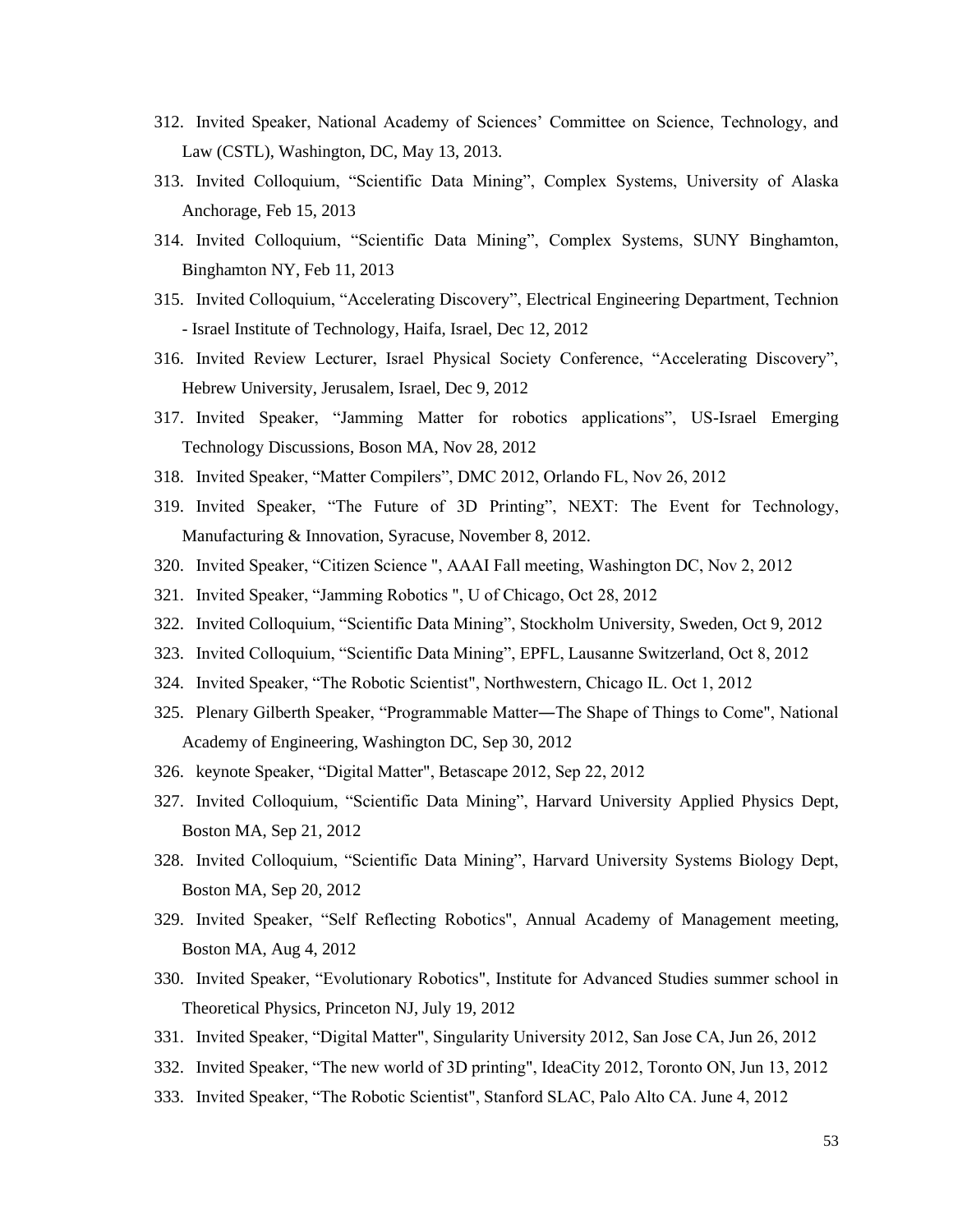- 334. Invited Speaker, "Design in the age of 3D printing", Architectural Design Symposiyum, London UK, May 11, 2012
- 335. Invited Speaker, "Biologically Inspired Robotics", USA Science & Engineering Festival (USASEF), Washington DC, April 27, 2012
- 336. Invited Speaker, "Design in the age of 3D printing", Design for Manufacturing Forum, Brooklyn NY, April 26, 2012
- 337. Invited Speaker, "Eureqa!", Microsoft Think Next, Tel Aviv, Israel, April 22, 2012
- 338. Invited Speaker, "Matter Compilers Design in the age of 3D printing", Congress on the future of Engineering Software (COFES), Scottsdale AZ, April 13, 2012
- 339. Invited Symposium X Speaker, "Programmable Matter―The Shape of Things to Come", MRS Annual meeting, San Francisco CA, April 12, 2012
- 340. Seminar Speaker, "The Robotic Scientist", Caltech Astronomy Dept, Pasadena CA. April 11, 2012
- 341. Colloquium Speaker, "Automating Scientific Discovery", Brandeis University CS Dept, Waltham MA, April 5, 2012
- 342. Invited Speaker, "Automating Scientific Discovery", Signal processing and inference for the physical sciences, Royal Society, London UK, March 26, 2012
- 343. Invited Speaker, "Symbolic Data Mining", NECSI, Cambridge MA, Feb 17, 2012
- 344. Invited Speaker, "Bioinspired Robotics", Forum Informatik, Aachen, Germany, Jan 23, 2012
- 345. Invited Speaker, "My Robot is Smarter Than Yours: Cognitive Robotics and AI", Swissnex, San Francisco CA, January 19, 2012
- 346. Colloquium Speaker, "Programmable Matter", Rochester Inst. Of Technology, Rochester NY, Oct 26, 2011
- 347. Colloquium Speaker, "Machine Science", Princeton Plasma Physics Laboratory, Princeton NJ, Oct 25, 2011
- 348. Invited Speaker, "Data mining biological Systems", New Frontiers in Systems Biology, Rehovoth, Israel, Oct 3, 2011
- 349. Invited Speaker, "Frontiers in Additive Manufacturing", NAE US Frontiers of Engineering, Palo Alto, CA, September 19, 2011
- 350. Invited Speaker, "Programmable Matter", Perimeter Institute, Hawking wing opening ceremony, Waterloo ON, September 18, 2011
- 351. Invited Speaker, "Fab@Home", Maker Fair, Queens, NY, September 17, 2011
- 352. Colloquium Speaker, "Machine Science", Vanderbilt University, Nashville TN, Sep 8, 2011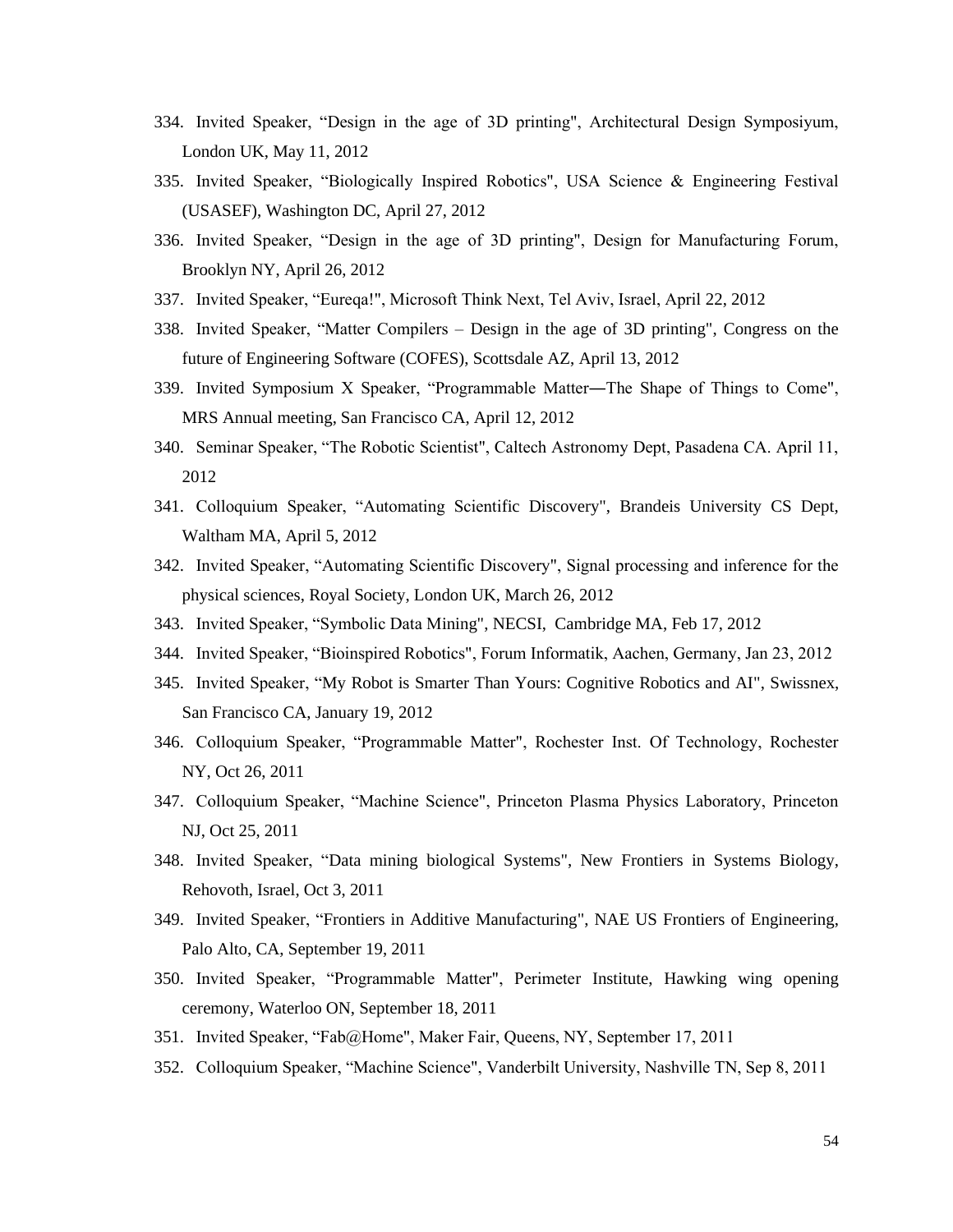- 353. Invited Speaker, "Machine Science", Acceleration Discovery: Human Computer Symbiosis 50 Years On, Park City, UT, July 25, 2011
- 354. Invited Speaker, "Reverse Engineering Stochastic Systems", Uncertainty in Artificial Intelligence (UAI11), Barcelona, Spain, July 16, 2011
- 355. Invited Plenary, "Reverse Engineering Dynamical Systems", International Conference on Complex Systems (ICCS 2011), Cambridge MA, June 27, 2011
- 356. Keynote Speaker, "Analysis by Synthesis", 2011 IEEE Congress on Evolutionary Computation (CEC 2011), New Orleans, LA, June 9, 2011
- 357. Invited Speaker, "Bioinspired Robotics", World Science Fest (WSF11), New York NY, June 4, 2011
- 358. Invited Plenary, "Soft Robotics", European Commission Future and Emerging Technologies (FET11), Budapest Hungary, May 5, 2011
- 359. Invited Panelist, "3D Printing Technologies", 3D/DC, Washington DC, April 28, 2011
- 360. Colloquium Speaker, "The Robotic Scientist", Union College CS Dept., Schenectady NY, April 21, 2011
- 361. Colloquium Speaker, "Reverse Engineering Dynamical Systems", University of Chicago Computation Institute, Chicago IL, March 7, 2011
- 362. Keynote Speaker, "Self Reflective Systems", Int. Workshop on Self Organizing Systems, Karlsruhe, Germany, February 24, 2011
- 363. Invited Speaker, "Bioprinting", American Association for the Advancement of Science (AAAS11), February 21, 2011
- 364. Invited Speaker, "Self Reflective Robotics", American Association for the Advancement of Science (AAAS11), February 19, 2011
- 365. Invited Speaker, "The Limits of Science", Science on Saturday Lecture Series, Princeton Plasma Physics Laboratory, January 29, 2011
- 366. Colloquium Speaker, "Self Reflective Machines", Psychology Dept., Indiana University, Bloomington IN, January 24, 2011
- 367. Colloquium Speaker, "Distilling Natural Laws from Experimental Data", Physics Dept., Weizmann Inst, of Science, Rehovoth, Israel, Dec 30, 2010
- 368. Colloquium Speaker, "Digital Materials", Pixel Club, Computer Science Dept., Technion Israel Inst. of Technology, Haifa Israel, Dec 28, 2010
- 369. Invited Seminar, "Reverse Engineering Dynamical Systems", Los Alamos National Labs, Albuquerque NM, Dec 8, 2010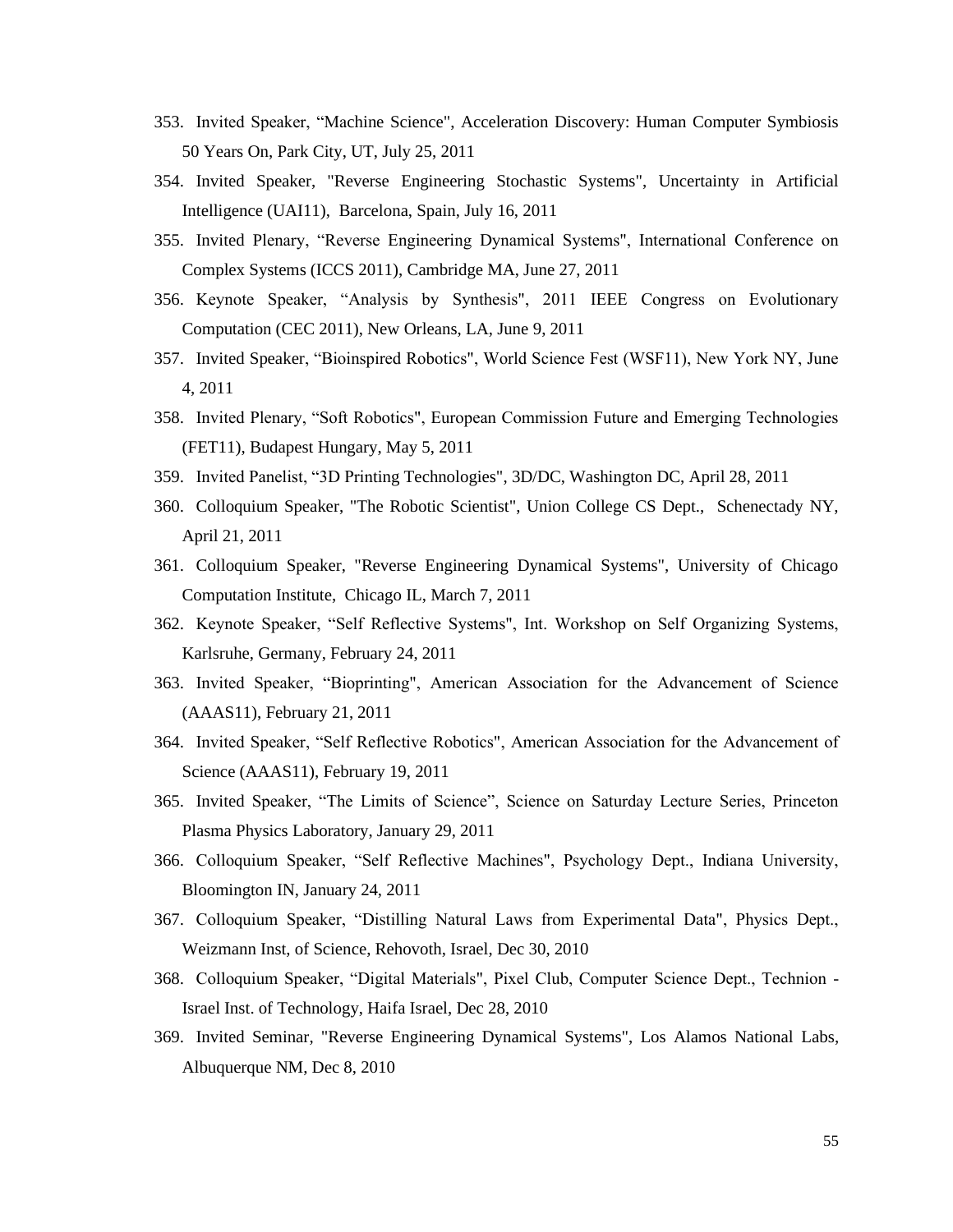- 370. Keynote Speaker, "Mining Dynamical Systems From Cognitive Robotics to Computational Biology", European Conference on Machine Learning (ECML 2010), Barcelona, Spain, September 22, 2010
- 371. Invited Speaker, "Automating Science", Philosophical Society of Washington, Washington DC, September 10, 2010.
- 372. Colloquium Speaker, "Analysis by Synthesis", Computer Science Dept, École Polytechnique Fédérale de Lausanne (EPFL) , Lausanne, Switzerland, September 5, 2010
- 373. Keynote Speaker, "Analysis by Synthesis", 9th International Conference on Evolvable Systems (ICES 2010), York, UK, September 6, 2010
- 374. Plenary Speaker, "Soft Evolutionary Robotics", 12th International Conference on the Synthesis and Simulation of Living Systems (ALIFE XII), Odense, Denmark, August 20, 2010
- 375. Invited Speaker, "Rapid Assemblers", Fab6, Amsterdam, Netherland, August 18, 2010
- 376. Invited speaker, "Automating Scientific Discovery", Princeton Institute for Advanced Studies, Princeton NJ, 15 April 2010
- 377. Invited speaker and panelist, "Self Reflective Architecture", Columbia Graduate School of Architecture, New York NY, 12 April 2010
- 378. Invited Speaker, "3D Printing for biological applications," in Biofabrication: Biomedical Application of Rapid Prototyping, University of South Carolina, Charleston SC, March 19, 2010
- 379. Keynote Speaker, "The Robotic Scientist" IEEE Aerospace Conference, Big Sky MT, March 8, 2010
- 380. Colloquium Speaker, "A factory in your classroom", University of Virginia School of Education "Tea and Technology" seminar Series, Charlottesville VA, March 4, 2010
- 381. Invited Plenary Speaker, "The Robotic Scientist", Simposium Internacional de Sistemas Computacionales y Tecnologías de Información (SISCTI '10), Monterrey, Mexico, February 26, 2010
- 382. Invited Speaker, "The robotic Scientist", The Perimeter Institute, Waterloo ON, Canada, February 3, 2010
- 383. Invited Plenary Speaker, "Automated Design and Control of experiments", 16th Lab Automation Conf., Palm Springs CA, January 25, 2010
- 384. Invited Speaker, "The robotic Scientist", Foresight Institute, Palo Alto, CA, January 16, 2010
- 385. Invited keynote speaker, "A factory in your classroom", National Tech Leadership Summit, Punahou School, Honolulu HI, January 7-8, 2010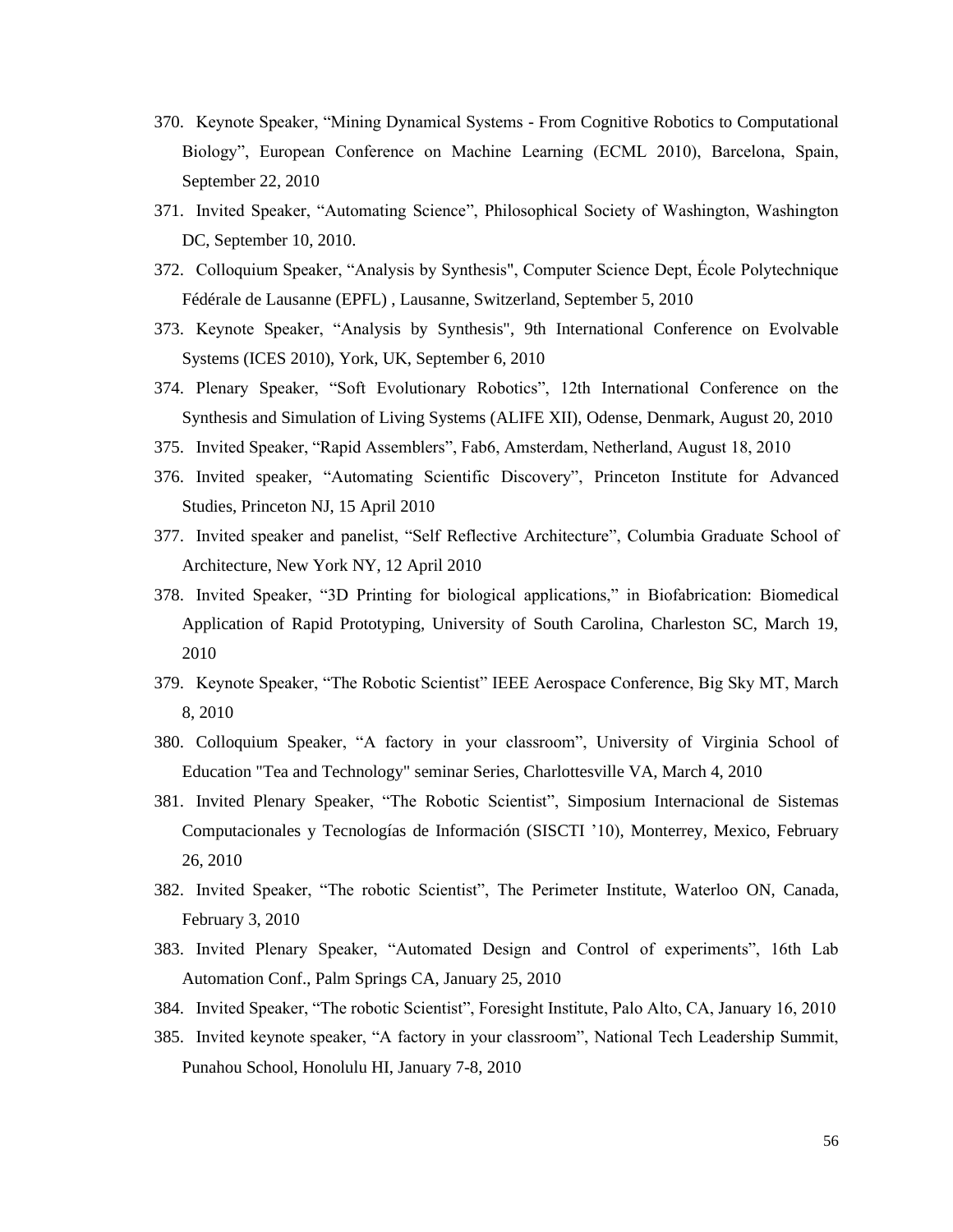- 386. Colloquium Speaker, "Self-reflective Systems", Harvard Graduate School of Architecture, Cambridge MA, November 12, 2009
- 387. Invited Speaker, "Robot Evolution", Quantum to Cosmos Festival, The Perimeter Institute, Waterloo ON, Canada, October 22, 2009
- 388. Invited Keynote Speaker, "Reverse Engineering Dynamical Systems", Fourteenth Portuguese Conference on Artificial Intelligence, EPIA 2009, Aveiro, Portugal, October 12, 2009
- 389. Invited Keynote Speaker, "From Analog to Digital 3D printing", Fourth International Conference on Advanced research in Virtual and Rapid Prototyping, VRAP 2009, Leiria, Portugal, October 10, 2009
- 390. Invited Colloquium, "Self-reflective and self-fabricating robotic systems", Robotics Institute, Tufts University, Boston MA, September 24, 2009
- 391. Invited Keynote Speaker, "Self-reflective Systems", EuropeanConferebce on Artificial Life (ECAL 2009), Budapest, Hungary, September 14, 2009
- 392. Invited talk, "Self-reflective machines", Idea City '09, Toronto, Canada, June 18, 2009
- 393. Invited talk, "Bioinspired Robotics", Emerging Technologies Pavilion, International Robots, Vision & Motion Control exhibition, June 10, Chicago IL, 2009
- 394. Invited speaker, UPE Cool Math & Computing Seminar, "Mining Experimental Data from Dynamical invariants – From Cognitive Robotics to Computational Biology", Department of Computer Science, SUNY Binghamton, Binghamton, NY, May 8, 2009
- 395. Invited Seminar, "3D Printing for Tissue Engineering Applications", South Carolina bioengineering symposium, Columbia SC, April 14, 2009
- 396. Invited speaker, The Goldstein Lecture Series, "Self-Reflection and Self-Fabrication in robotic systems", Technion, Israel Institute of Technology, Haifa, Israel, March 25, 2009
- 397. Invited Seminar, "Self-Reflection and Self-Fabrication in robotic systems", Ben Gurion University, Be'er Sheva, Israel, March 24, 2009
- 398. Invited Seminar, "Robotic self-reflection and self-assembly", Robotics Institute, Carnegie Mellon University, Pittsburg PA, February 6, 2009
- 399. Invited Beckman Series Speaker, "Mining experimental data for dynamical invariants, from cognitive robotics to computational biology", Caltech, Pasadena CA, Nov 20, 2008
- 400. Invited Colloquium, "Mining experimental data for dynamical invariants, from cognitive robotics to computational biology" Department of Computer Science, Austin TX, Nov 7, 2008
- 401. Invited Colloquium, "Evolutionary Robotics" Computer Science Dept, Wells College, Aurora NY, October 31, 2008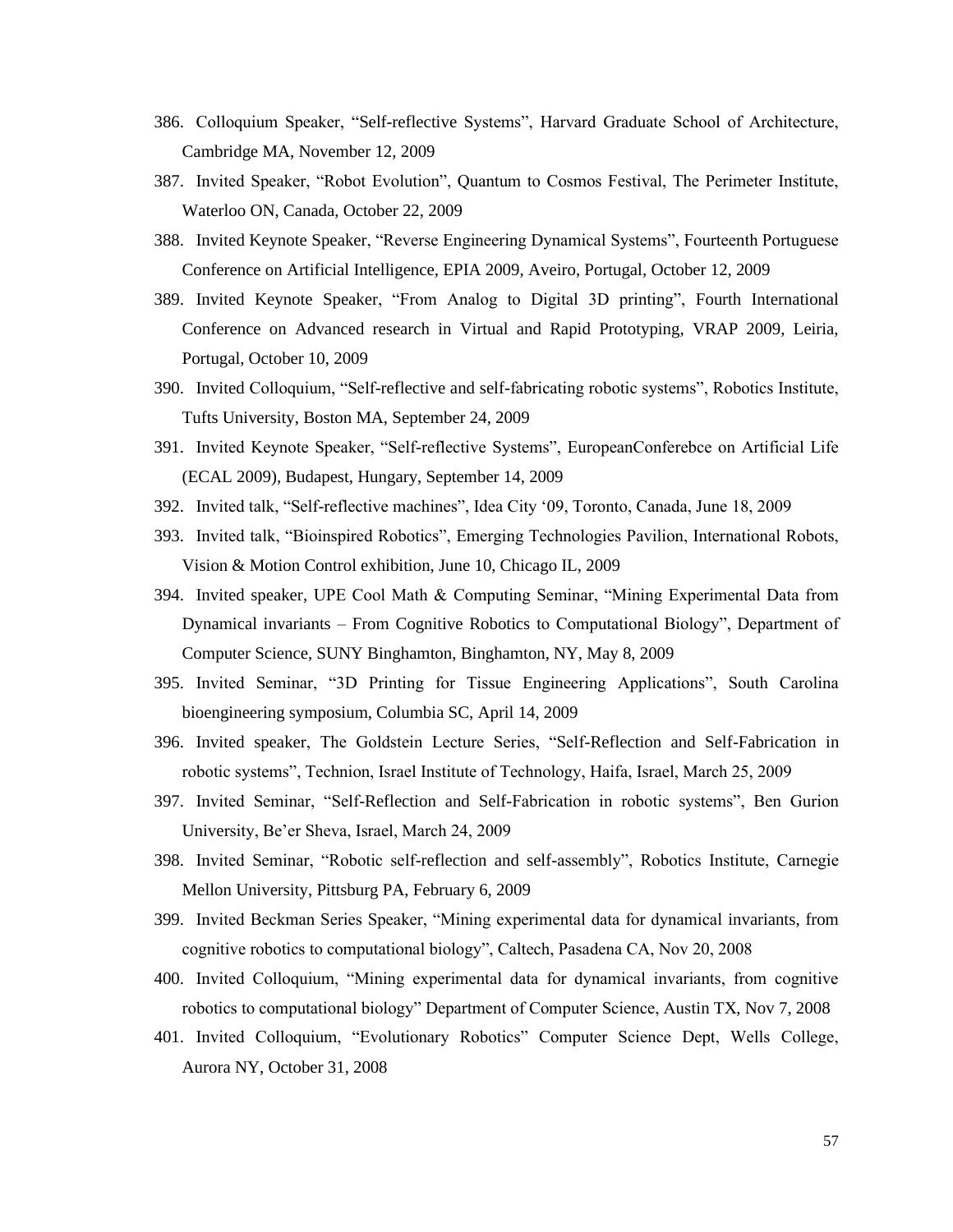- 402. Keynote presentation, "A Factory in Your Kitchen: On multi-material 3D-printing and the future of personal fabrication" International Workshop on Microfactories, Northwestern University, Evanston Illinois, October 6, 2008
- 403. Invited Colloquium, "Mining freeform naturals laws in dynamical data" Department of Biological Statistics and Computational Biology, Cornell University, October 1, 2008
- 404. Invited Colloquium, "Mining freeform naturals laws in dynamical data" Department of Biological Statistics and Computational Biology, Cornell University, October 1, 2008
- 405. Invited SHARP Seminar Speaker, "What do robots dream of? On cognitive machines and other self-modeling systems", NYU, NY, Sep 24, 2008
- 406. Invited CS/BME Colloquium Speaker, "Mining experimental data for dynamical invariants from robotics to biomechanics and computational biology", USC, Los Angeles CA, Sep 8, 2008
- 407. Invited talk, Foundation of Nanoscience 2008, "Dynamically reprogrammable self-assembly at macro and micro scales", Snowbird, Utah, April 2008
- 408. Invited Colloquium, Santa Fe Institute, "Mining experimental data for physical laws", Santa Fe, NM, March 2008
- 409. Invited talk, "The future of personal fabrication", University of Pennsylvania Wharton School of management, Philadelphia PA, January 2008
- 410. Invited talk, NSF Engineering Research and Innovation Annual Meeting, Top advances and Emerging Areas, "Resilient machines", January 2008, Knoxville TN
- 411. Invited talk and panel, NSF Engineering Research and Innovation Annual Meeting, "Working with the Media", January 2008, Knoxville TN
- 412. Invited presentation, Light in Winter 2008, "What do robots Dream of", January 2008, Ithaca NY
- 413. Colloquium Speaker, Chicago University, Physics Dept, "Cognitive Robotics and other selfmodeling systems", December 2007
- 414. Colloquium Speaker, Delaware University Biomechanics Dept Colloquium, "Biologically inspired robotics", November 2007
- 415. Invited Plenary Address, "Emergent Self Models in Machines", Epigenetic Robotics 2007, November 2007, Rutgers NJ
- 416. Colloquium Speaker, Cornell University Cognitive Science Colloquium., "Biologically inspired robotics", October 2007
- 417. Invited seminar, "Biologically inspired robotics", Free University of Brussels CS Dept., Brussels, Belgium, Sep 2007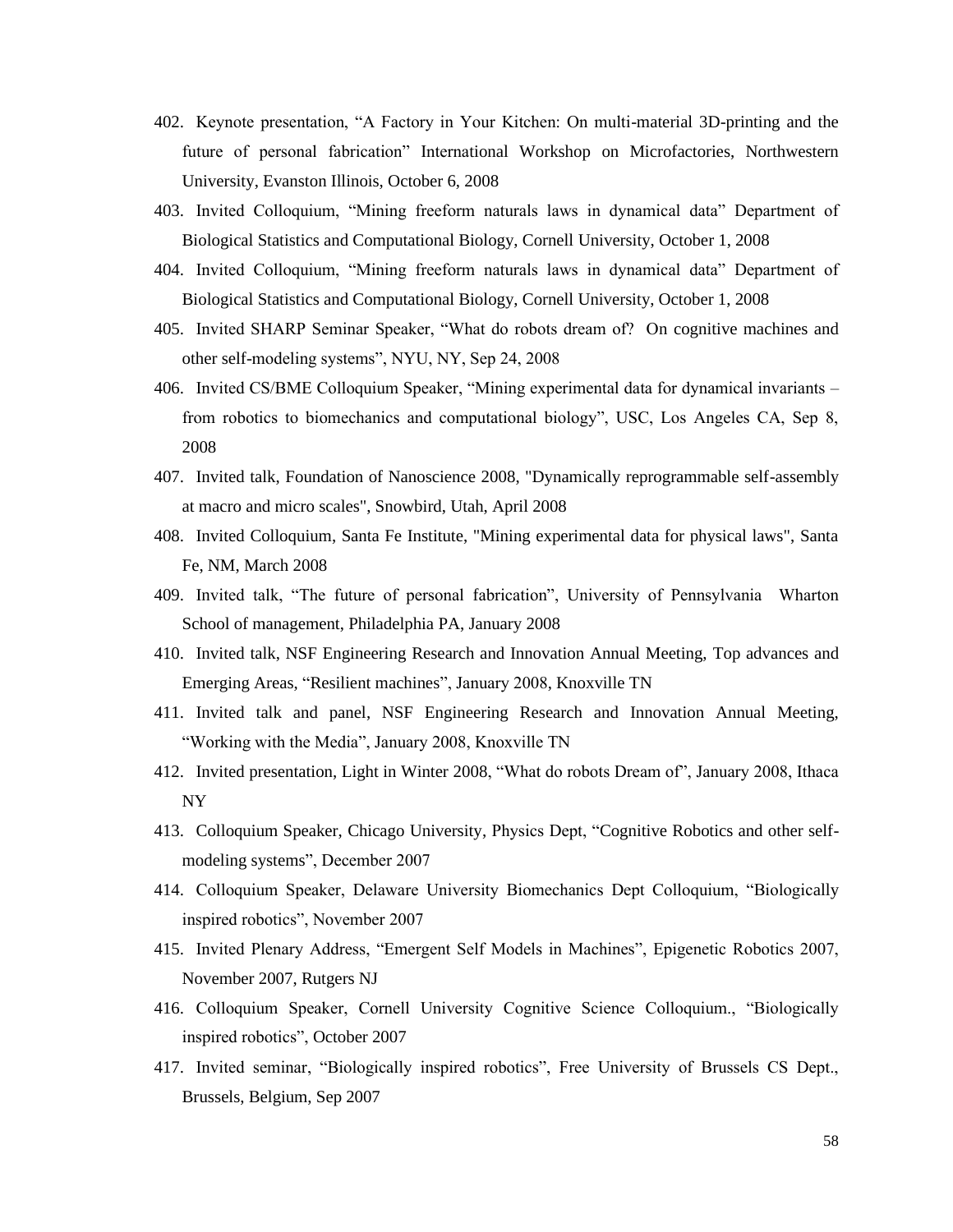- 418. Invited seminar, "Emergent Self Models in Machines", University of Malaga CS Dept., Malaga, Spain, Sep 2007
- 419. I Invited Speaker, "Multimaterial Freeform Fabrication", Symposium on Digital Fabrication, MIT, Cambridge MA, May 2007
- 420. Invited Plenary Address, "Emergent Self Models in Machines", Annual meeting of The Human Behavior and Evolution Society, May 2007, Williamsburg, Virginia
- 421. Colloquium Speaker, Carnegie Mellon University, Mechanical Engineering Dept., "Biologically inspired robotics", February 2007
- 422. Invited 4-lecture series, "Evolutionary Robotics", Spring school on cognitive science and artificial intelligence, Günne at Lake Möhne, Germany, March 2007
- 423. Invited plenary speaker, "Robotics Innovations", TED / Technology & Design, Monterey, CA, March 2007
- 424. Invited Speaker, "Machine Minds", International Symposium on Creating Brain-Like Intelligence, Honda Research Institute Europe, Hohenstein, Germany, February 2007
- 425. Invited talk, "Reverse engineering biological networks", Computational & Theoretical Biology Symposium, Rice University, December 2006
- 426. Colloquium, "Biologically Inspired Robotics", Computer Science Dept, Harvard University, November 2006
- 427. Invited speaker, "Biologically Inspired Robotics", Evolving Life Life Evolving, Namur, Belgium, December 2006
- 428. Colloquium Speaker, "Biologically Inspired Robotics", Mechanical & Aerospace Engineering Dept, Vanderbilt University, October 2006
- 429. Invited Colloquium Speaker, "Emergent Self-models in Machine Minds", Sage Center, University of California at Santa Barbara, October 2006
- 430. Invited Keynote Speaker, "Evolutionary Robotics", Dana-Farber Cancer Institute Annual retreat, Boston, October 2006.
- 431. Invited Speaker, "Multimaterial Freeform Fabrication", Symposium on Digital Fabrication, Pretoria, South Africa, June 2006
- 432. Invited Speaker, "Evolutionary Robotics and Evolutionary Design ", 50th Anniversary Summit of Artificial Intelligence, Monte Verita, Switzerland, July 2006
- 433. Invited Keynote Speaker, "Biologically Inspired Robotics", Robocup 2006, Bremen, Germany, June 2006
- 434. Invited Keynote Speaker, "Co-evolutionary Learning in Embodied Cognitive Agents", Artificial Life X, Bloomington, Indiana, USA June 2006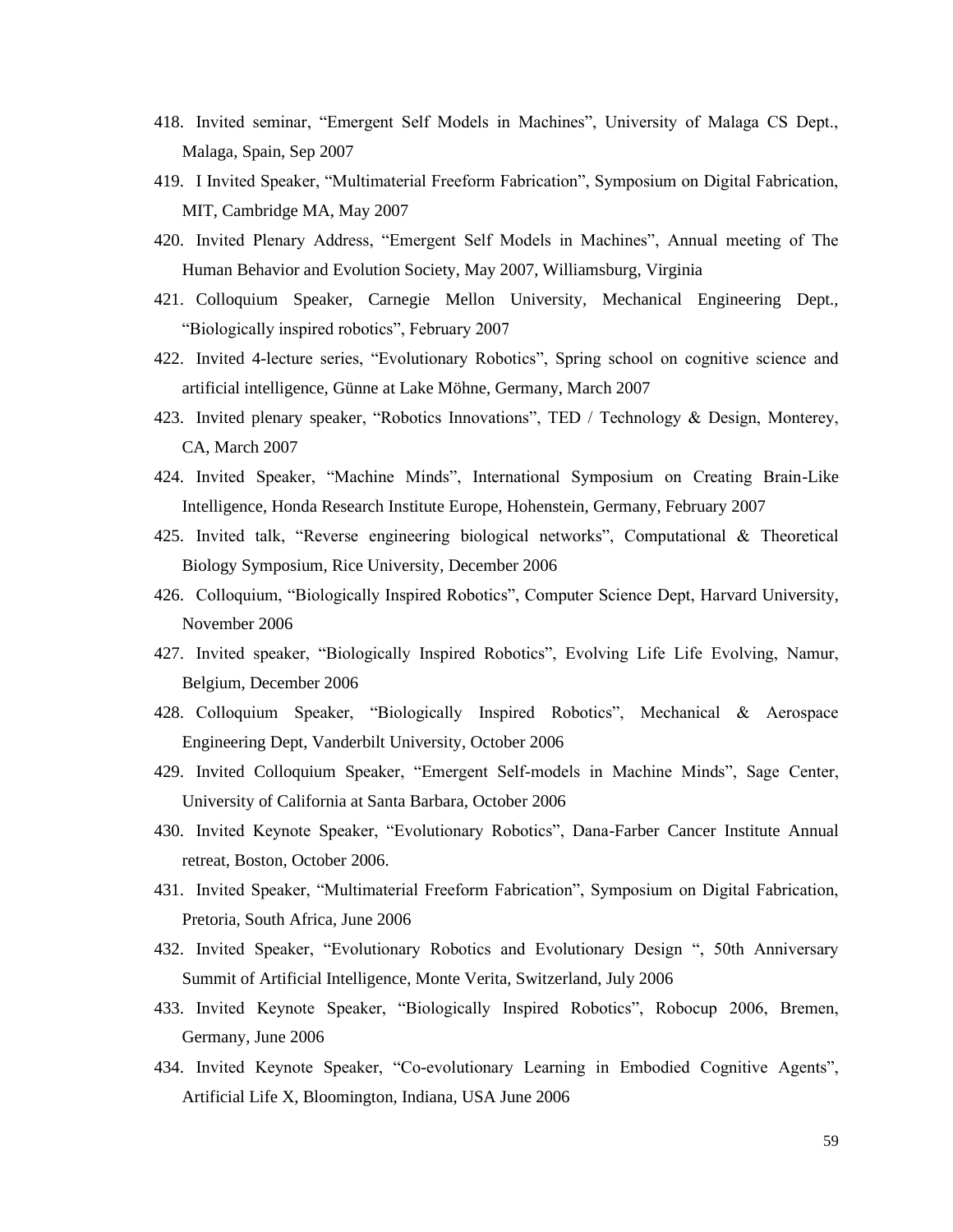- 435. Invited Keynote Speaker, "Co-evolutionary embedded systems", The 9th International Conference on Intelligent Autonomous Systems (IAS-9), Tokyo Japan, March 2006
- 436. Invited Speaker and Panelist, "Automating Discovery", W.M.Keck Institute Roundtable on future directions in science, Los Angeles CA, May 2006
- 437. Colloquium Speaker, "Biologically Inspired Robotics: From evolving to Self-Replicating Machines", College of Engineering, University of Vermont, April 2006
- 438. Colloquium Speaker, "Automating Discovery", Department of Pharmacology, University of Texas, Feb 2006
- 439. Special Seminar Speaker, "Biologically Inspired Robotics: From evolving to Self-Replicating Machines", Mechanical Engineering Department, Indian Institute of Technology (IIT) Kanpur, January 2006
- 440. Invited Presenter and Panelist, "Science & Technology Revolutions", Renaissance Weekend, Charleston SC, Dec 2005
- 441. Invited Plenary Keynote Speaker, "Print Anything: The future of rapid prototyping", Annual retreat, Lexmark Inc., Lexington, KY, Nov 2005
- 442. Invited Colloquium, "Co-evolutionary Methods in System Design and Analysis", Exxon-Mobile Upstream Research Company, Huston TX, Nov 2005
- 443. Invited Colloquium, "Evolving Engineering Systems", Rockefeller University, New York NY, Nov 2005
- 444. Invited Speaker, "3D Printing Functional Systems", Symposium on Digital Fabrication, Tromso, Norway, August, 2005
- 445. Invited Plenary Speaker, "Evolving Engineering Systems", Int. Conference of Systems Biology, Boston MA, October 2005
- 446. Invited Plenary Speaker, "Biologically Inspired Robotics", Robotics festival and exhibition, Venice, Italy, July 2005
- 447. Invited Speaker, DARPA/ISAT workshop "Beyond Video", Institute for Defense Analyses, Alexandria VA, June 2005
- 448. Invited speaker, Microsoft Faculty Summit, "3D Tablet Application", Redmond WA, June 2005
- 449. Invited Speaker, "Coevolutionary methods in Locomotion", Locomotion Workshop, Robotics Science and Systems, MIT, June 2005
- 450. Invited Speaker, "Stochastically reconfiguring systems", Modular robotics Workshop, Robotics Science and Systems, MIT, June 2005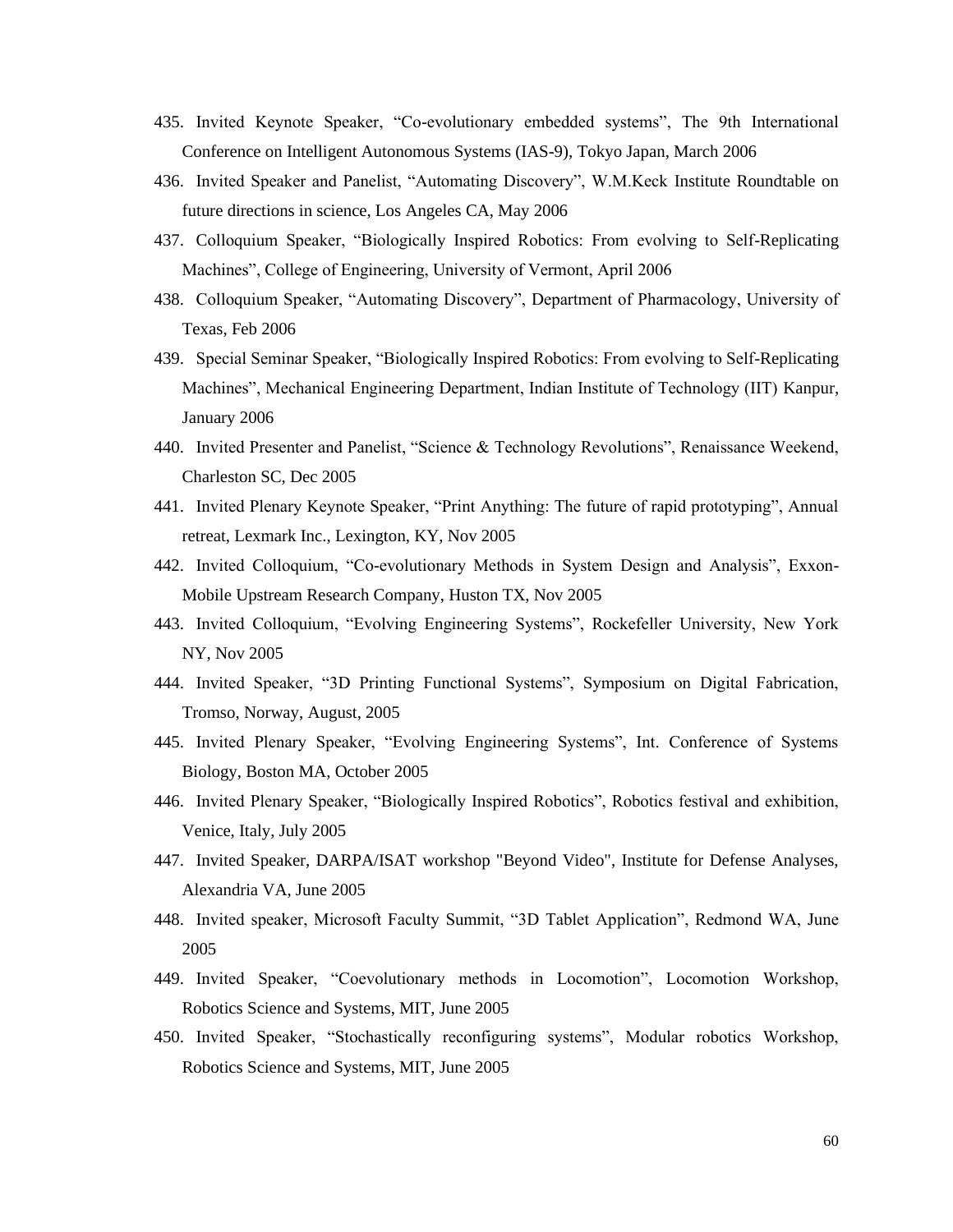- 451. Invited Colloquium Speaker, "Biology and Machines", Physics Dept, Technion Israel Institute of Technology, December, 2004
- 452. Invited Lecturer, "Computational Evolution" (Three lectures series), Winter school in theoretical physics, Hebrew University of Jerusalem, December, 2004
- 453. Invited colloquium speaker, "Evolved Engineering Systems", Dept. of Ecology and Evolutionary Biology, Michigan State University, October, 2004
- 454. Invited Seminar, "Co-evolution for model inference", Seminar Series in Bioinformatics, Weisman Inst of Science, October, 2004
- 455. Invited Speaker, DARPA-sponsored workshop on Parallel Assembly, Lansdowne, VA, June 2004
- 456. Invited speaker, "Innovation in evolutionary processes", In Search of Innovation A Complex Adaptive Systems Perspective, Stanta Fe, NM, June, 2004
- 457. Invited Colloquium Speaker, "Modularity, Regularity and Hierarchy in Evolved Systems", Dept. of Ecology and Evolutionary Biology, Cornell University, March 29, 2004
- 458. Invited speaker, Founders workshop, "Innovation in evolutionary processes", Santa Fe Institute for Complex Systems, StantaFe, NM, USA, Jan 15 2004
- 459. Invited plenary speaker, Meeting of the National Academies, "Modularity, Regularity and Hierarchy in Evolved Engineering Systems", Irvine, CA, USA, Nov 15 2003
- 460. Invited speaker, Microsoft Faculty Summit, "3D Ink", Redmond WA, June 28, 2003
- 461. Invited speaker, "Design Automation for Complex Systems", Advanced Systems Office of the NASA Office of Space Flight, NASA JPL, Jan 14, 2003
- 462. Invited speaker, Mechanical Engineering Colloquium series, California Institute of Technology, May 7, 2002
- 463. Invited plenary speaker, NASA Workshop on Revolutionary Aerospace Systems Concepts For Human/Robotic Exploration Of The Solar System, Hampton VA, November 2001
- 464. Invited speaker, Workshop on Nanophysics and Bio-Electronics, Dresden, Aug 20-24, 2001
- 465. Invited speaker, "Evolutionary Design", Boston University, May 2001
- 466. Invited speaker, "Evolutionary Design", Cornell University, May 2001
- 467. Invited speaker, "Evolutionary Design", University of Illinois at Urbana Champain, Apr 2001
- 468. Invited speaker, "Evolutionary Design", University of Washington, Apr 2001
- 469. Invited speaker, "Evolutionary Design", Stanford University, Apr 2001
- 470. Invited speaker, "Evolutionary Design", UC Berkeley, Berkeley, CA, March 2001
- 471. Invited speaker, "Evolutionary Design", MIT, Cambridge, MA, Feb 2001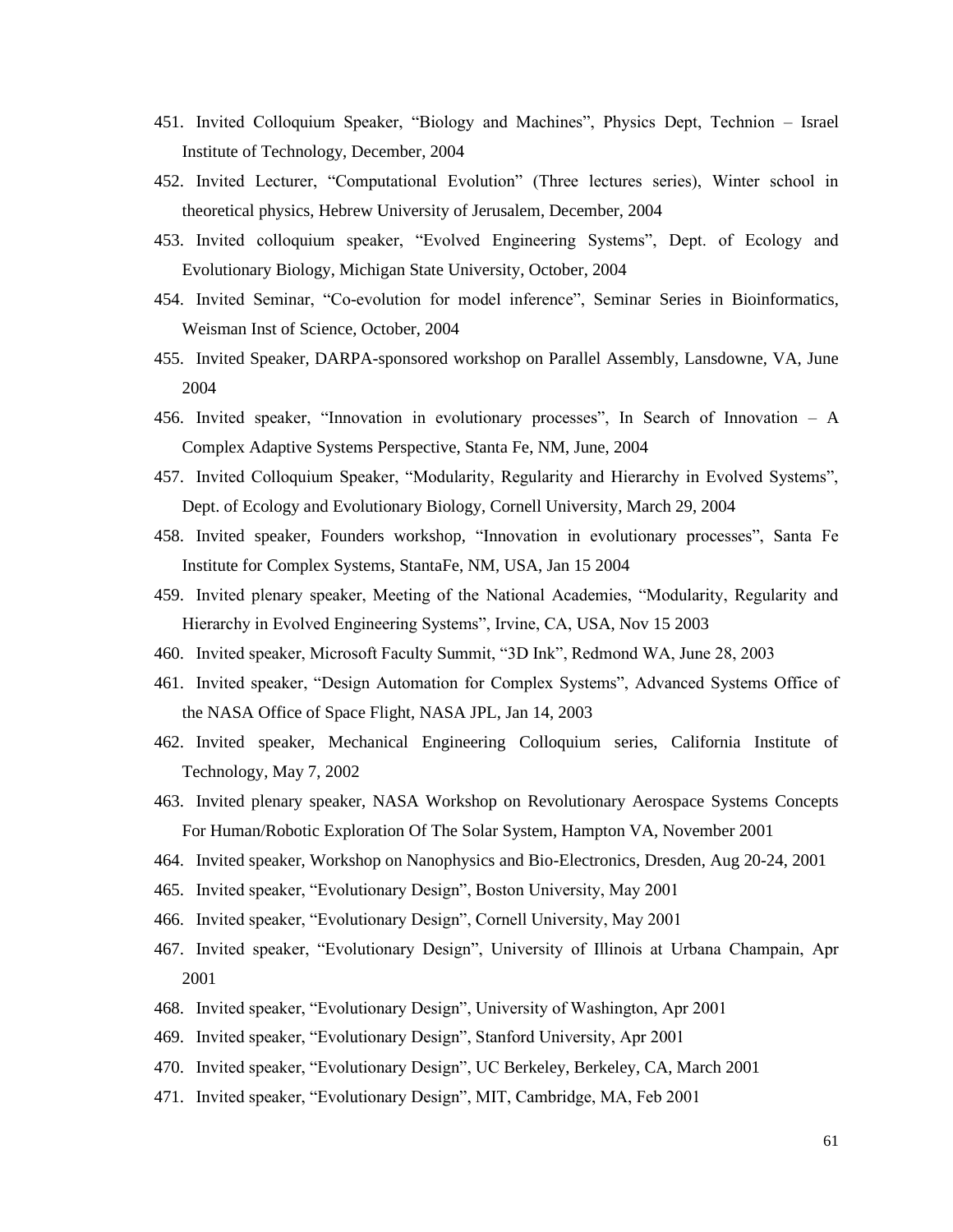- 472. Invited speaker, "Evolutionary Design", Harvard University, Cambridge, MA, Feb 2001
- 473. Invited speaker, "Evolutionary Design", Rice University, Austin, TX, Jan 2001
- 474. Invited speaker, "Evolutionary Design", Tufts University, Medford, MA, Jan 2001
- 475. Invited speaker, "Evolutionary Design", Northwestern University, Chicago IL, Jan 2001
- 476. Invited Colloquium, "Evolutionary Design", Dartmouth College Hanover, NH, Jan 2001
- 477. Invited plenary speaker, ("New and Notable") Annual Biophysical Society meeting, February 20, 2001, Boston, MA, USA
- 478. Invited Talk, "Evolutionary Robotics", IEEE Robotics and Automation, Boston Chapter, 2001
- 479. Invited Speaker, International Firefighting robot competition, Trinity College, Hartford, CT, 2001
- 480. Plenary speaker, Volen Center for Complex Systems Annual Retreat, February 21, 2001, Woods Hole, MA, USA
- 481. Colloquium Speaker, "Automated Design and Fabrication of Robotic Lifeforms", Mechanical Engineering Department, Technion, Israel, Jan 2001
- 482. Invited talk, EXPO'2000 Shaping the future, Hannover, Germany, Aug 1-3, 2000
- 483. Plenary talk, "Automated Design Concepts, Methods, and Algorithms", CIRP Design Seminar, Haifa Israel, May 16, 2000
- 484. Invited talk, "High order Neurons", Workshop on Hybrid Neural Systems, NIPS 98, Brekenridge, CO, December 4-5, 1998

### **Professional Activities**

# Membership

- ASME (American Association of Mechanical Engineering), Member, since 2000
- IEEE (Institute of Electrical and Electronic Engineers), Member, since 1998
- AAAI (American Association of Artificial Intelligence), Member, Since 2002
- ACM (Association of Computing Machinery), Member, since 2005
- Conference Organization
- 1. **General Chair**, Inside 3D printing Conference and Expo, New York NY, April 11-12, 2016 (5000 participants)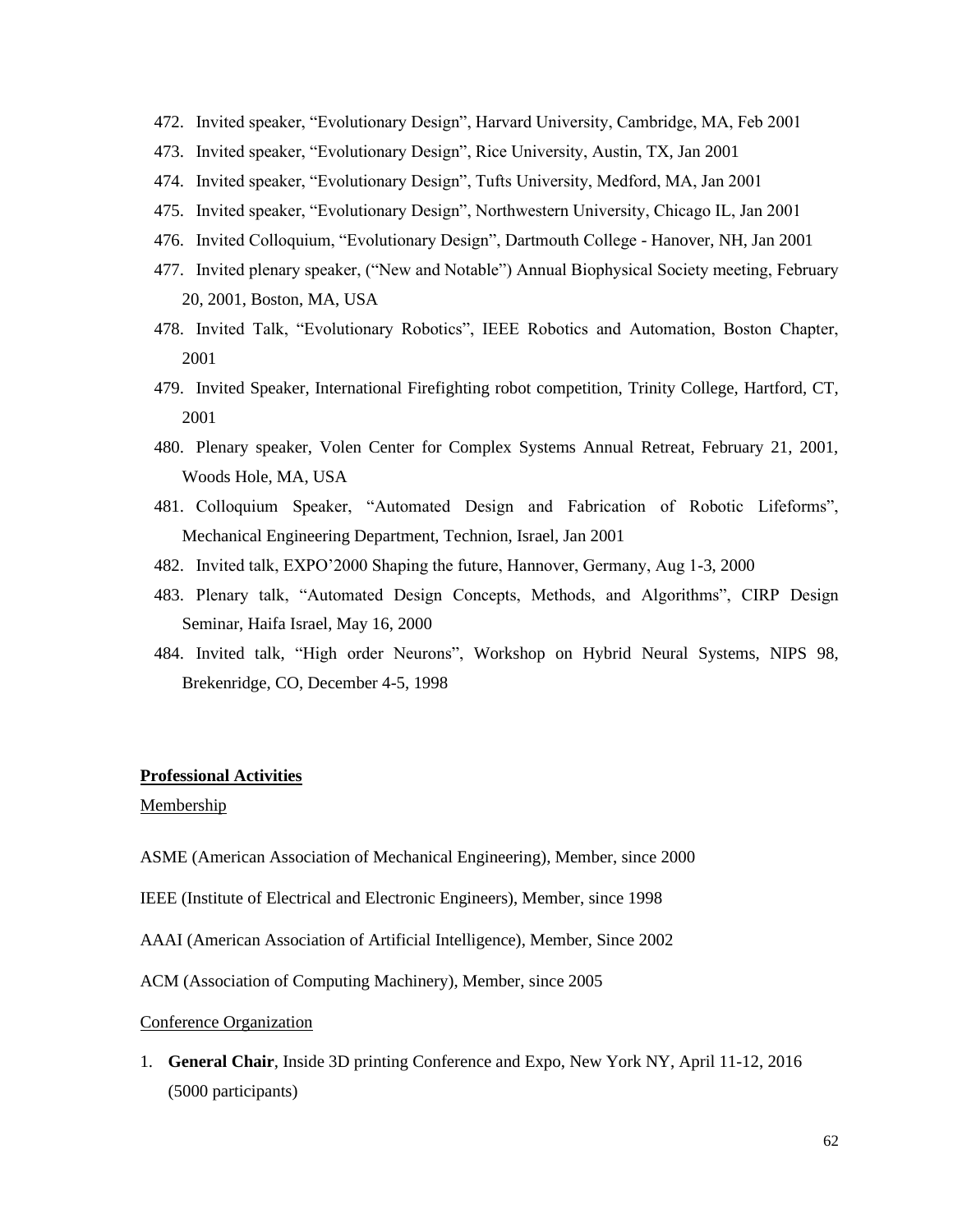- 2. **General Chair**, Inside 3D printing Conference and Expo, Santa Clara, Oct 20-21, 2015 (1000 participants)
- 3. **General Chair**, Inside 3D printing Conference and Expo, New York NY, April 15-17, 2015 (4000 participants)
- 4. **General Chair**, Inside 3D printing Conference and Expo, Santa Clara CA, Oct 21-23, 2014 (Approx. 1900 participants)
- 5. **General Chair**, Artificial Life 2014, NYC, July 2014 (Approx. 250 participants)
- 6. **General Chair**, Inside 3D printing Conference and Expo, NYC, April 22-23. 2014 (Approx. 5000 participants)
- 7. **General Chair**, Inside 3D printing Conference and Expo, San Jose CA, Sep 17-18, 2013 (Approx. 1500 participants)
- 8. **General Chair**, Inside 3D printing Conference and Expo, Chicago, July 10-11, 2013 (Approx. 1000 participants)
- 9. **General Chair**, Inside 3D printing Conference and Expo, NYC, April 22-23. 2013 (Approx. 3000 participants)
- 10. **Co-organizer**, Workshop on Soft Robotics, Monte Veritas, Switzerland, July 2013 (Approx. 80 participants)
- 11. **Co-organizer**, Workshop on Modular Robotics, IROS, August 2008
- 12. **General Chair**, ACM Genetic and Evolutionary Computation Conference (GECCO) 2007, (600 participants) Largest annual conference on evolutionary computation.
- 13. **Co-organizer**, Workshop on Self Replication, Indiana University, June 2006
- 14. **Co-organizer**, Workshop on Modular Robotics, U. of Pennsylvania, June 2006
- 15. **Area Chair**, Robotics Science and Systems '06, U. of Pennsylvania, June 2006 (300 participants)
- 16. **Track Chair,** Genetic and Evolutionary Computation Conference, Seattle WA, June 2006 (expected 600 participants)
- 17. **Track Chair,** Genetic and Evolutionary Computation Conference, Washington DC, June 2005 (600 participants)
- 18. **Co-Chair,** Workshop on Modularity, Regularity and Hierarchy in Evolutionary Computation, June 2004, Seattle, WA (55 Participants).
- 19. **Co-Chair,** AAAI Symposium on Computational Synthesis, March 242-26, 2003, Stanford CA (60 Participants).
- 20. **Co-organizer**, ALife VII Workshop on Co-evolution of Bodies and Brains, Aug 3, 2000 Reed College, Portland Oregon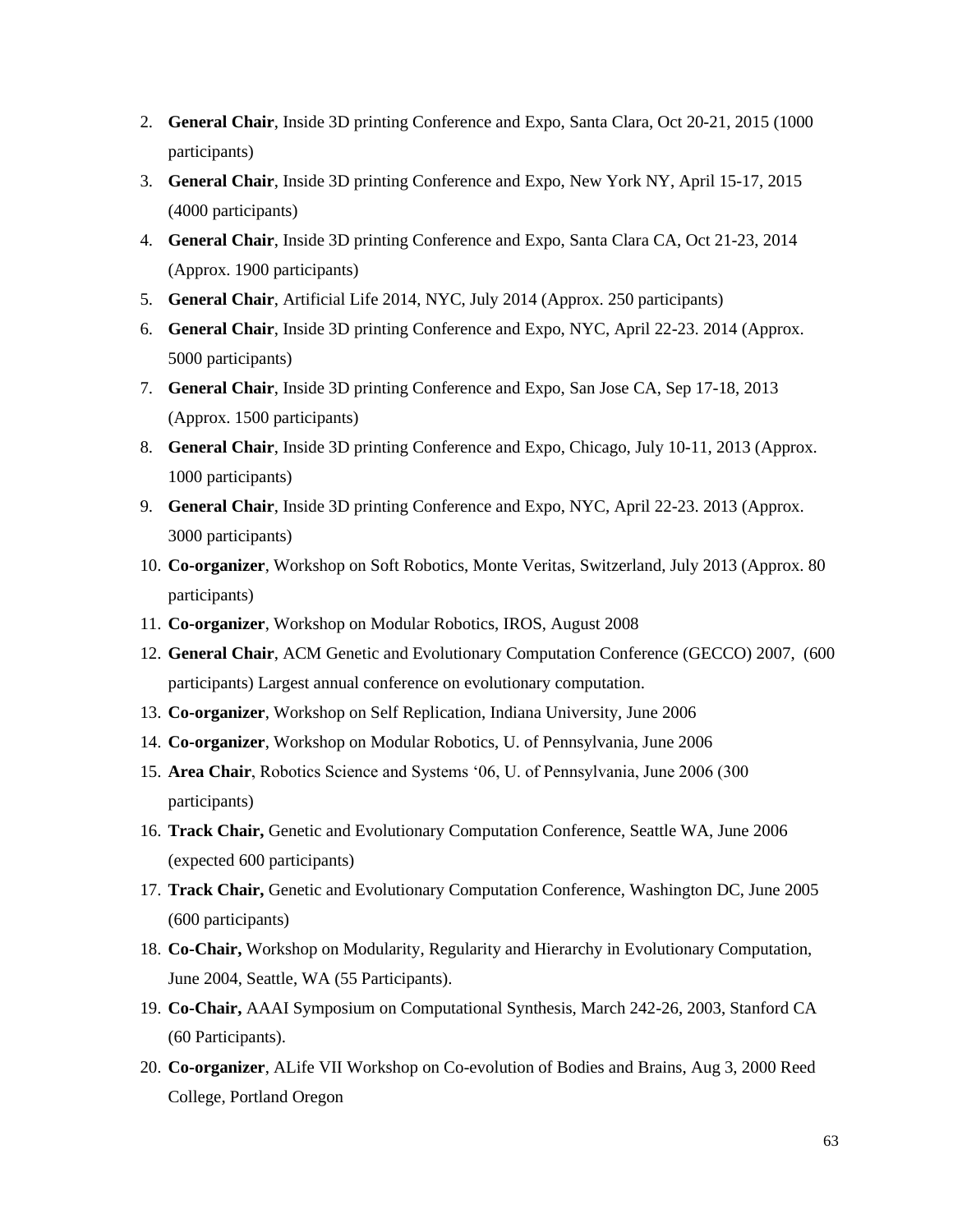## **Reviewer, Program and Editorial Committees**

- 1. **Editorial Board,** *Science Robotics* **(2020-**)
- 2. **Editor-in-Chief (2013-2015):** 3D Printing and Additive Manufacturing (3DP), Mary Ann Liebert Publishing
- 3. **Program Committees**: Artificial Intelligence in Design (AID), Artificial Life (ALIFE), Genetic and Evolutionary Computation (GECCO), Solid Modeling (SM), Frontiers in Evolutionary Algorithms (FEA)
- 4. **Reviewer**: Nature, Science, PNAS, Computer Aided Design, ASME Journal of Computing and Information Science (AJCIS), ASME Journal of Mechanical Design (AJMD), IEEE Transactions on Pattern Analysis and Machine Intelligence (PAMI), IEEE Transaction on Evolutionary Computation, Artificial Life, Journal of Computer Integrated Manufacturing, International Journal of Computer Vision (IJCV), Computer Vision and Image Understanding (CVIU), Computer Graphics, Others…

## **Grants and awards**

## (First name listed is PI, following (if any) are Co-PIs)

- 1. Kutz N, Brunton S, Lipson H., Na L, Manohar K, "NSF Institute for Artificial intelligence on Dynamical Systems", NSF, \$20M, 1/2022-12/2027
- 2. Lipson H., (PI) "Modeling 3D Printed Meat surrogates", Redefine Meat Inc, \$115,000, 1/2022-12/2022
- 3. Lipson H., (PI) "3D Food Printing", Journey Foods, \$115,000, 1/2022-12/2022
- 4. Lipson H., (PI) "Self-Modeling Systems", DARPA, \$470K, 4/2021-6/2022
- 5. Lipson H., (PI) "Multifunctional, Robotically Reconfigurable System for Structural Support", NASA NSTRF, \$144K
- 6. Lipson H., (PI) " I-Corps: A hand-held device that generates 2D and 3D ultrasound sonograms", NSF I-Corps, \$50K, 3/2021-9/2021
- 7. Lipson H. (PI) "Open Source Ultrasound Phase II", Eric Schmidt Foundation, \$350K, 6/19-6/21
- 8. Vondrick C, Lipson H., (co-PI) "Learning Visual Dynamics from Interaction", NSF, \$750K, 10/19-9/22
- 9. Lipson H. (PI) "Open Source Ultrasound Phase I", Eric Schmidt Foundation, \$106K, 6/18- 6/19
- 10. Lipson H. (PI) "Soft Actuators for Soft Robotics", IMOD, 2016-2019, \$370,000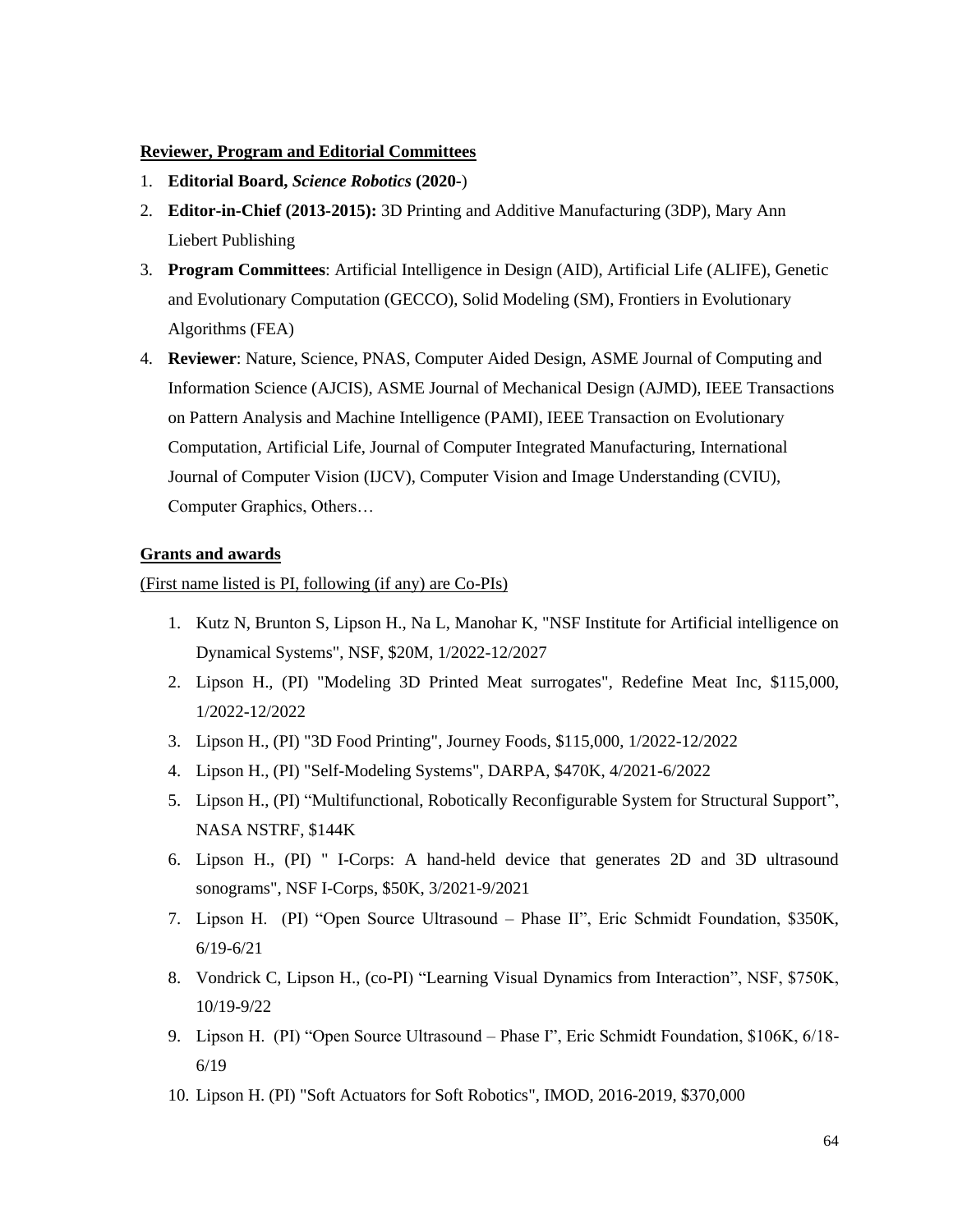- 11. Lipson H., (PI) "Auto-generative Networks", DARPA, 1/2018-12/2019, \$816K
- 12. Chattopadhyay, I (PI) , Lipson H. (co-PI), "ZeD: Zero information modeling", DARPA, 3/2017-2/2021, \$400K, Lipson portion \$125K
- 13. Lipson H. (PI), "Simultaneous Optimization and Simulation", DARPA, 1/2017-12/2020, \$989K
- 14. Lipson H., Grinspun E "Food Printing", SEAS SIRS, 2017-2018, \$160,000, Lipson Portion \$80K
- 15. Lipson H., "Voxel Advanced Digital-manufacturing for Earth and Regolith in Space ", NASA, 4/2016-7/2016, \$18K
- 16. Lipson H. (2016) "Self-Aware machines", Northrop Grumman Corporation 2016-2017, \$85,000
- 17. Lipson H., Gore M., Nelson R. (2015) " Deep Learning UASs for High-Throughput Agricultural Disease Phenotyping", National Science Foundation, 5/2015-4/2018, \$1.2M
- 18. Lipson H., (2015) "Text To Food: Exploration In 3D Food Printing", University of Chicago, 5/2014-4/2015, \$10,000
- 19. Lipson H., Labutov I. (2014) "Automatic curriculum generation from prerequisite concept networks", Metaknowledge Network, 2014-2015, \$108,882
- 20. Lipson H. (2013) "Simulator 3D printing electrometrical systems", IMOD, 2015-2016, \$125,000
- 21. Lipson H. (2014) "Matter Compilers", DARPA Open Manufacturing, 2014-2015, \$100,000
- 22. James K. Min, Lipson H., R Shepherd (2014) " Fabrication of 3D Printing Models of Patient-Specific Geometric Models of Human Coronary Arteries for Non-invasive Calculation of Coronary Artery Pressure and Flow", Cornell Medical School, 2014-2015, \$47,491
- 23. Lipson H. (2013) "3D printing electrometrical systems", IMOD, 2013-2014, \$150,000
- 24. Lipson H. (2012) "Inverse Gillespie Algorithm", ARO, 2012-2014, \$300,000
- 25. Lipson H. (2012) "Matter Compilers", DARPA Open Manufacturing, 2012-2014, \$400,000
- 26. Lipson H. (2011) "Rapid Assemblers", DARPA M3 2011-2014, \$430,000
- 27. Bull G., French J., Berry R., Lipson H. (2010) "The FabLab classroom: Preparing Students for the Next Industrial Revolution", NSF 2010-2013, \$250,000
- 28. Bull G., Berry R., Lipson H. (2010) "Fab@School A Digital Fabrication Laboratory for the Classroom", Motorola Foundation Innovation Generation, \$250,000, 2010-2011
- 29. Bull G., Berry R., Lipson H. (2010) "Fab@School A Digital Fabrication Laboratory for the Classroom", MacArthur Reimagining Learning Competition, \$185,000, 2010-2011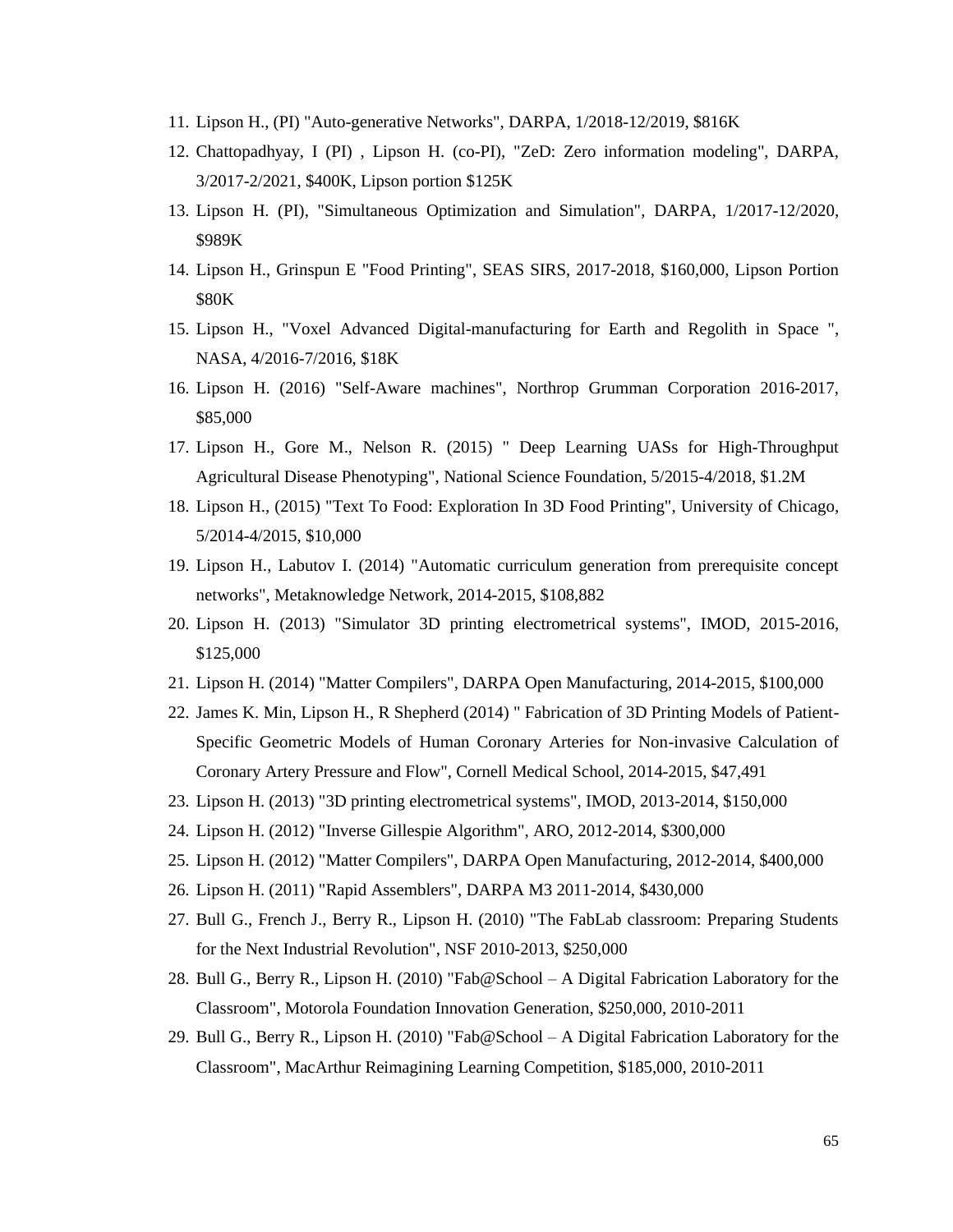- 30. McLean J., Wkiswo J., Lipson H., (2009) "Elucidation of Leukocyte and Macrophage Biomarker Signature from Drugs of Abuse", NIH, \$2,700,000, 2009-2011
- 31. Lipson H., Suel G., (2009) "Distilling natural laws from experimental data", NSF, \$600,000, 2009-2012
- 32. Wikswo J., Lipson H., Jenkins J.W., (2009) "Automated Characterization of the Interaction Dynamics between Toxic Chemicals and Biological Agents", DTRA, \$2,499,762, 2009-2013
- 33. Moon F.C, Lipson H., Sachse W., Williams C.H. Garcia E.G, Pratt K. (2008), "Vibro-Wind Technology: Alternative Wind Energy Systems for Buildings", Cornell CCSF, \$100,000, 2008-2009.
- 34. Lipson H., Erickson D., Jaeger H., (2008), "Hierarchical programmable self-assembly", DARPA MTO, \$2,500,000, 2008-2011.
- 35. Hornby G., Lipson H., Pollack J.B., (2008), "Co-evolution of designers and critics", NSF Creative IT, \$800,000, 2008-2011.
- 36. Rus D., Lipson H., Yim M., Klavins E., (2007), "The reconfigurable Factory", NSF EFRI, \$2,000,000, 2007-2011.
- 37. Bonassar L., Butcher J, Lipson H (2007) "Multidisciplinary Approach for Engineered Heart Valves Using Novel Biomaterials," Morgan Tissue Engineering, \$96,000 2007-2008
- 38. Bonassar L, Garcia E, Lipson H (2007) "Engineering Biological Interfaces Towards Enhanced Prosthetic Integration," AFOSR, \$205,469, 2006-2008
- 39. Lipson H. (2007) "A Modular Reconfigurable Robotic Platform for Research in Machine Resiliency and Adaptation", Microsoft Gift, \$105,000 2007-2008
- 40. Lipson H. (2007) "A Modular Reconfigurable Platform for Robotics Education", Festo AG & Co. KG, \$89,000 2007-2008
- 41. Lipson H. (2007) "A 1-MegaVoxel 3D Digital Printer for Multi-material Desktop Microfabrication", DARPA MTO Young Faculty Award, \$150,000 2007-2008
- 42. Bongard J., Lipson H. (2006) "Automatic Probing and Modeling of Nonlinear Biological Networks: Toward Automated Systems Biology", Microsoft Corp., \$178,000 2006-2007
- 43. Lipson H., Erickson D. (2006) "SGER: Hierarchical Microfabrication: Actively Programmable Multi-level Fluidic Self-Assembly", NSF, \$130,000 2006-2007
- 44. Campbell M., Garcia E., Lipson H., Psiaki M., Huttonlocker D., Selman B. (2007) "Team Cornell: Autonomous Vehicle for Operations in Urban Environments", DARPA, 2006-2007, \$1,000,000
- 45. Lipson H. (2006) "CAREER: Algorithms For Design Of Active Fault-Tolerant Systems", NSF, \$400,000 2006-2011